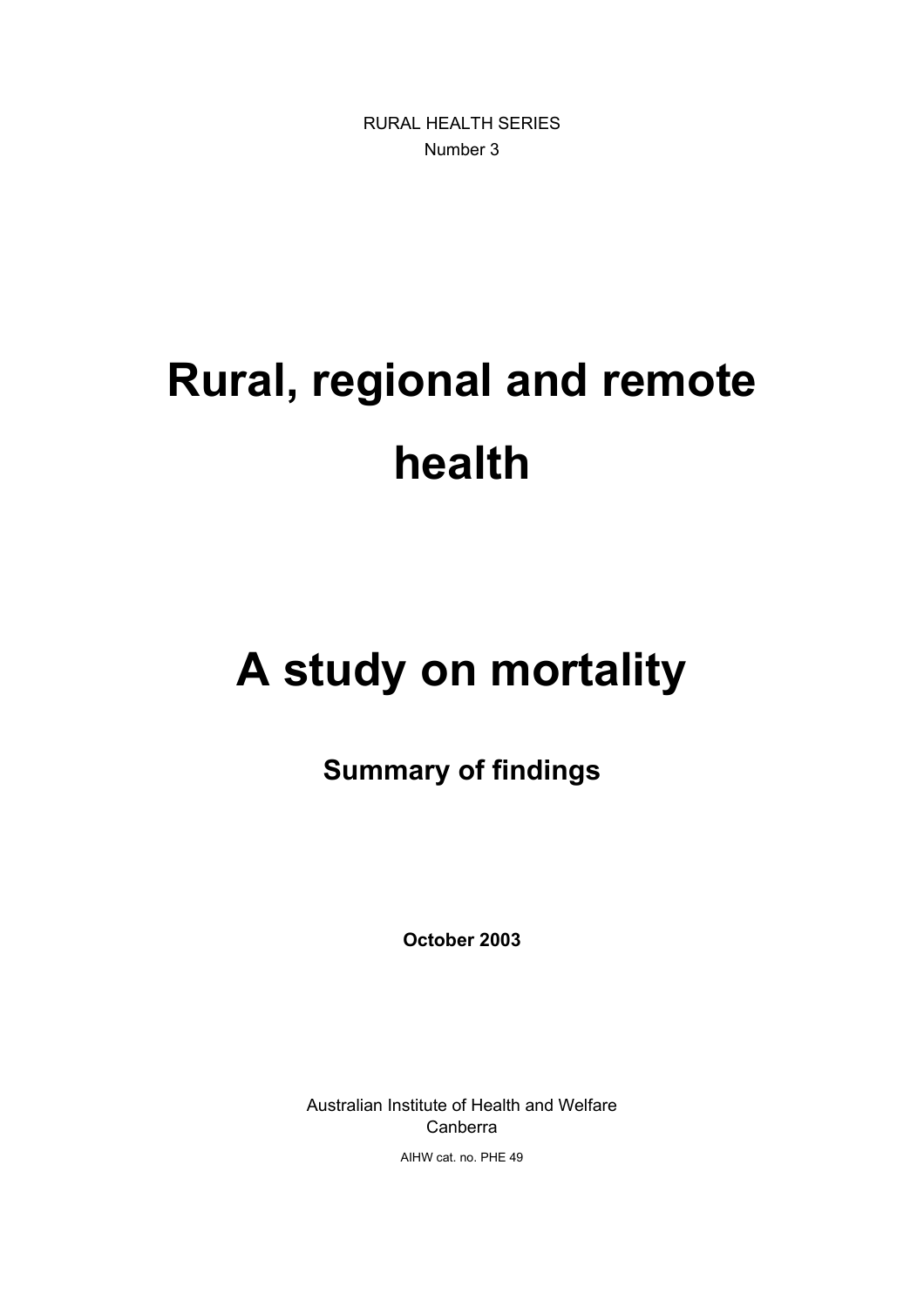© Australian Institute of Health and Welfare 2003

This work is copyright. Apart from any use as permitted under the *Copyright Act 1968*, no part may be reproduced without prior written permission from the Australian Institute of Health and Welfare. Requests and enquiries concerning reproduction and rights should be directed to the Head, Media and Publishing, Australian Institute of Health and Welfare, GPO Box 570, Canberra ACT 2601.

This publication is part of the Australian Institute of Health and Welfare's Rural Health Series. A complete list of the Institute's publications is available from the Publications Unit, Australian Institute of Health and Welfare, GPO Box 570, Canberra ACT 2601, or via the Institute's web site (http: //www.aihw.gov.au).

ISSN 1448-9775

ISBN 1 74024 320 X

#### **Suggested citation**

AIHW (Australian Institute of Health and Welfare) 2003. Rural, regional and remote health: a study on mortality (summary of findings). AIHW cat. no. PHE 49. Canberra: AIHW (Rural Health Series no. 3).

#### **Australian Institute of Health and Welfare**

Board Chair Dr Sandra Hacker

**Director** Dr Richard Madden

Any enquiries about or comments on this publication should be directed to:

Andrew Phillips Australian Institute of Health and Welfare GPO Box 570 Canberra ACT 2601 Phone: (02) 6244 1027 Email: andrew.phillips@aihw.gov.au

Published by Australian Institute of Health and Welfare Printed by Pirion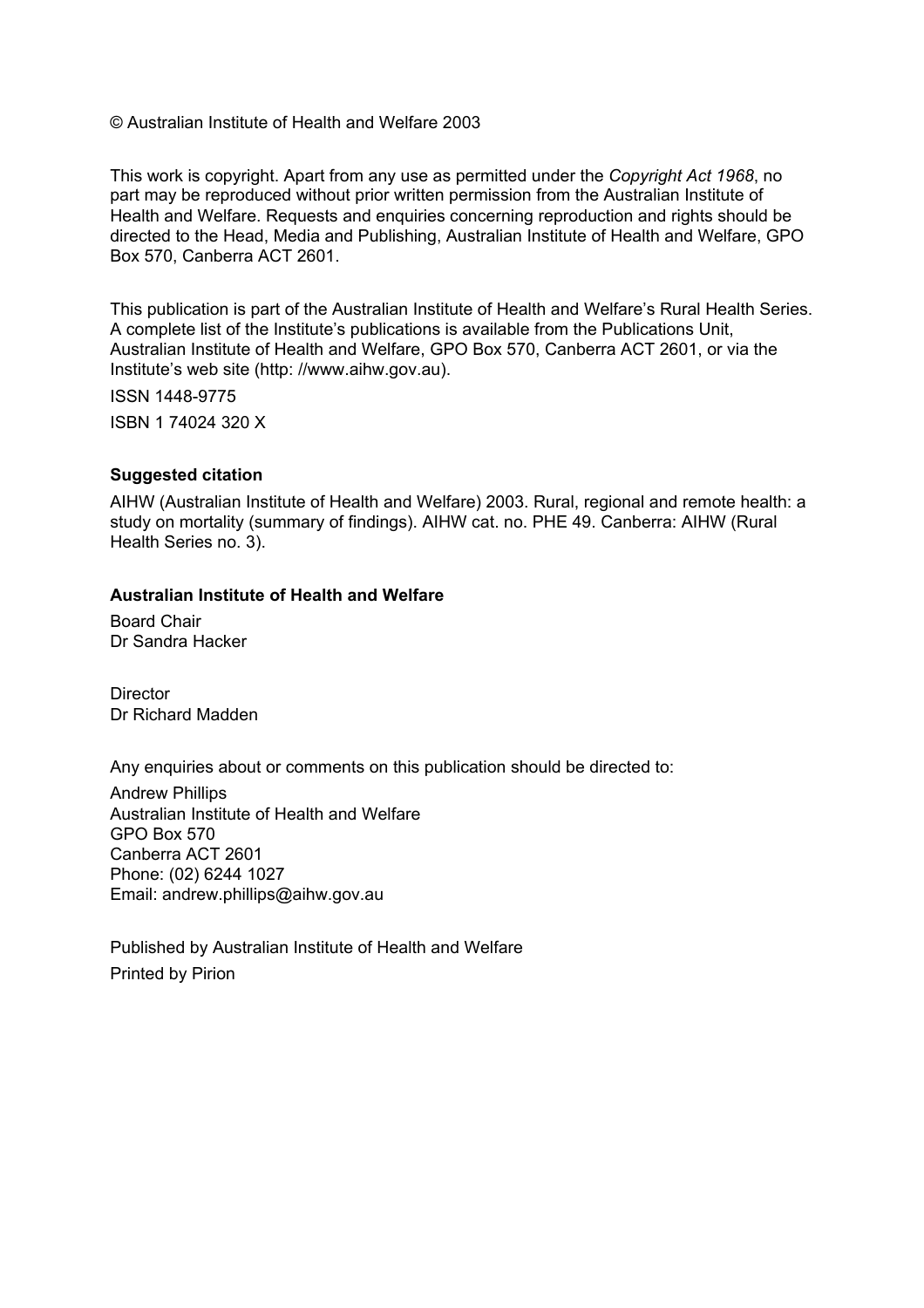## **Contents**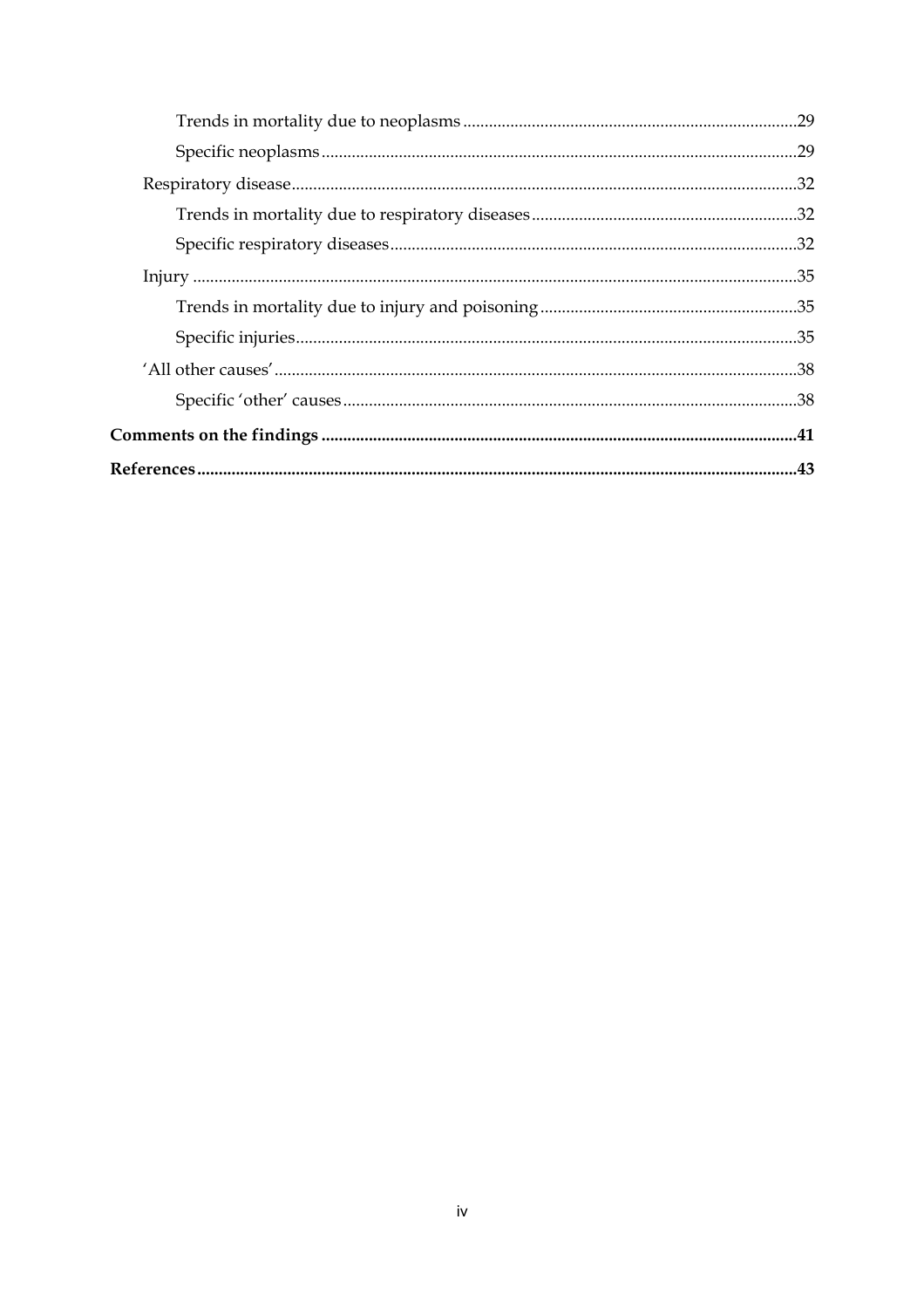## **List of tables**

| Table 1:  |                                                                                                                                                              |  |
|-----------|--------------------------------------------------------------------------------------------------------------------------------------------------------------|--|
| Table 2:  | Distribution of the Indigenous and total populations within each ABS                                                                                         |  |
| Table 3:  | Variation in the SMR in Statistical Local Areas (SLAs) within each ASGC                                                                                      |  |
| Table 4:  | The ratio of observed deaths to those expected if Major Cities rates applied<br>to the relevant population in each of the four ASGC Remoteness areas outside |  |
| Table 5:  |                                                                                                                                                              |  |
| Table 6:  |                                                                                                                                                              |  |
| Table 7:  | Percentage of the decrease in the total number of 'excess' deaths that result                                                                                |  |
| Table 8:  | Summary table of deaths due to broad causes for all persons, 1997-1999 24                                                                                    |  |
| Table 9:  | The ratio of observed deaths to those expected if Major Cities rates applied                                                                                 |  |
| Table 10: | Summary table of deaths due to circulatory diseases for all persons,                                                                                         |  |
| Table 11: | The ratio of observed deaths from circulatory diseases to those expected if<br>Major Cities rates applied in each ASGC Remoteness area, 1997-199927          |  |
| Table 12: | Summary table of deaths due to neoplasms for all persons, 1997-1999 29                                                                                       |  |
| Table 13: | The ratio of observed deaths from neoplasms to those expected if Major Cities                                                                                |  |
| Table 14: | Summary table of deaths due to respiratory disease for all persons,                                                                                          |  |
| Table 15: | The ratio of observed deaths from respiratory diseases to those expected if<br>Major Cities rates applied in each ASGC Remoteness area,                      |  |
| Table 16: | Summary table of deaths due to injury and poisoning for all persons,                                                                                         |  |
| Table 17: | The ratio of observed deaths from injury and poisoning to those expected if<br>Major Cities rates applied in each ASGC Remoteness area,                      |  |
| Table 18: | Summary table of deaths due to all other causes for all persons, 1997-199938                                                                                 |  |
| Table 19: | The ratio of observed deaths from all other causes to those expected if Major<br>Cities rates applied in each ASGC Remoteness area,                          |  |
|           |                                                                                                                                                              |  |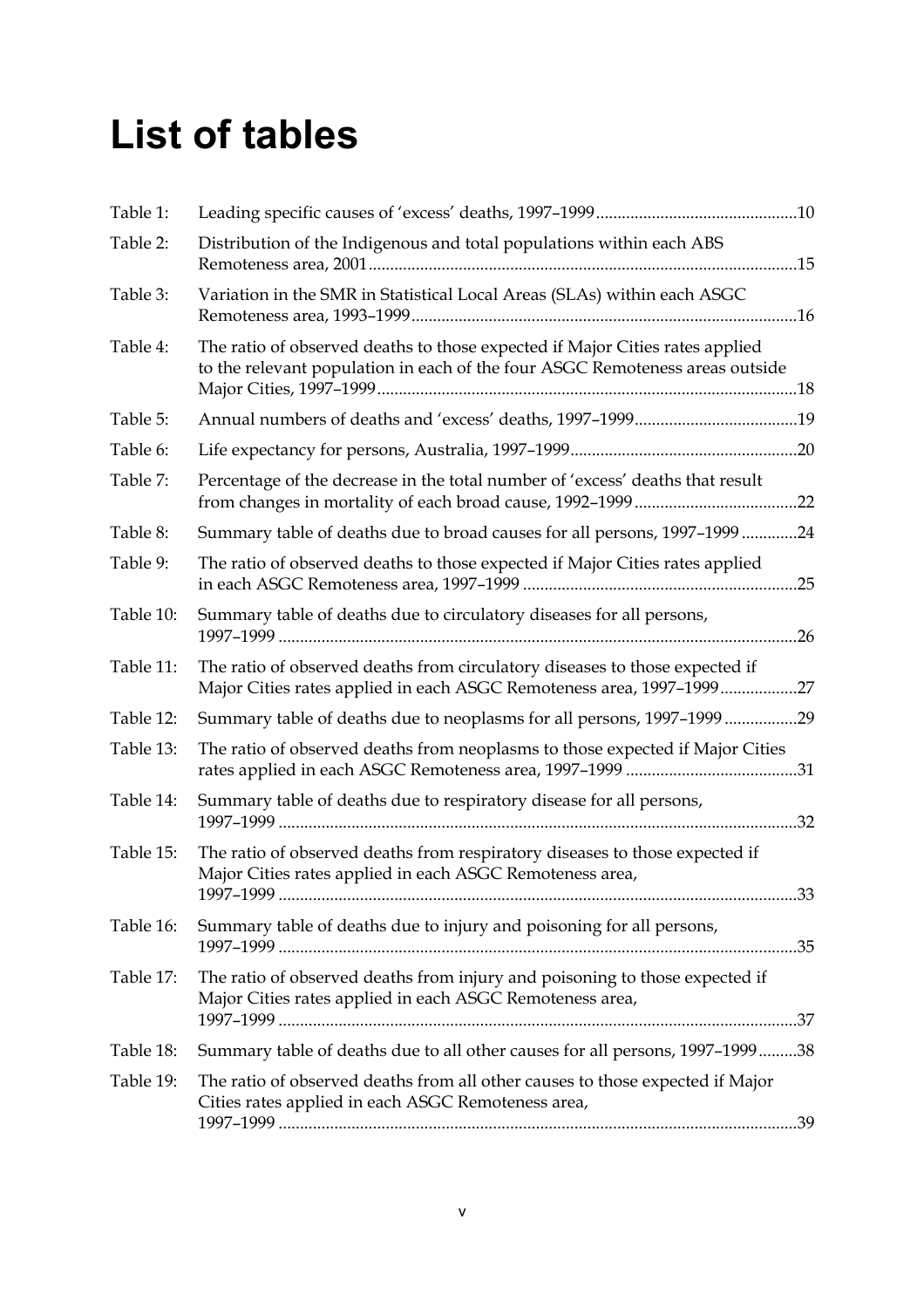## **List of figures**

| Figure 2: | Age distribution for persons living in Major Cities, Inner Regional and Very                                                                             |  |
|-----------|----------------------------------------------------------------------------------------------------------------------------------------------------------|--|
| Figure 3: | Intra-zonal variation of death rates: 5th and 95th, 25th and 75th percentiles<br>of the SMRs calculated for each Statistical Local Area within each ASGC |  |
| Figure 4: | Annual percentage change in the ratio of observed to expected deaths, males                                                                              |  |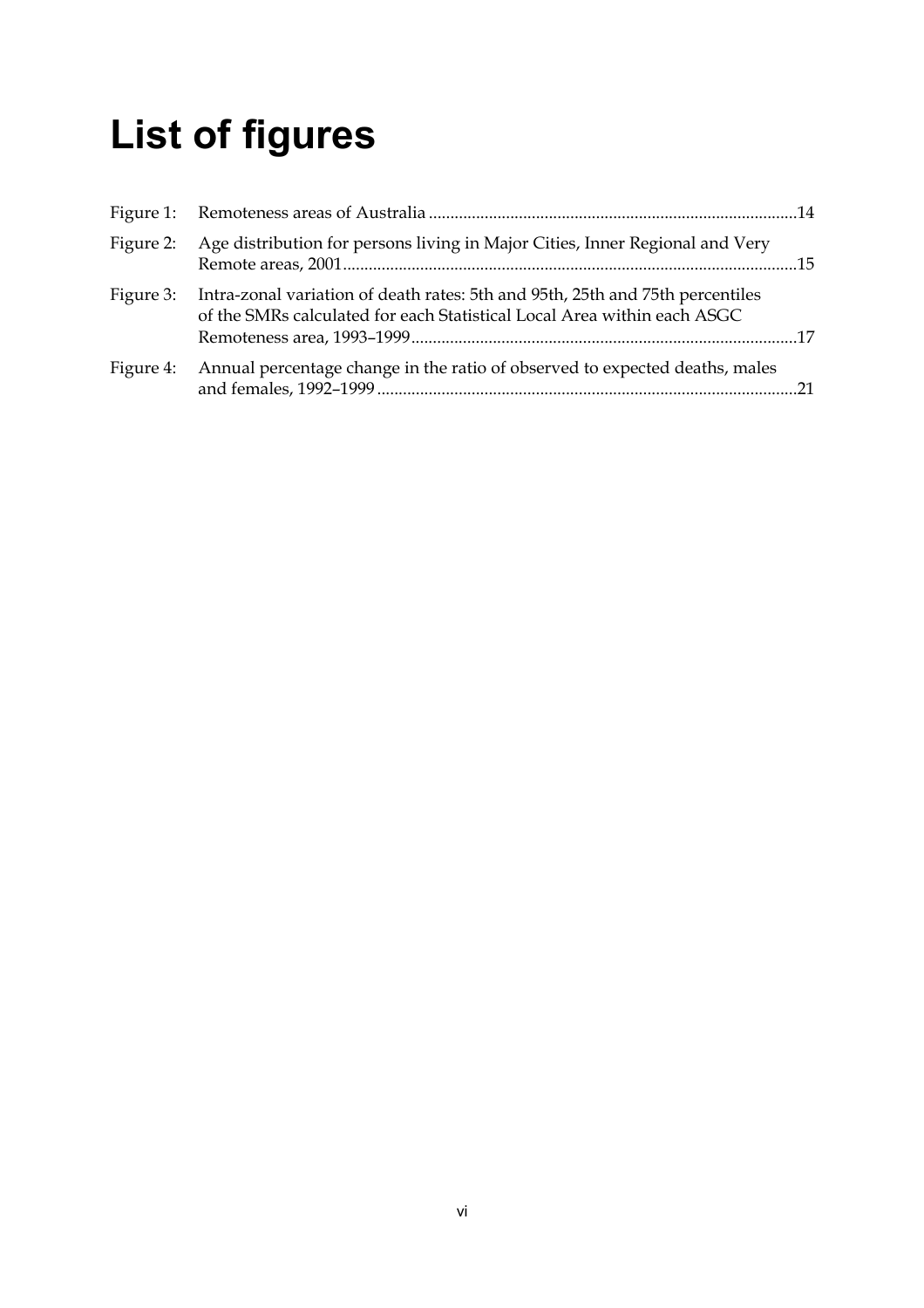## **Acknowledgments**

This report was commissioned by the Office of Rural Health (ORH) in the Department of Health and Ageing.

This work has been guided by the members of the Rural Health Information Advisory Committee (RHIAC):

Richard Eccles, previous Chair, RHIAC and National Manager, ORH, DoHA

Joanna Davidson, previous Chair, RHIAC and National Manager, ORH, DoHA

Andrew Benson, Director, Research and Data Section, OATSIH, DoHA

Kim Boyer, National Health and Medical Research Council

Norma Briscoe, Health Section, ABS

Alan Browne, previous Assistant Director, Information and Communication Section, ORH, DoHA

Gemma Duffy, previous Director, Information and Communication Section, ORH, DoHA

Joy Eshpeter, Director, Public Health Information Development Section, National Population Health Planning Branch, Population Health Division, DoHA

Lyn Fragar, Director, Australian Centre for Agricultural Health and Safety, University of Sydney

Bob Gibberd, Health Services Research Group, The University of Newcastle

Gordon Gregory, Executive Director, National Rural Health Alliance

John Humphreys, Monash University

Jill Kurr, Director, Information and Communication Section, Rural Health and Palliative Care Branch, DoHA

Rochelle Lenane, Health Capacity Development Branch, Workforce, Education and Training Section, Health Industry and Investment Division, DoHA

Joanne Llewellyn, Assistant Director, Information and Communications Section, Rural Health and Palliative Care Branch, DoHA

Marelle Rawson, Director, Health Section, ABS

Janis Shaw, Director, National Centre for Aboriginal and Torres Strait Islander Statistics, ABS

Ross Spark, Manager, Tropical Public Health Unit Network, Queensland Health

Laga Van Beek, previous Assistant Director, Information and Communication Section, ORH, DoHA

David Wilkinson, Director, South Australian Centre for Rural and Remote Health, University of South Australia (Whyalla Campus)

Jonathan Wraith, Director, Workforce Development Section, General Practice Branch, Health Services Division, DoHA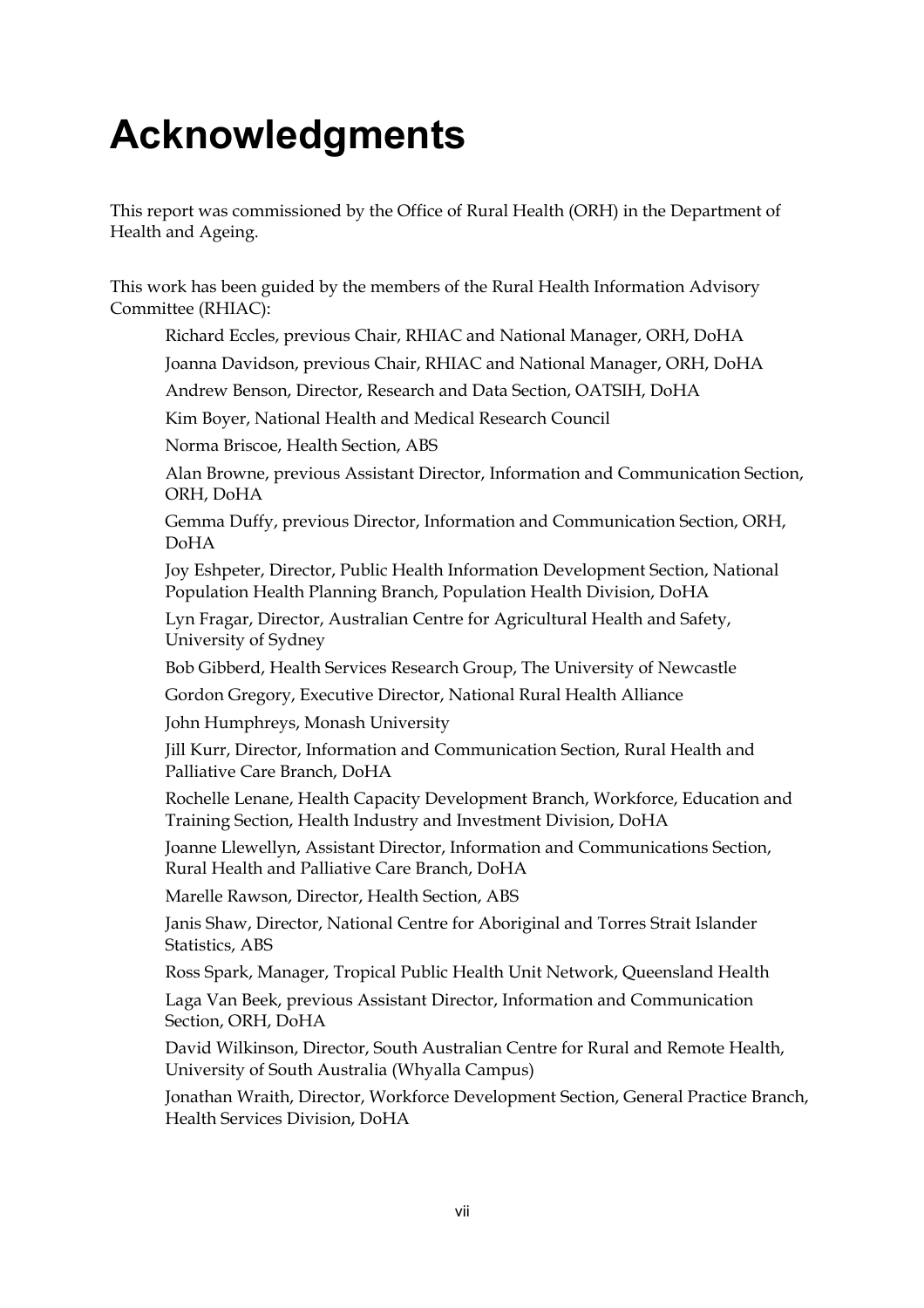Other people who contributed to the work include:

Barbara Gray (National Centre for Aboriginal and Torres Strait Islander Statistics, ABS) Kirrily Harrison (OATSIH, DoHA) Phil Trickett (AIHW) Terry Neeman (AIHW) Richard Franklin, Australian Centre for Agricultural Health and Safety David Lyle, Sydney University, Department of Rural Health Michael Roden and John Paice, Demography Section, ABS Frank Blanchfield, Geography Section, ABS AIHW National Injury Surveillance Unit

This document was developed and written by Andrew Phillips. In developing this third in a series of AIHW rural health reports, he was assisted by Brendan Brady and Toni O'Brien. The work was conducted under the editorial guidance of Glenice Taylor and the stewardship of Dr Anny Stuer.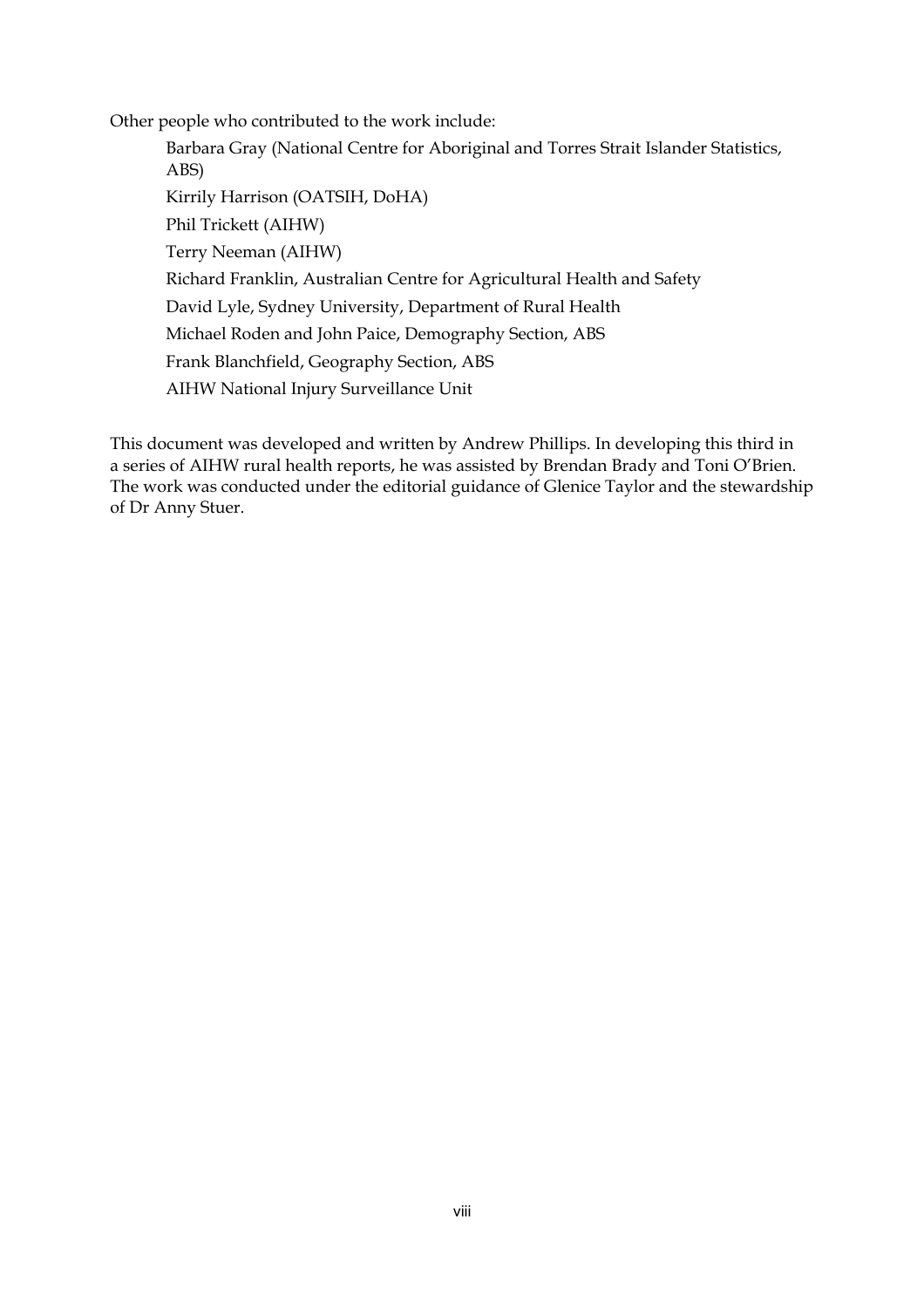## **Abbreviations**

| <b>ABS</b>        | <b>Australian Bureau of Statistics</b>                        |
|-------------------|---------------------------------------------------------------|
| <b>AIHW</b>       | Australian Institute of Health and Welfare                    |
| ARIA              | Accessibility/Remoteness Index of Australia                   |
| <b>ASGC</b>       | Australian Standard Geographical Classification               |
| <b>COPD</b>       | chronic obstructive pulmonary disease                         |
| DoHA              | Department of Health and Ageing                               |
| <b>DPIE</b>       | Department of Primary Industries and Energy                   |
| ICD <sub>10</sub> | International Classification of Diseases, 10th revision       |
|                   | OATSIH Office of Aboriginal and Torres Strait Islander Health |
| ORH               | Office of Rural Health                                        |
| <b>RHIAC</b>      | Rural Health Information Advisory Committee                   |
| SLA.              | Statistical Local Area                                        |
| SMR               | standardised mortality ratio                                  |
|                   |                                                               |

#### **ASGC Remoteness structure**

- MC Major Cities
- IR Inner Regional
- OR Outer Regional
- R Remote
- VR Very Remote

#### **Symbols used in the tables and figures**

- nil or rounded to zero
- n.a. not available
- n.p. not published in this report
- n.e.d. not elsewhere described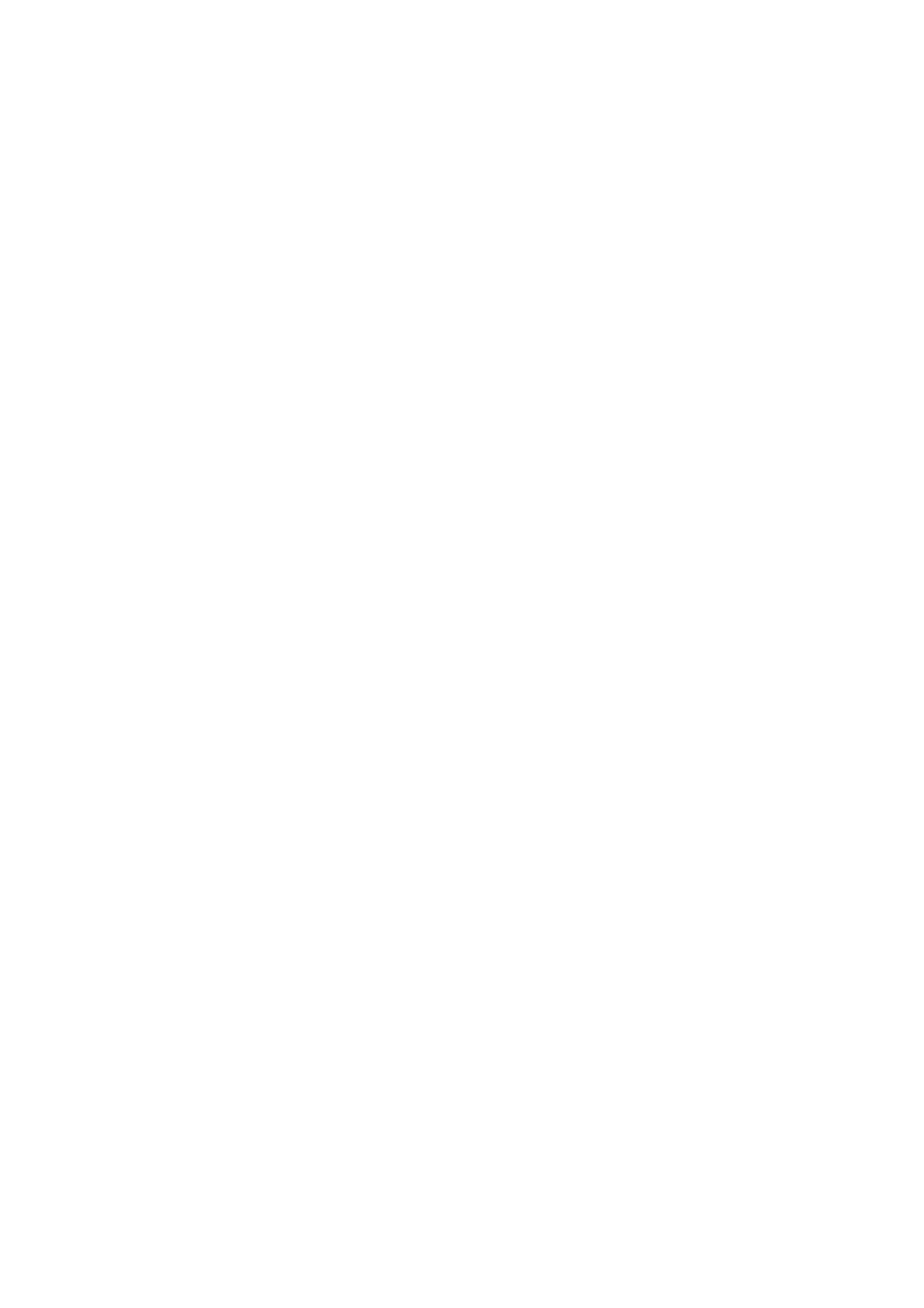## **Background and introduction**

This is a summary of the report *Rural, Regional and Remote Health: A Study on Mortality* (AIHW 2003a). This report is the second in a series of reports on the health status of Australians who live in regional and remote areas. The principal aim of the report is to answer the question 'do mortality rates vary with remoteness?'

## **Data quality and analytical methods**

Previous descriptions of mortality, and other measures of health, have shown poorer outcomes in more remote areas, but it is possible that a lot of this difference is a result of poor Indigenous health. To assess whether the poorer health in more remote areas reflects the influence of remoteness or Indigenous health, ideally mortality for the Indigenous and non-Indigenous populations should be reported alongside mortality for the total population. However two issues affect the reporting of data for Indigenous people:

- Concerns about the inter-regional differences in the accuracy of the recording of Indigenous deaths prevent reporting on Indigenous mortality separately for the five regions used in this report. Reporting of differences between areas may reflect accuracy of the records rather than real differences in mortality. Consequently overall, rather than regional, mortality rates for Indigenous people are presented.
- Identification of Indigenous mortality was considered to be most reliable in the Northern Territory, South Australia, Western Australia and Queensland during the study period. Overall mortality rates for Indigenous people have been calculated using data from these jurisdictions only.

Because a 'non-Indigenous' person has been defined in this report as someone who is not identified as Indigenous, under-identification of Indigenous people will necessarily mean over-reporting of non-Indigenous people in the mortality data. However the effect on reporting by area will be much less than for Indigenous people (minimal in Major Cities and in regional areas), because non-Indigenous people comprise the vast majority of the population.

Frequently, death rates for elderly non-Indigenous people from remote areas appear substantially lower than for their Major Cities counterparts, while rates for younger people are higher. It is possible that this effect is due to elderly people in poorer health migrating to less remote areas where they can access services, leaving the healthier individuals, who have lower death rates. To control for this apparent effect, death rates for some populations younger than 65 years have been presented alongside those for the total population.

Several analytical concepts have been used to compare mortality rates across the regions. There are two in particular that are crucial to understanding the discussion that follows. While these and other concepts are explained more fully in 'Technical notes' on page 11 they are, briefly:

 **standardised mortality ratio (SMR)**—the ratio of the actual number of deaths in an area to the number expected if Major Cities death rates for the relevant group (see page 11) had applied in that area;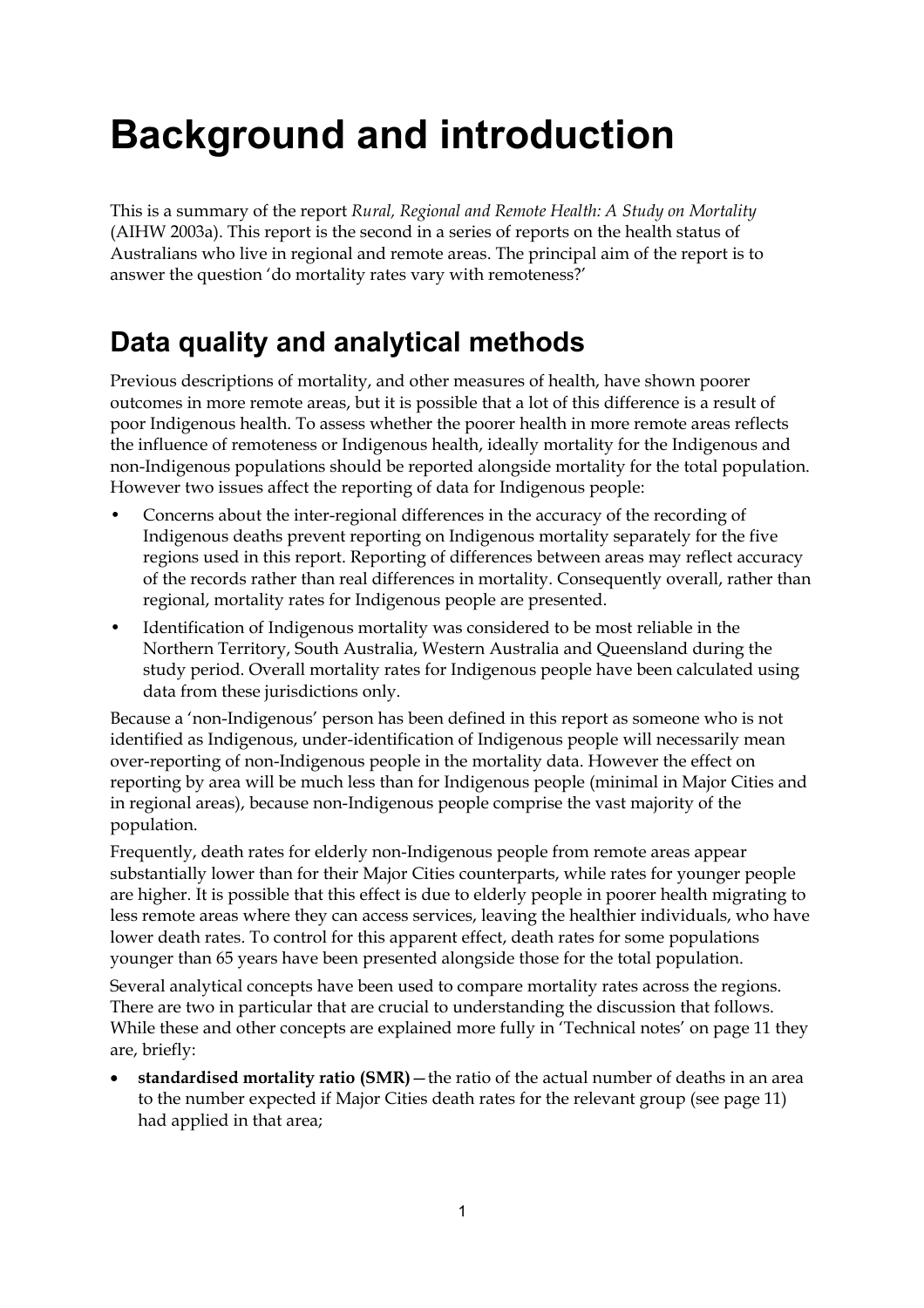**'excess' deaths**—the difference between the actual number of deaths in an area and the number that would have occurred if Major Cities death rates had applied. The term does not imply in any way that these deaths are flippantly regarded, nor that deaths in Major Cities are less important, nor that death rates anywhere are not subject to reduction.

Indirect age standardisation involves the use of:

- age–specific death rates for people living in Major Cities as the standard for calculating the expected numbers of deaths in each area; and
- age–specific death rates for non-Indigenous people living in Major Cities as the standard for calculating the expected numbers of deaths of non-Indigenous people in each area and of Indigenous people in South Australia, Western Australia, the Northern Territory and Queensland.

This report is structured as follows:

- The main findings are outlined on page 5, 'Key points'. They are grouped under six headings: Demography; Overall death rates; Life expectancy; Changes in death rate, 1992–1999; Broad causes of death; and Specific causes of death. These introduce and distil the findings of the main report, to which readers are encouraged to refer.
- Technical issues are discussed in more detail on page 11. These are also important to the interpretation of the results, and it is for this reason that this section is given prominence by placing it before the main body of text, rather than at the back of the report.
- Findings on mortality overall are presented from page 18. Then follow sections on causes of death, in broad groupings (from page 23) and in more specific categories (from page 25).
- 'Comments on the findings' (page 41) briefly describes areas for data development or improvement and the importance of Indigenous mortality data and of other data on health outcomes apart from death. It also suggests areas for further research.

Readers are referred to the main report, *Rural, Regional and Remote Health: A Study on Mortality* (AIHW 2003a), for expanded discussion of those issues briefly mentioned in this summary report. The main report is available through the Institute's web site (www.aihw.gov.au)

### **Context**

In comparing death rates in regional and remote areas with those in metropolitan areas, two questions are of interest:

- Are death rates amongst people who live outside Major Cities higher than for those who live in Major Cities?
- For any individual, whether old or young, rich or poor, more educated or less educated, male or female, Indigenous or non-Indigenous, smoker or non-smoker: is their chance of death higher if they live outside a Major City?

This report answers only the first question, and it is important that readers understand this.

Higher death rates in more remote areas may reflect higher prevalence of smoking, inactivity and poor diet as well as any impact of the rural environment (for example, different patterns of access to health services). For example, even though drinking undoubtedly increases the risk of fatal motor vehicle accidents, and people who live outside Major Cities are more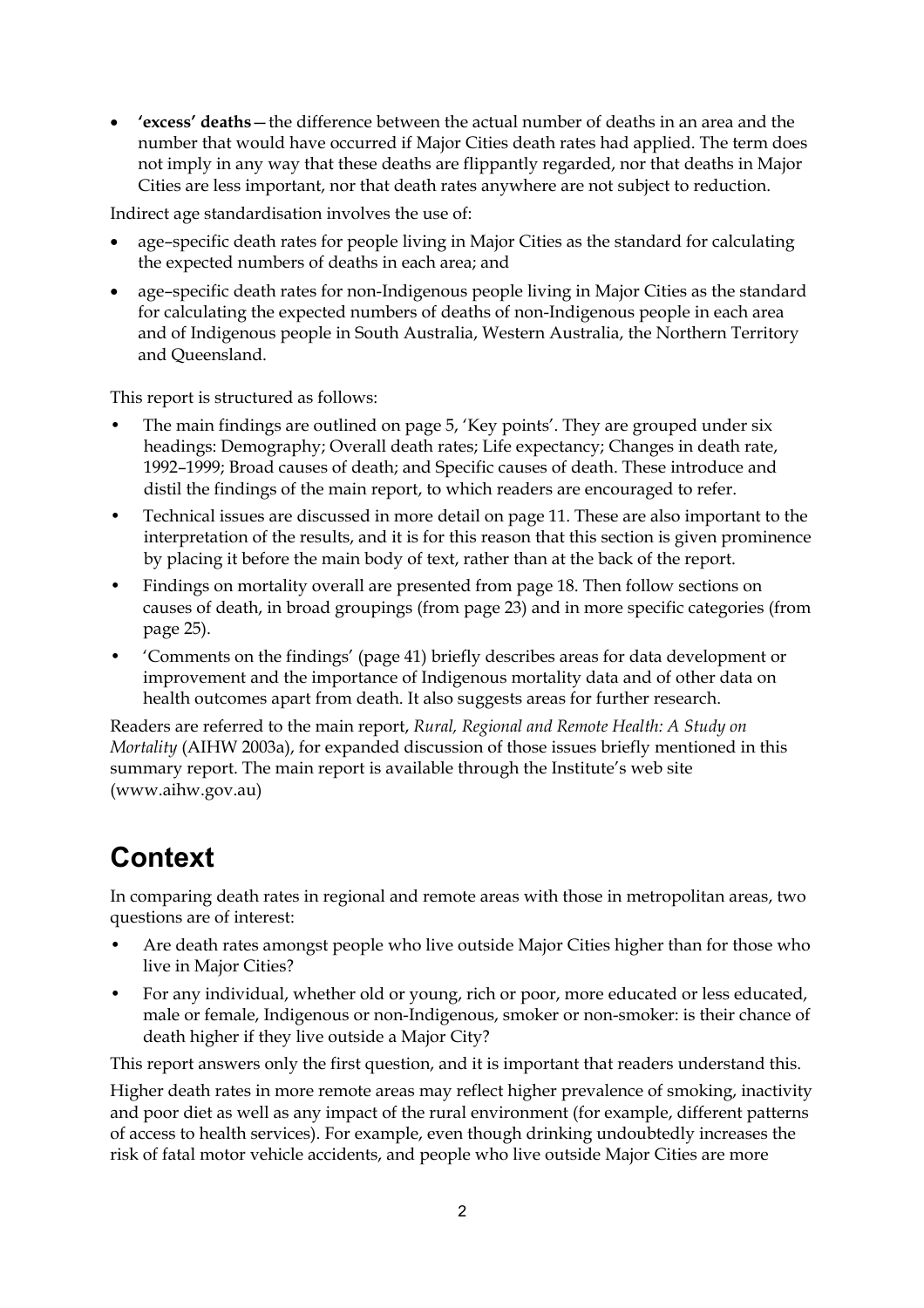likely to drink heavily, higher death rates outside Major Cities could also result from higher speeds, poorer road conditions, animals on the road and longer retrieval times for the injured.

A number of broad issues potentially affect death rates:

- the personal characteristics of the population;
- risk imposed by the environment; and
- access to health services to reduce the chances of becoming ill, to sustain the patient while ill or to help the patient make a full recovery afterwards.

Health services are meant here to include services provided by the full range of health workers (medical practitioners, Aboriginal health workers, allied health workers, and facilities or services such as hospitals and ambulance).

It is not possible for this report to differentiate between the contribution of each of these three factors to overall higher rates of death outside Major Cities.

#### **Personal characteristics**

Compared to those who live in Major Cities, individuals who live in regional and remote areas are more likely to be smokers, are more likely to drink alcohol in hazardous quantities, are more likely to be overweight or obese and are more likely to be physically inactive (AIHW 2002a). They are also more likely to have poorer access to work, particularly to work requiring skilled or professional labour. Household incomes and educational levels are also lower (Garnaut et al. 2001). All of these characteristics increase the risk of poor health and of death. On a positive note, people from rural areas are less likely to report unhappiness (AIHW: Mathers 1994) and women from rural and remote areas report lower levels of stress than women from metropolitan areas (Brown et al. 1999).

Also, people living outside Major Cities, particularly those living in remote areas, are more likely to be Indigenous.

#### **Environment**

The environment outside Major Cities is frequently stereotyped as 'outback', sparsely populated, hot, dry, populated by farmers, and isolated from population centres. In reality it is extremely diverse.

Non-metropolitan populations can live in coastal or inland areas, within commuting distance of Major Cities, in mixed farming or extensive grazing areas, or in areas dominated by forestry, fishing or mining. One in ten people in the workforce are engaged in agriculture (BRS 1999). Many areas outside Major Cities, predominantly on the coast, attract older people in retirement.

Many of the occupations in regional and remote areas (for example, mining, transport forestry, commercial fishing and farming) entail higher levels of risk than other occupations (AIHW: Strong et al. 1998).

#### **Health services**

Those who live away from Major Cities and for whom access to health services is restricted may be disadvantaged because of different access to:

• preventive services such as immunisation and information allowing healthy life choices;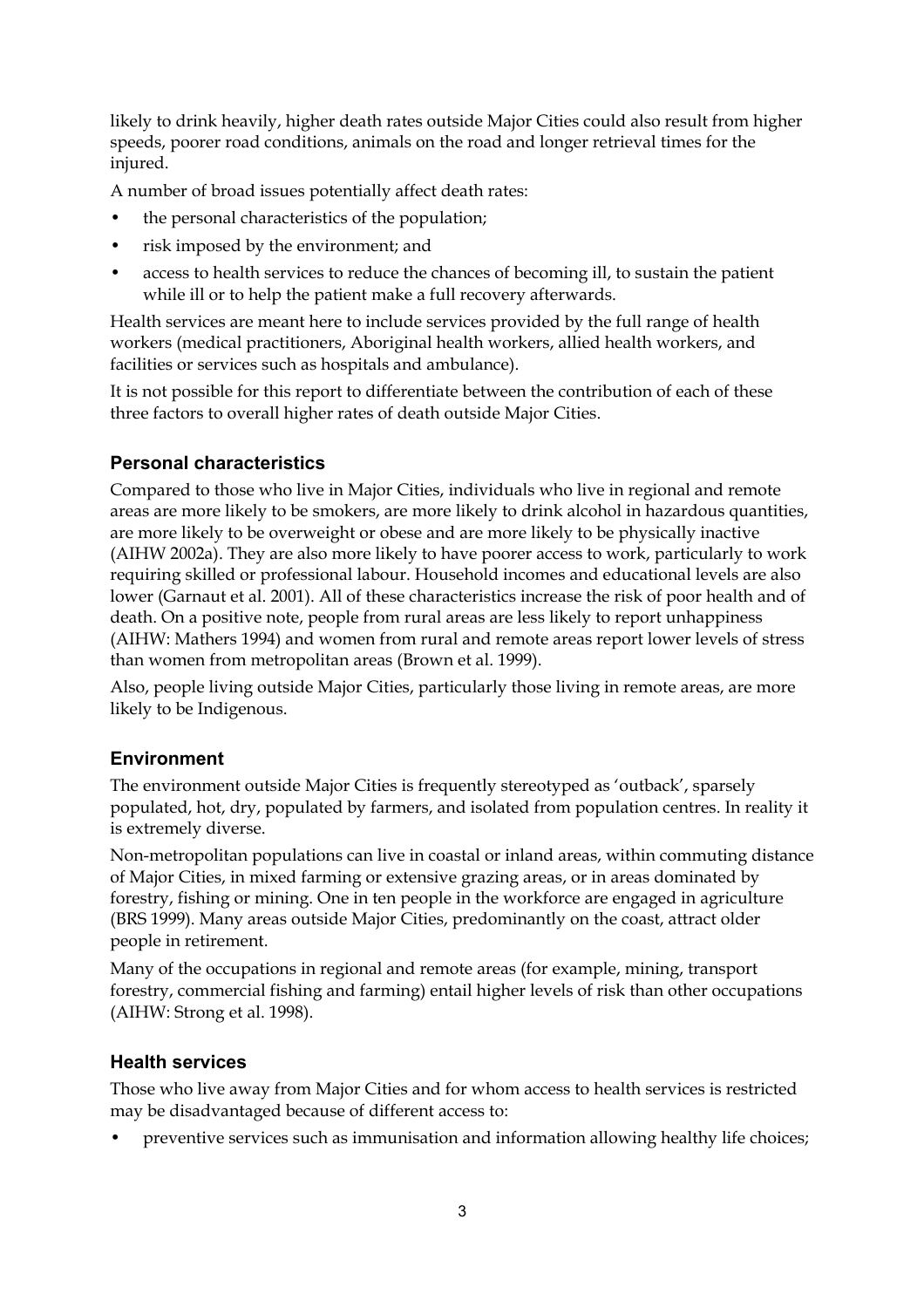- health management and monitoring;
- specialist surgery and medical care;
- emergency care, for example, ambulance;
- rehabilitation services after medical or surgical intervention;
- aged care services.

These could reflect different patterns of access to health workers and health facilities (for example, hospitals). The lower numbers of doctors in rural areas is frequently mentioned (AIHW 2003c), but supply of other workers such as nurses and allied health workers, pharmacists and dentists can also be, and frequently are, an issue (AIHW 2003d).

A substantial challenge in providing equitable access to people living in regional and remote areas is that, unlike Major Cities, non-metropolitan populations are dispersed and clustered. Towns exactly the right size to support one, two or three doctors, nurses or allied health workers are very rare—more usually they would support a fraction of a health worker, or, for example, more than one but less than two. In these situations, a single worker may practise in one town and also service one or more others. Either way, someone has to travel, with routine and emergency access potentially compromised and/or the health worker spending substantial amounts of time travelling rather than consulting with patients.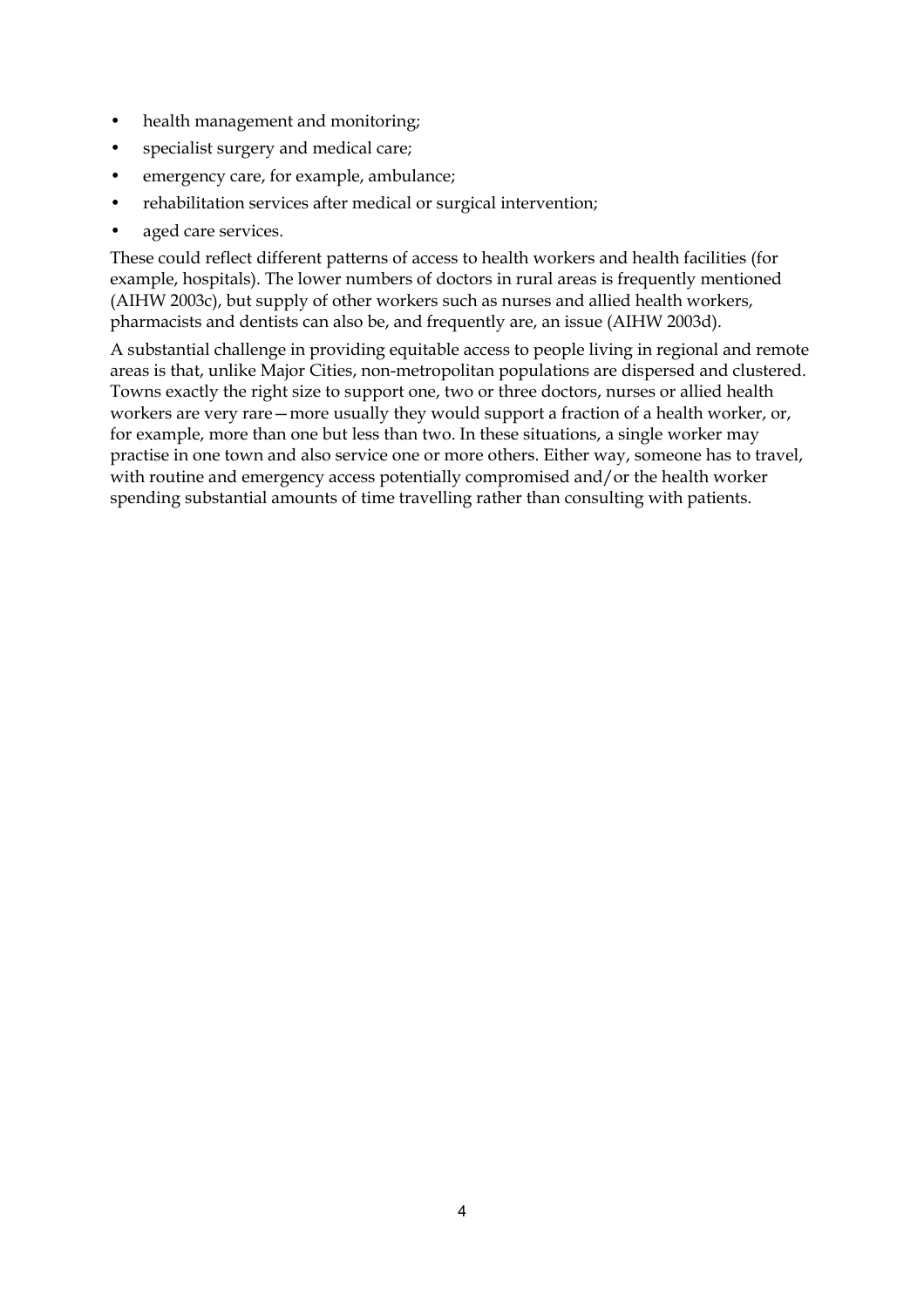## **Key points**

## **Demography**

- Two-thirds (66%) of the population live in Major Cities, with 21%, 11%, 2% and 1% living in Inner Regional, Outer Regional, Remote and Very Remote areas respectively.
- Whereas only 1% of the population of Major Cities are Indigenous, this increases to 2% and 5% in Inner and Outer Regional areas, 12% in Remote areas and 45% in Very Remote areas.
- Males outnumber females in almost all age groups in the more remote areas. This is largely influenced by the non-Indigenous population; the number of Indigenous males in each area is similar to the number of females.
- Remote area populations tend to have proportionally more children and working-age males, and fewer elderly people than other areas.
- Regional areas have proportionally lower numbers of people aged 25–44 years, higher numbers of people aged 45–74 years and similar or slightly lower numbers of people older than 75 years than other areas. In regional areas, children make up a higher proportion than in Major Cities, but lower than in remote areas.

## **Overall death rates**

- There was an annual average of 128,200 deaths between 1997 and 1999. Of these, 64% were in Major Cities, and 22%, 11%, 1% and 1% were in Inner and Outer Regional, Remote and Very Remote areas respectively.
- Death rates increased with remoteness, and were 10% (1.1 times) higher in regional and Remote areas compared with Major Cities, and 50% (1.5 times) higher in Very Remote areas.
- Outside Major Cities, there were 3,303 more deaths each year than would have been expected ('excess' deaths) if Major Cities death rates had applied in these areas. Of these, 46%, 37%, 6% and 10% were in Inner and Outer Regional, Remote and Very Remote areas, respectively.
- On average there were 1,459 deaths each year of Indigenous people in the four jurisdictions (South Australia, Western Australia, the Northern Territory and Queensland) for which identification is considered more reliable. This was 993 more than would be expected if age-specific death rates for non-Indigenous people from Major Cities had applied for Indigenous people in those jurisdictions.
- Death rates for Indigenous people across South Australia, Western Australia, the Northern Territory and Queensland (jurisdictions in which identification is considered more reliable in 1997–1999) were 3.1 times those for non-Indigenous people who lived in Major Cities of Australia. Indigenous deaths are thought to be more under-reported than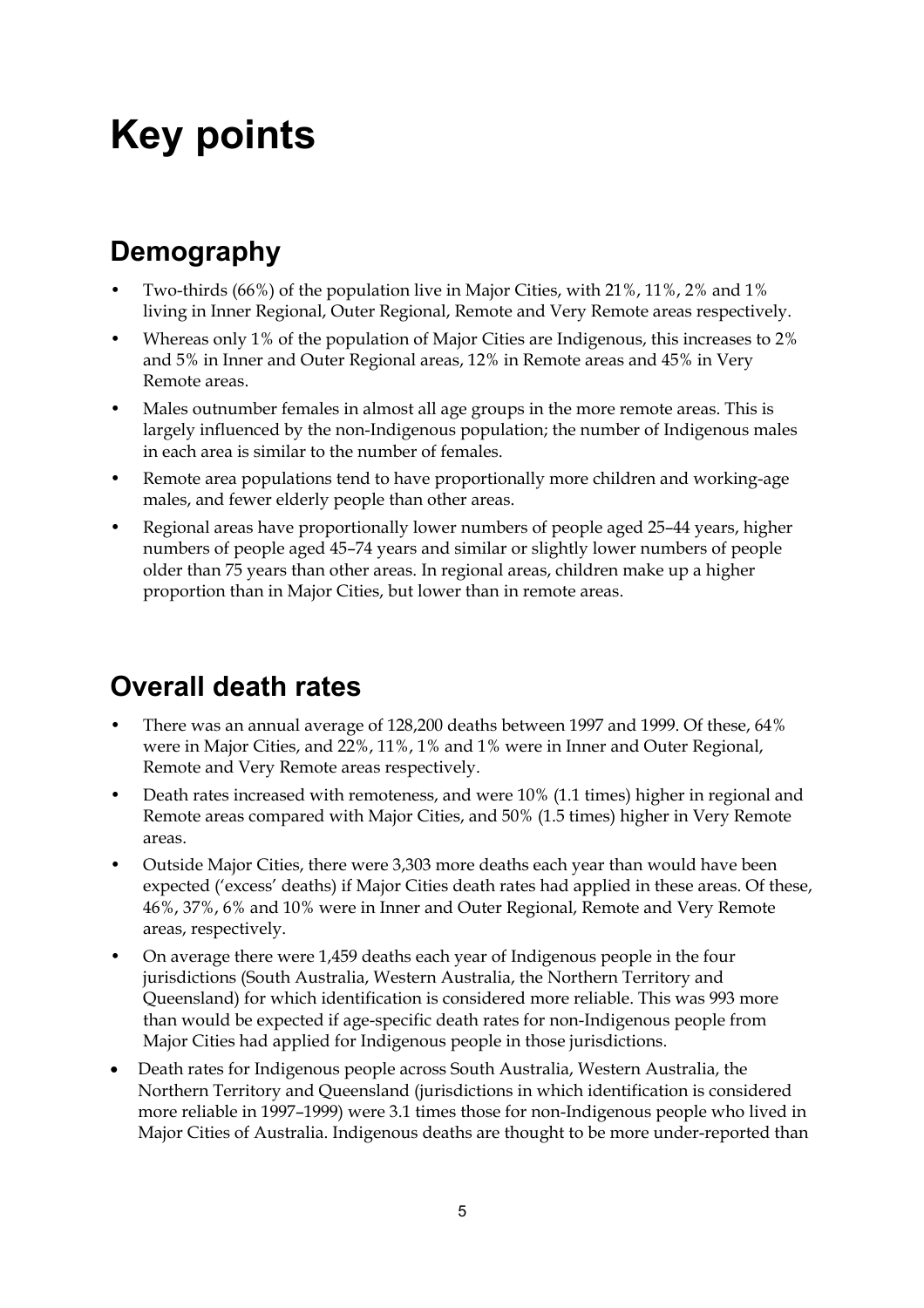census counts of the Indigenous population. Consequently, it is likely that the overall Indigenous death rates reported here are lower than actual death rates.

- The high death rate for the total population in Very Remote areas is likely to reflect the high proportion of the population in these areas who are Indigenous and the higher rate of mortality for Indigenous people overall in Australia.
- Inter-regional comparisons of the death rate for Indigenous people cannot be presented because of the strong likelihood of differences by remoteness in the accuracy of identification of deaths of Indigenous people. This means that calculated differences in death rates between regions could be an artefact of variations in identification, rather than a portrayal of real differences.
- Annually, there were 2,414 more deaths of non-Indigenous people outside Major Cities than expected if death rates for non-Indigenous people from Major Cities had applied in those areas. Of these, 57%, 42% and 2% were in Inner and Outer Regional and Remote areas respectively, but there were 23 fewer deaths than expected annually in Very Remote areas.
- Death rates for the non-Indigenous population were up to 10% higher in areas outside Major Cities (but not clearly higher in Very Remote areas).
	- Some degree of over-estimation of non-Indigenous death rates is a consequence of the under-identification of Indigenous deaths (with some Indigenous deaths being counted amongst the non-Indigenous). Reported death rates for non-Indigenous people are likely to be affected by between –2% and +2% for Major Cities and regional areas, but may be inflated in remote areas by up to 10% (AIHW 2003a). The exact magnitude of the effect within this range is unclear.
- Death rates for non-Indigenous people who were younger than 65 years were about 10% higher in regional and Remote areas, and about 20% higher in Very Remote areas than they were in Major Cities. For males, rates were 10% higher in Inner Regional areas and 20% higher in the other areas. For females, rates were 10% higher in regional areas, but not significantly higher in remote areas.
	- Conversely, death rates for those over 65 years were frequently lower than in Major Cities. It is possible that in order to access health and other services (including aged care), the frail aged migrate to larger, less remote centres leaving behind the healthier individuals, who live longer.
- Within the broad geographic zones utilised in this report, there is substantial variation in mortality from community to community.
	- The average death rate in Very Remote areas was substantially elevated by a relatively small number of Statistical Local Areas (SLAs) with very high death rates—some SLAs had relatively low death rates. This was also true to a lesser extent in Remote areas, but not for Major Cities and regional areas, where death rates were more likely to cluster around an average value.
- Poor identification of Indigenous people in data collections generally, and specifically in the mortality data collection, hampers the ability to report on health not only of Indigenous people overall, but also of both Indigenous and non-Indigenous people who live in regional and remote Australia.
- This report shows higher death rates in regional and remote areas. These higher rates are evident after taking into account inter-regional differences in age, sex, Indigenous status and, to some extent, the possible migration of the frail elderly. The remaining differences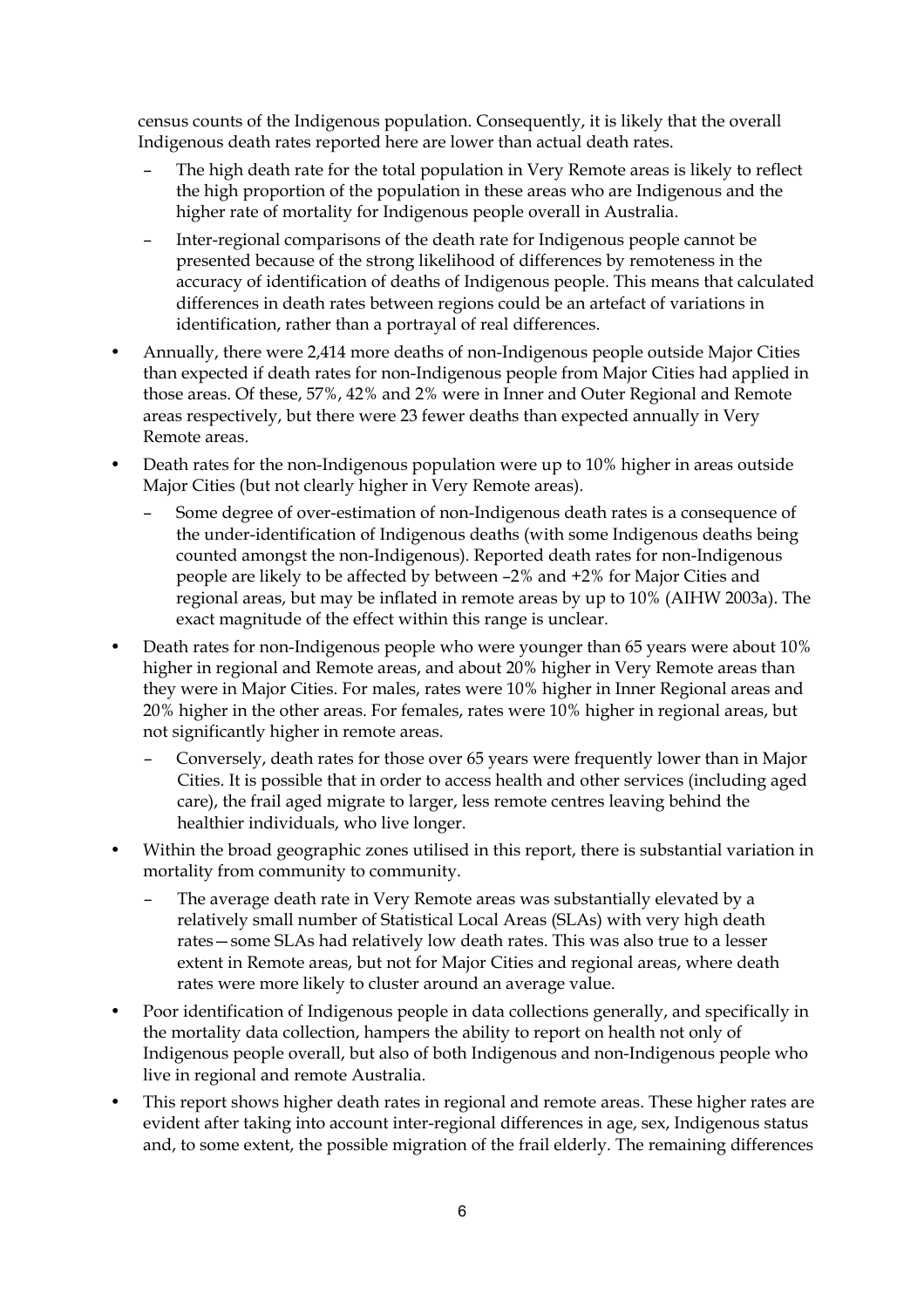in mortality could be due to a range of different influences including lower socioeconomic status and poorer risk factors (for example, higher smoking rates), different access to services, and other aspects of living outside Major Cities (for example, possible greater hazards associated with occupations such as farming and with driving in rural areas). It is not within the scope of this report to explain why these remaining differences occur.

## **Life expectancy**

- Life expectancy generally declined with increasing remoteness, but was lower for males in each area than for females. Life expectancy for males was 77.9, 76.7, 76.0, 75.3 and 72.2 years in Major Cities, Inner and Outer Regional, Remote and Very Remote areas respectively, and for females was 83.9, 83.3, 82.6, 82.7 and 78.5 years.
- These figures may be strongly affected by two factors: Indigenous mortality and potential migration of the frail aged:
	- Life expectancy for Indigenous people has been reported as 56 years for males and 63 years for females, compared to 76 and 82 years for Australian males and females generally (ABS 2001c). A relatively large proportion of the remote area population is Indigenous, acting to lower average life expectancy there.
	- Possible migration of the frail aged towards less remote areas is likely to increase calculated average life expectancy in remote areas.
- The effect of remoteness on life expectancy is best illustrated as the probability of non-Indigenous people reaching 65 years of age in each area.
- The probability of non-Indigenous males and females living to 65 years of age is highest in Major Cities (85% and 91%), decreasing gradually with remoteness (to 82% and 89% in Very Remote areas respectively).

## **Changes in death rates, 1992–1999**

- Since 1992, death rates in all except Very Remote areas have decreased by about 3% per year for males and by about 2% for females. In Very Remote areas, death rates have decreased more rapidly—by about 10% for males and females per year over the same period.
- The major contributor to the overall decrease in all areas was a reduction in circulatory disease mortality. While responsible for between 67% and 80% of the overall reduction in most areas, decreases in circulatory disease mortality were responsible for a smaller proportion (45%) of the substantial overall reduction in Very Remote areas.
- Reductions in respiratory disease mortality were responsible for 9% of the overall mortality decrease in Major Cities, increasing with remoteness to 25% of the overall decrease in Very Remote areas.
- Reductions in cancer death rates were generally responsible for about 15% of the overall decline in each of the areas.
- Injury death rates changed very little, and in some areas increased over the study period.
- 'Other' causes (see page 38) contributed little to the decline in most areas, but to 13% of the decrease in Very Remote areas.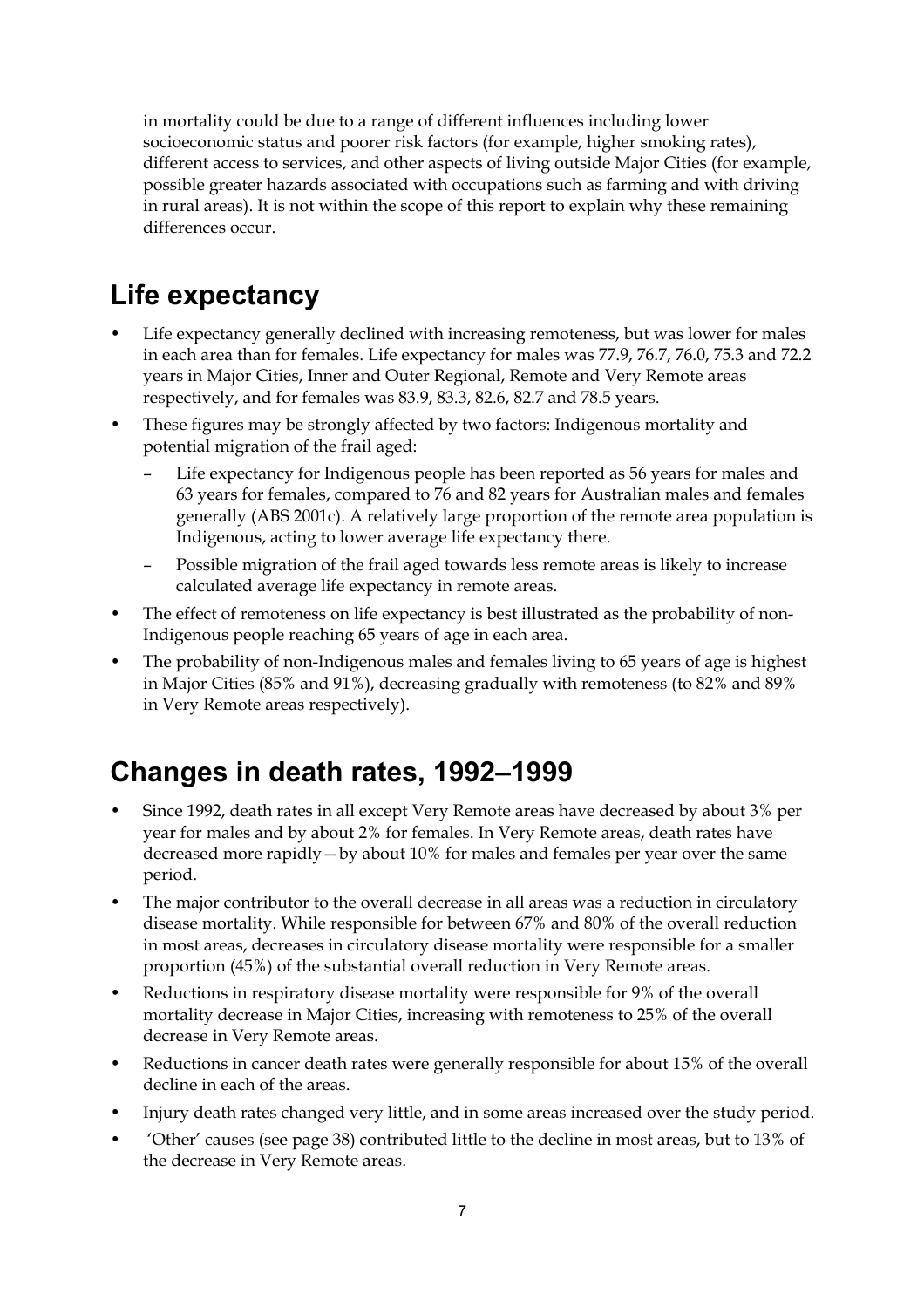### **Broad causes of death**

- The major causes of death for the Australian population are circulatory diseases (41%), neoplasms (28%—mainly cancers), respiratory diseases (8%) and injury (6%). This pattern holds across most areas, but in Very Remote areas neoplasms are relatively less important causes of death, and injury and 'other' causes are relatively more important.
- Those major causes most responsible for the 3,303 'excess' deaths outside Major Cities were circulatory diseases (42%), injury (24%), 'other' causes (13%), neoplasms (11%) and respiratory diseases (10%). This pattern changed with remoteness, circulatory diseases and neoplasms becoming relatively less important, and 'other' causes becoming relatively more important.
- In regional areas, most 'excess' deaths occurred in people (mainly males) older than 50 years, although there were also appreciable numbers of extra deaths of males from younger age groups. In remote areas, the 'excess' deaths were mainly of males from a broad range of age groups.
- For Indigenous people, 60–70% of the 'excess' deaths occurred in those aged 25–64 years. Circulatory diseases (30%), injury (17%) and 'other' causes (36%) were responsible for most of this excess (while respiratory diseases accounted for 9% and neoplasms for 7%).
- For non-Indigenous people in regional areas, the 'excess' deaths were mainly in the older age groups, and were mainly male. For non-Indigenous people from remote areas, there were small numbers of 'excess' deaths in each age group up to age 70, but fewer than expected for people older than this.
- For non-Indigenous people, injury was either the only, or by far the major, cause of the 'excess' deaths outside Major Cities for people aged less than 45 years. For those older than this, circulatory disease and neoplasms (and to an extent respiratory disease) contributed the great majority of extra deaths. In remote areas, while circulatory diseases and neoplasms were important for those aged over 45 years, injury was also important as a cause of extra deaths for older age groups.

### **Specific causes of death**

Outlined below are the ten major specific causes of death, which together were responsible for 88% of the 'excess' deaths outside Major Cities (that is, those in excess of what would be expected if Major Cities rates had applied in each area). With a few exceptions, death rates were higher outside the Major Cities and increased with increasing remoteness.

- **Ischaemic heart disease** was responsible for 755 'excess' deaths each year outside Major Cities. Rates were 10% higher in all areas outside Major Cities except Very Remote areas, where they were 30% higher. There were 3.3 times as many deaths of Indigenous people as expected (9.3 times as many for 0–64-year-olds). For younger non-Indigenous people (aged 0–64 years), rates were 10%, 20%, 20% and 30% higher in Inner Regional, Outer Regional, Remote and Very Remote areas.
- **'Other' circulatory diseases** (circulatory disease excluding ischaemic heart disease, stroke and rheumatic heart disease) were responsible for 518 'excess' deaths each year outside Major Cities. Rates ranged from 10% higher than in Major Cities in Inner Regional areas, to 30% higher in Very Remote areas. There were 3.0 times as many deaths of Indigenous people as expected (6.6 times as many for 0–64-year-olds). For non-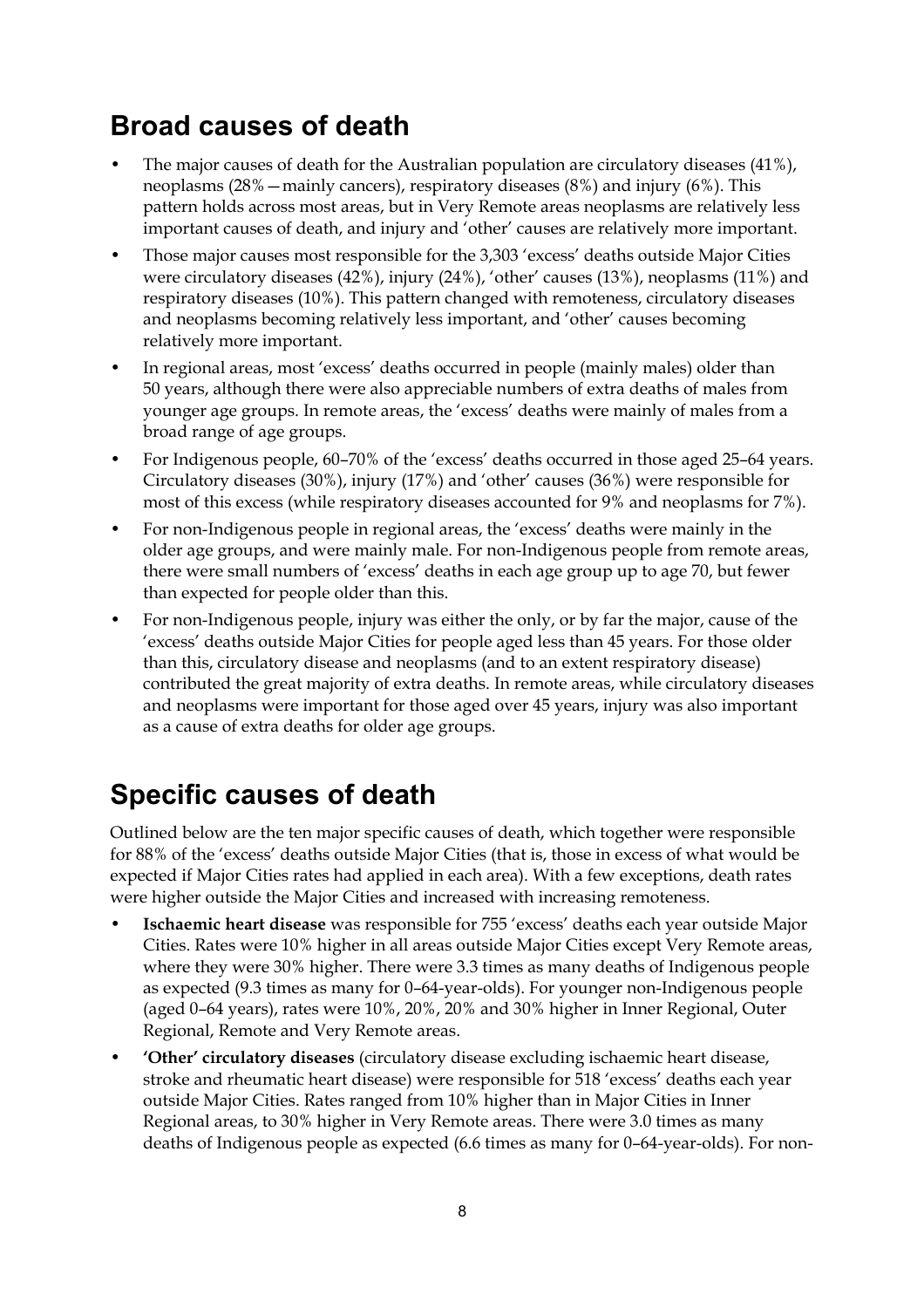Indigenous people aged 0–64 years, rates were 10% and 30% higher in Inner and Outer Regional areas (with rates elevated, but not significantly higher, in remote areas).

- There were about 374 'excess' deaths (mainly male) due to **chronic obstructive pulmonary disease** each year; overall rates in Inner Regional, Outer Regional, Remote and Very Remote areas were 1.2, 1.3, 1.3 and 1.9 times those in Major Cities. Rates for Indigenous people were 3.4 times higher than expected (and 8.8 times higher for 0–64-year-olds). Death rates for non-Indigenous people aged 0–64 years were 1.3, 1.6, 1.8 and 2.8 times higher in the four areas outside Major Cities.
- There were 368 'excess' deaths due to **motor vehicle accidents** annually, of which 70% were male. Rates were substantially elevated outside Major Cities for all groups examined. Indigenous death rates due to this cause were 4.1 times higher than expected. Rates for non-Indigenous people aged 0–64 years were 1.8, 2.0, 2.1 and 2.4 times higher in the four areas outside the Major Cities.
- **Diabetes** was responsible for 191 'excess' deaths outside Major Cities annually where it was reported as the underlying cause of death\*. However, there were another 169 'excess' deaths of people outside Major Cities where diabetes was mentioned on the death certificate as an associated cause of death (making up 360 altogether). Although most of the 191 deaths were of people older than 75 years, about one-third were aged between 35 and 74 years, and about 60–70% were of females. Death rates in the four areas were 1.1, 1.3, 1.7 and 3.8 times higher than in Major Cities. There were 13.3 times as many deaths of Indigenous people as expected (and 28.2 times as many for 0–64-yearolds). For non-Indigenous people, there were 1.05, 1.2 and 1.2 times as many deaths as expected in Inner Regional, Outer Regional and Remote areas, while rates in Very Remote areas were not significantly different from those in Major Cities. For non-Indigenous people aged 0–64 years rates were lower (in Inner Regional areas), or not significantly higher (in the other areas).
- There were 184 'excess' deaths due to **suicide** annually, and practically all were male. Rates in the four areas were 1.2, 1.2, 1.4 and 1.6 times the rate in Major Cities. Indigenous death rates due to this cause were 2.9 times higher than expected. Rates for non-Indigenous people were 1.2 times higher in Inner Regional, Outer Regional and Remote areas than in Major Cities, with all age groups between 15 and 64 years contributing, but similar in Very Remote areas to those in Major Cities. Rates for non-Indigenous people aged 0–64 years from Inner and Outer Regional areas were 1.3 and 1.2 times higher than in Major Cities.
- There were 214 'excess' deaths annually due to 'other' injuries. This is a broad group of causes including **non-traffic motor vehicle accidents, drownings and falls**. The main population groups affected were young children, men in age groups between 15 and 64 years and elderly women, but 70% of this group were male. Rates increased with remoteness: in the four areas, rates were 1.1, 1.3, 1.6 and 2.1 times those in Major Cities. There were 3.3 times as many deaths of Indigenous people as expected. Rates for non-Indigenous people (including those aged 0–64 years) also increased with remoteness.
- There were 131 'excess' deaths annually due to **prostate cancer**. There were about as many deaths of Indigenous men as expected due to this cause. Rates for non-Indigenous

 $\ddot{\phantom{a}}$ 

<sup>\*</sup> The underlying cause of death is the main disease or injury initiating the sequence of events leading directly to death. Associated causes of death are the other diseases or injuries recorded on the death certificate that contributed to the death. Details of deaths where diabetes was recorded as an associated cause of death are included in Appendix A of the main report.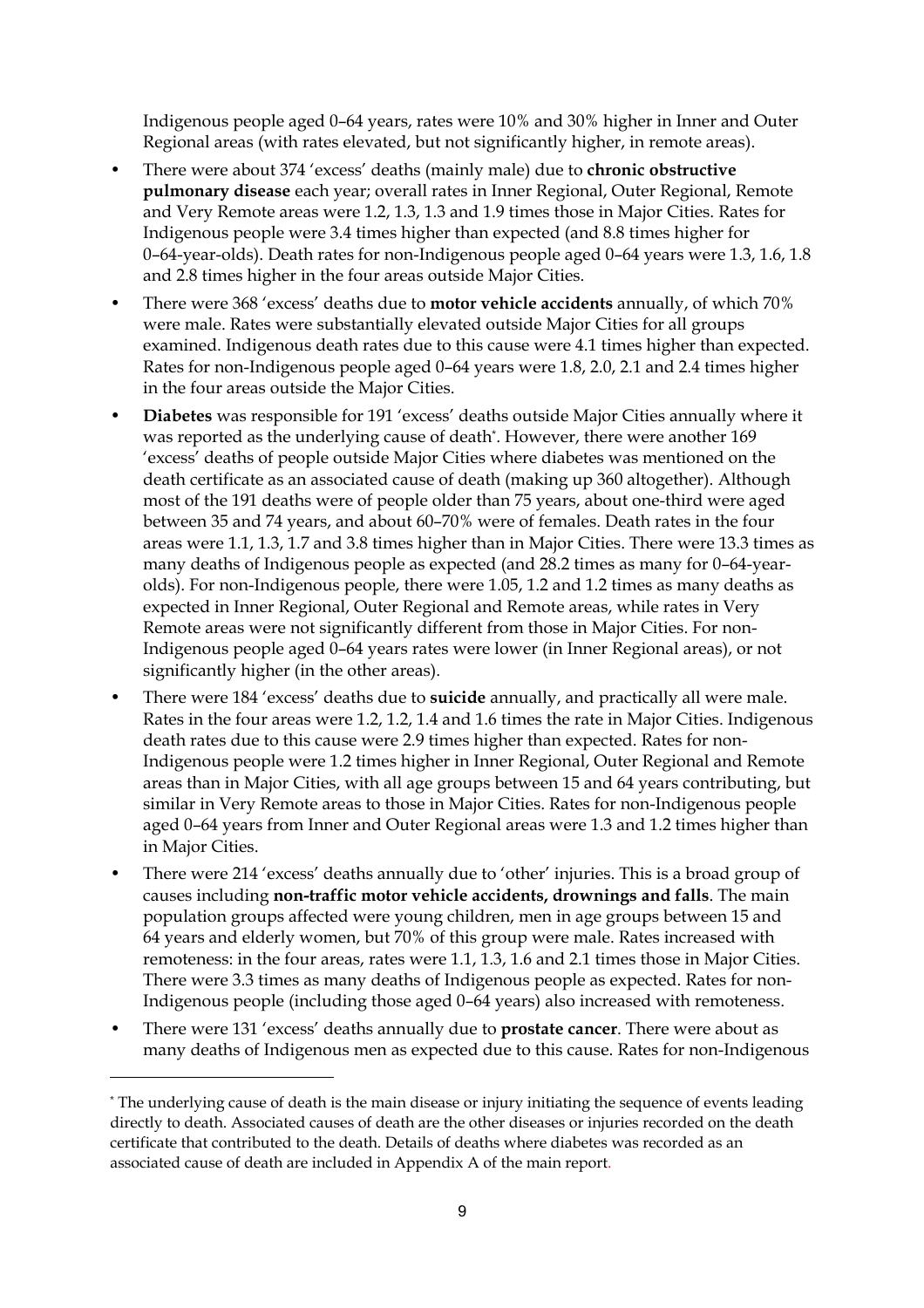men were 10% and 20% higher in Inner and Outer Regional areas, and were 40% higher for men aged 0–64 years in these areas.

- **Colorectal cancer** was responsible for 117 'excess' deaths annually. Rates were 10% higher in regional areas, but lower in remote areas than in Major Cities. There were about half as many deaths of Indigenous people as expected. There were about 20% more deaths of non-Indigenous people aged 0–64 years as expected in regional areas.
- **Lung cancer** was responsible for 52 'excess' deaths annually outside Major Cities (60 fewer deaths than expected for those older than 70 years, but 112 more than expected for those younger than 70 years). Rates were 10% and 30% higher in Remote and Very Remote areas than in Major Cities, and there were 2.1 times as many deaths of Indigenous people as expected (3.2 times as many for 0–64-year-olds). Rates for non-Indigenous people aged 0–64 years were 10% higher in regional areas and 80% higher in Very Remote areas than in Major Cities.

Specific causes of death responsible for the higher death rates outside Major Cities are described in Table 1. Other specific causes of death are also addressed in the main report.

| Specific cause of death                                                     | Annual 'excess'<br>deaths | Per cent of<br>total 'excess' |
|-----------------------------------------------------------------------------|---------------------------|-------------------------------|
| Ischaemic heart disease                                                     | 755                       | 23                            |
| 'Other' circulatory diseases (but not stroke or<br>rheumatic heart disease) | 518                       | 16                            |
| Chronic obstructive pulmonary disease                                       | 374                       | 11                            |
| Motor vehicle accidents                                                     | 368                       | 11                            |
| <b>Diabetes</b>                                                             | 191 $(360^{(a)})$         | 6 $(11^{(a)})$                |
| Suicide                                                                     | 184                       | 6                             |
| 'Other' injuries <sup>(b)</sup>                                             | 214                       | 6                             |
| Prostate cancer                                                             | 131                       | $\overline{4}$                |
| Colorectal cancer                                                           | 117                       | $\overline{4}$                |
| Lung cancer                                                                 | 52 $(112^{(c)})$          | $2(6^{\circ})$                |
| All other causes                                                            | 399                       | 12                            |
| All causes                                                                  | 3,303                     | 100                           |

#### **Table 1: Leading specific causes of 'excess' deaths, 1997–1999**

(a) There were 360 'excess' deaths for which diabetes was a contributing factor (associated cause). In 191 of these, diabetes was recorded as the principal cause of death. The principal causes of the remaining 169 are distributed among the remaining categories in the table. In 11% of all 'excess' deaths, diabetes was implicated as an associated cause of death.

(b) 'Other' injuries include all injuries except motor vehicle accidents, suicide, homicide, and accidental shooting.

(c) There were 52 excess deaths due to lung cancer overall (this was made up of 112 'excess' deaths of those younger than 70 years outside Major Cities and 60 fewer than expected for those who were 70 years and older). While it accounted for 2% of all 'excess' deaths, lung cancer accounted for 6% of 'excess' deaths of people younger than 65 years.

*Source:* AIHW National Mortality Database.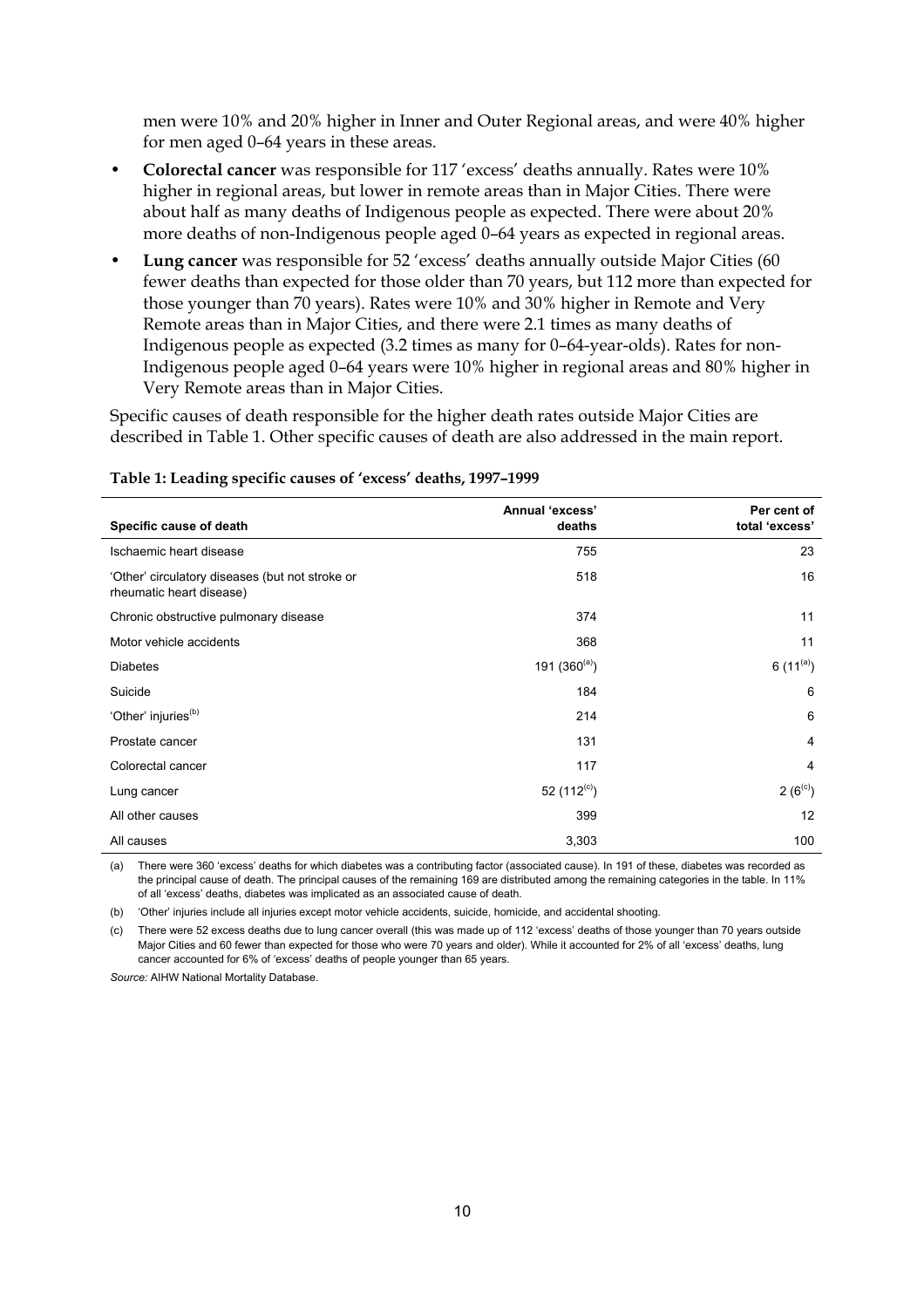## **Technical notes**

## **Measures of mortality**

This report uses four measures of mortality:

- standardised mortality ratio (SMR)—the number of deaths observed in a rural or remote area divided by the number of deaths expected in that area if the age-specific death rates observed in Major Cities were applied to that area;
- 'excess' deaths—the difference between the actual, or observed, number of deaths in each of these regions and the number that would have occurred if the age-specific death rates in those regions had been the same as in Major Cities;
- life expectancy—the average number of years a newborn can expect to live, if current age-specific death rates continue to apply throughout that person's lifetime; and
- probability of living to 65 years of age—the probability that a newborn will live to age 65 years, assuming current age-specific death rates apply.

Death rates have been standardised to account for differences in the age structure of populations in each area. Comparison of crude death rates (that is, the total number of deaths divided by the total population) may simply reflect the different age structures of populations rather than any difference in the likelihood of death.

Indirect rather than direct age standardisation (standardised mortality ratios rather than direct age-standardised rates) has been used because some of the populations are small and some of the causes of death are relatively uncommon. Under these circumstances, the indirect method is more robust.

Age-specific death rates from two standard populations were used to calculate the expected number of deaths. Age-specific death rates for:

- males and females who live in Major Cities have been used as the standard for calculating expected deaths for the total population in each of the areas;
- non-Indigenous males and females who live in Major Cities have been used as the standard for calculating expected deaths for the non-Indigenous population in each of the areas and also for the Indigenous population.

These two standards are very similar, but not identical.

Use of Major Cities rates for non-Indigenous people as the standard for reporting Indigenous death rates allows easier comparison of the higher death rates for non-Indigenous people in regional and remote areas with the particularly high overall death rates for Indigenous people, and a clear comparison between death rates in the overall Indigenous and non-Indigenous populations.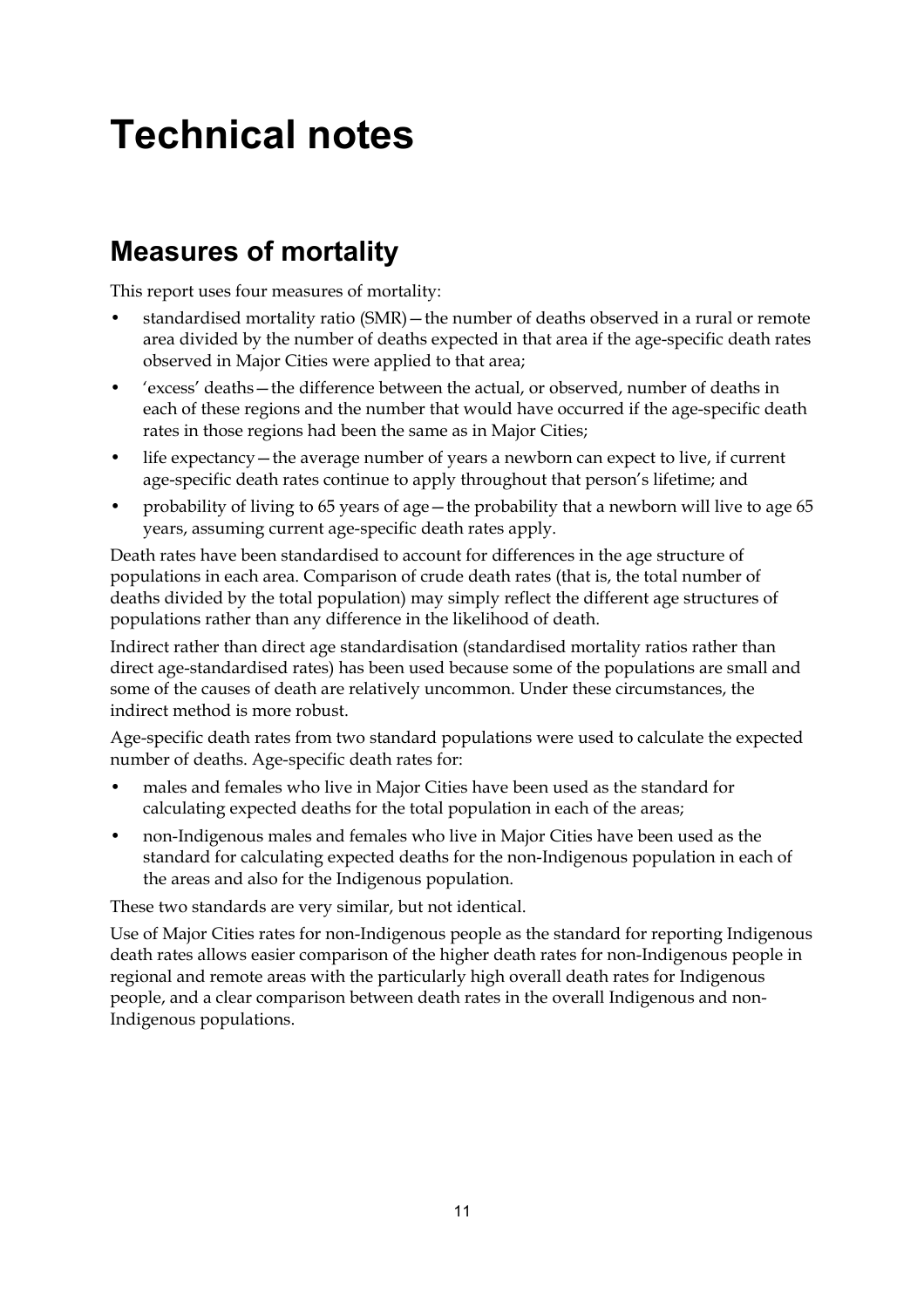## **Data presentation**

- 1. Percentages or numbers in tables may not add to 100 or the total due to rounding.
- 2. All standardisation of death rates has been indirect using Major Cities rates for males and for females for the period 1997–1999, or Major Cities rates for non-Indigenous males and females for the period 1997–1999. The former have been used to standardise rates for the total (Indigenous plus non-Indigenous) population, while the latter have been used to standardise rates for Indigenous and non-Indigenous populations separately.
- 3. In this report, names of specific areas defined by the Australian Standard Geographical Classification have been capitalised (for example, Inner Regional, Remote, Very Remote). Where reference has been made to generic 'regional' or 'remote' areas, the terms have been left un-capitalised (for example, regional, remote).
- 4. All statements about rates of death in this report are based on the ratio of observed to expected deaths. If there are twice as many deaths as expected, then the rate of death can be assumed to be twice that of the comparison population.
- 5. Where rates are statistically significantly different from one another, they are referred to in the text as significantly different; if rates are not statistically significantly different they are not said to be significantly different. Statistical significance is at the 95% level.
- 6. Graphs are presented as bar charts with error bars (for example, Figure 4). These error bars indicate the values of the lower and upper 95% confidence levels. There is one chance in 20 that the true value lies outside the error bars. Error bars do not provide any indication of the level of uncertainty due to bias in the data (for example, potential bias as a result of different accuracy in the identification of Indigenous deaths in each area).
- 7. Statistically significant figures are indicated in tables as bold and with an asterisk.
- 8. Data referred to in the text but not presented in tables in this summary are presented in tables in the main report (AIHW 2003a).

### **Indigenous and non-Indigenous data: data quality issues**

Indigenous health is one of the most critical issues to consider when describing health outside Major Cities, both in its own right and because of its effect on overall statistics outside Major Cities, especially in remote areas where Indigenous people are well represented. However, identification of Indigenous deaths in Australia is estimated to be no better than 60% overall (ABS 1999; ABS 2001b) and, in addition, it is probable that identification is better in remote areas than in regional areas or Major Cities, invalidating inter-regional comparisons of Indigenous mortality.

Identification of Indigenous people in the National Mortality Database for the period 1997–1999 is estimated to be more reliable in South Australia, Western Australian, the Northern Territory and Queensland than in the other jurisdictions; identification is estimated at between 60% and almost 100% (ABS 2001c; ABS 2000). In this report death rates for Indigenous people are for these jurisdictions only.

As a corollary, the under-identification of Indigenous deaths results in an over-identification of non-Indigenous deaths. Sensitivity analysis (AIHW 2003a) has indicated that this is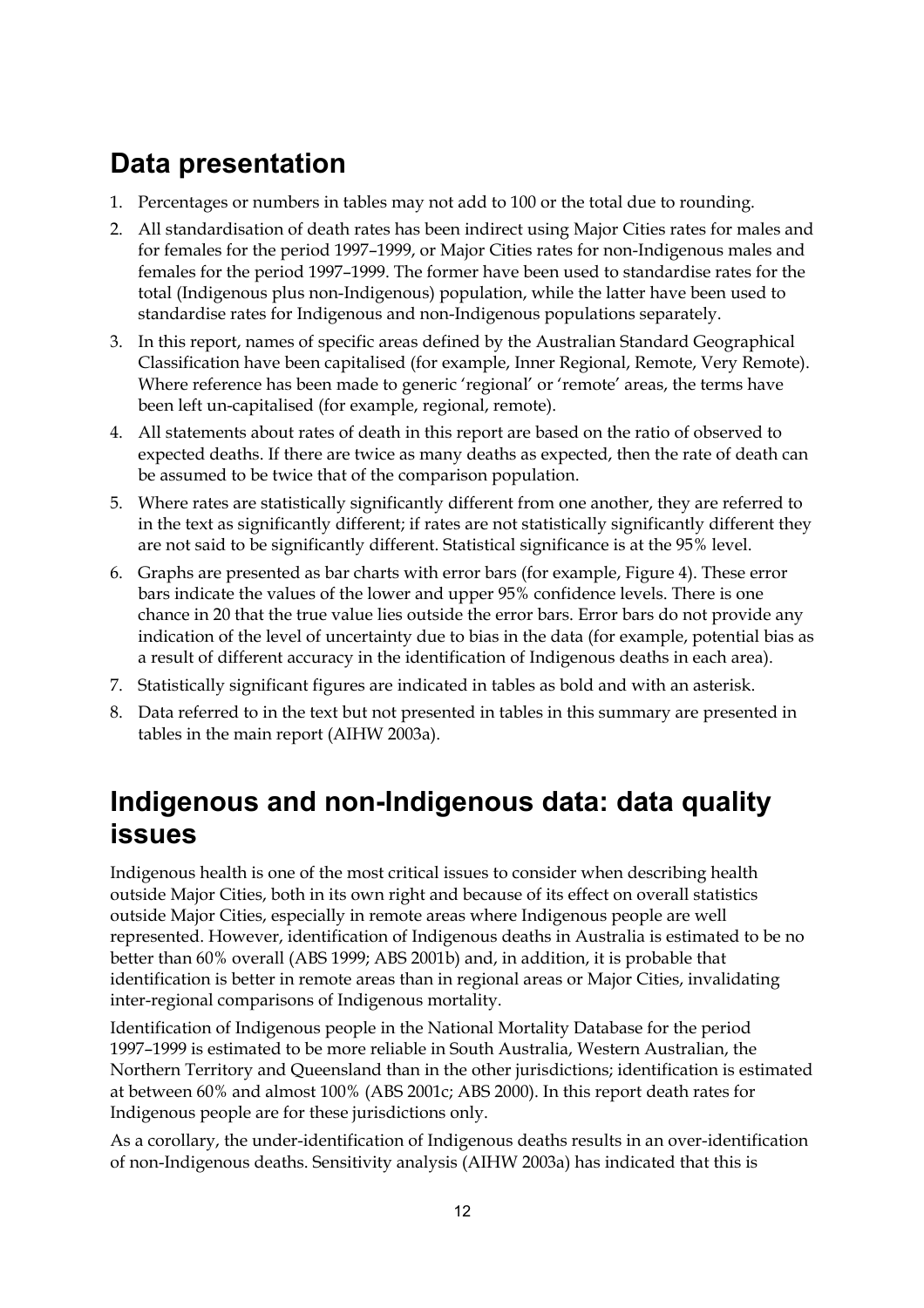unlikely to have a significant impact on the calculated death rates for non-Indigenous people in Major Cities and regional areas. However, in remote areas this could result in rates for non-Indigenous people being inflated by up to 10%. Results for non-Indigenous persons from remote areas should therefore be treated with caution.

## **Geographic classification**

Until recently, rurality had been described almost exclusively by the Rural, Remote and Metropolitan Areas classification. This classification is based on the size of the local population centre as well as a measure of remoteness (DPIE & DHSH 1994).

Work by the National Key Centre for the Social Applications of Geographical Information Systems from 1996 saw the development of improved measures of remoteness: the Accessibility/Remoteness Index of Australia (ARIA), a continuous variable with a remoteness score of 0–12; and its successor, ARIA+ (with a remoteness score of 0–15).

From ARIA, DoHA developed its five-level classification (also called ARIA), and from ARIA+, ABS developed its six-level classification, the Australian Standard Geographical Classification (ASGC) Remoteness Structure (DHAC & GISCA 1999; ABS 2001a).

Remoteness in this report has been defined using the ASGC Remoteness Structure recently released by ABS. In figures and tables throughout this report, Major Cities, Inner Regional, Outer Regional, Remote and Very Remote categories have been abbreviated as MC, IR, OR, R and VR. Figure 1 is a map of Australia based on the ASGC remoteness structure.

Remoteness category was allocated on the basis of the postcode of the residential address of the deceased on the death certificate. As the boundaries of remoteness categories and postcodes do not match exactly, deaths from postcodes straddling the boundaries of remoteness categories were allocated proportionally to remoteness categories on the basis of population concordances.

For more information on the various remoteness classifications please refer to the AIHW publication *Rural, Regional and Remote Health: A Guide to Remoteness Classifications based on 2001 Statistical Local Area Boundaries* (AIHW 2003b).

Table 2 summarises the main aspects of the populations in each of the five broad geographic zones used in this report; Figure 2 illustrates the differences in the age structure of these populations.

## **Cause of deaths**

Unless otherwise stated, the cause of death reported is the underlying cause of death. Causes of death were classified using ICD10, and the ICD10 categories used to present the data are defined in Appendix D in the main report (AIHW 2003a).

For deaths described as due to injury or poisoning, the cause reported is the external cause (such as suicide or motor vehicle accident), rather than the nature of the injury, although the term 'injury' has been often used.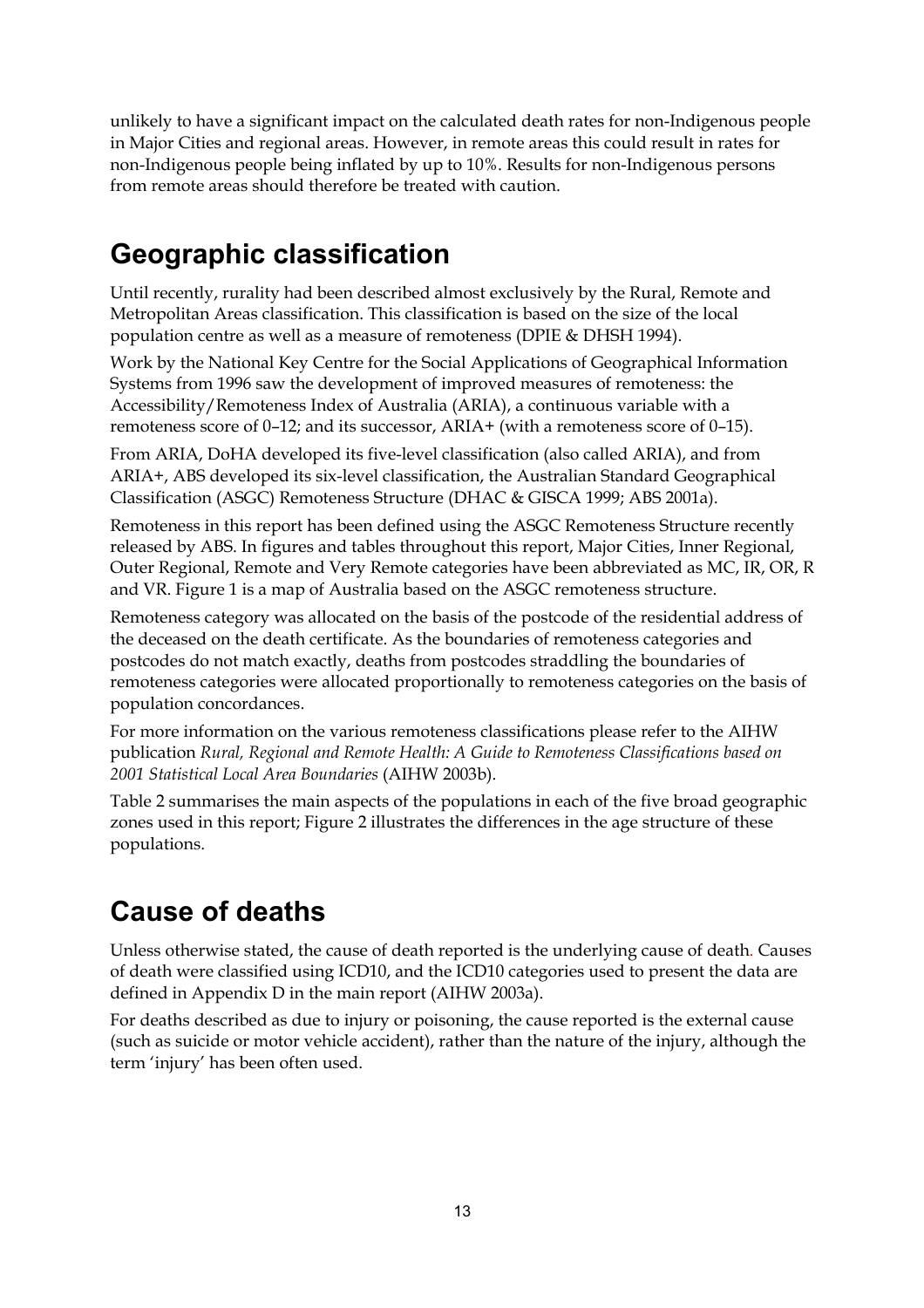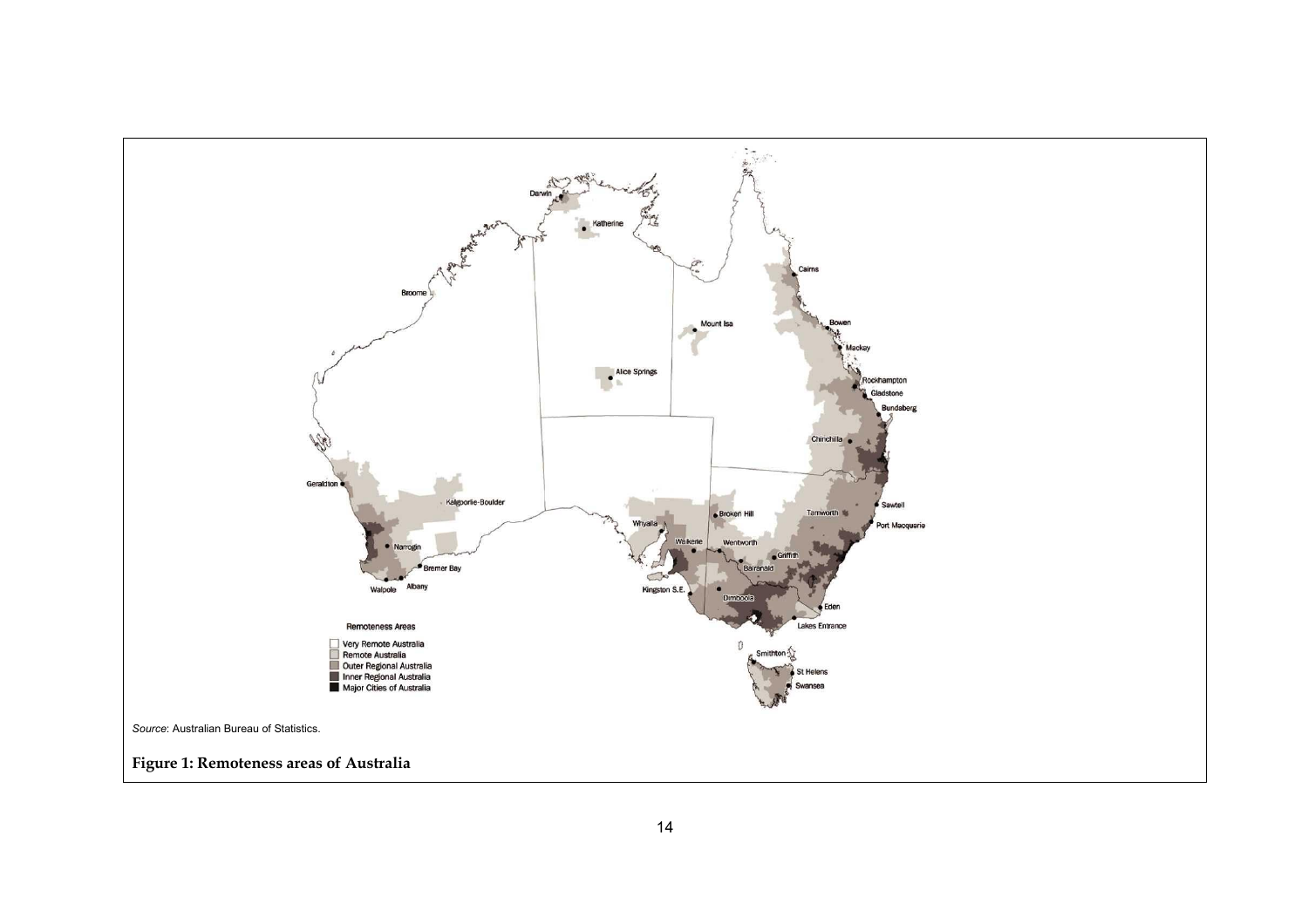|                                     |         | MC     | <b>IR</b>  | <b>OR</b> | $\mathsf{R}$ | <b>VR</b> | <b>Total</b>   |  |
|-------------------------------------|---------|--------|------------|-----------|--------------|-----------|----------------|--|
| Population                          |         |        |            |           | (000)        |           |                |  |
| Indigenous                          | Male    | 68     | 46         | 52        | 20           | 41        | 225            |  |
|                                     | Female  | 71     | 46         | 54        | 20           | 40        | 229            |  |
|                                     | Persons | 138    | 93         | 106       | 40           | 81        | 456            |  |
| Total                               | Male    | 6,344  | 1,995      | 1,025     | 172          | 95        | 9,631          |  |
|                                     | Female  | 6,527  | 2,030      | 989       | 153          | 83        | 9,783          |  |
|                                     | Persons | 12,871 | 4,026      | 2,014     | 324          | 179       | 19,413         |  |
|                                     |         |        | (per cent) |           |              |           |                |  |
| Indigenous                          |         |        |            |           |              |           |                |  |
| % of regional population            |         | 1      | 2          | 5         | 12           | 45        | $\overline{2}$ |  |
| % of national Indigenous population |         | 30     | 20         | 23        | 9            | 18        | 100            |  |
| Total population                    |         |        |            |           |              |           |                |  |
| % of national population            |         | 66     | 21         | 10        | 2            | 1         | 100            |  |

**Table 2: Distribution of the Indigenous and total populations within each ASGC Remoteness area, 2001**

*Source:* AIHW population database, based on SLA resident population estimates compiled by ABS.

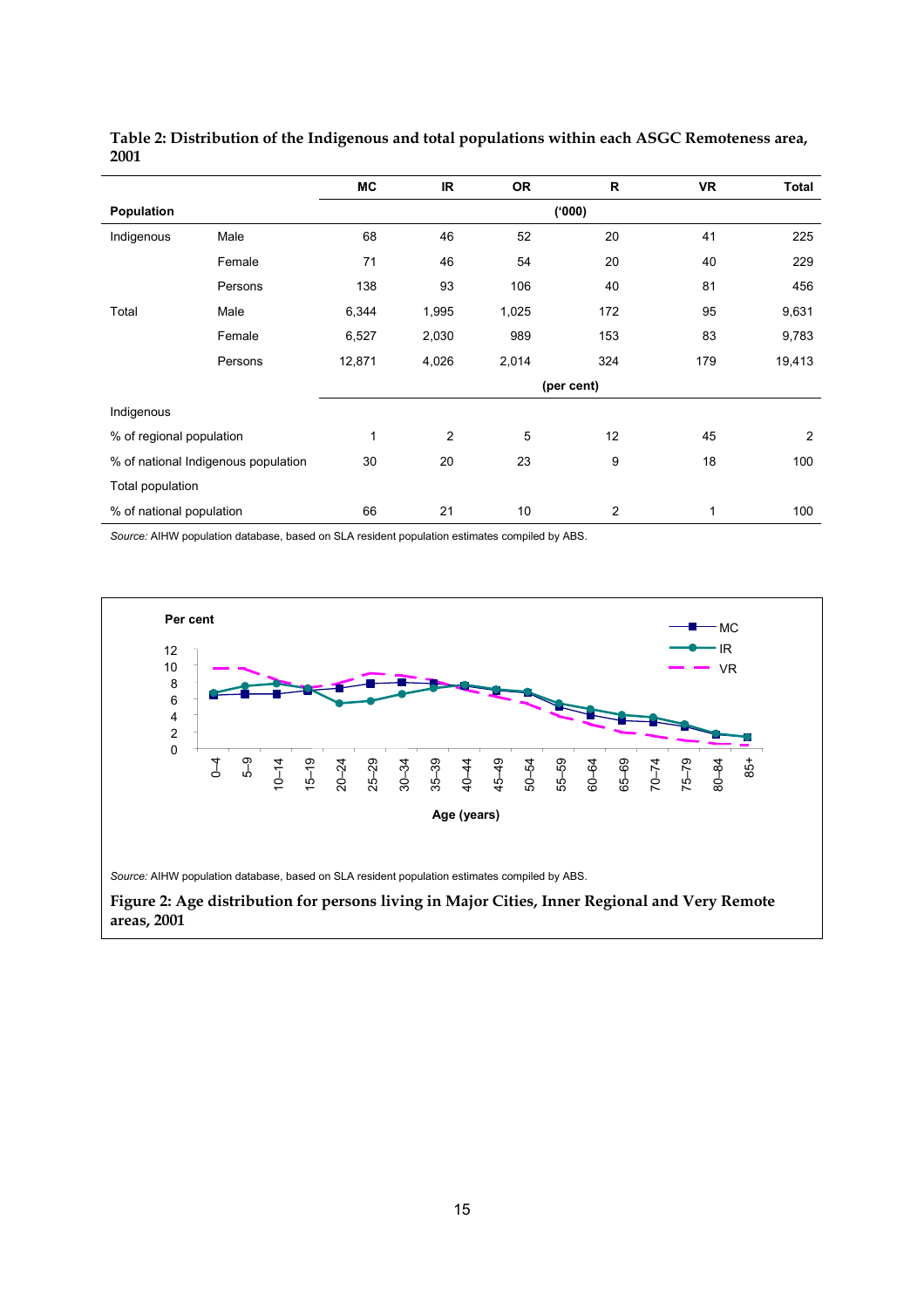#### **Variation within areas**

This report shows that there is considerable variation in mortality between the five areas (Major Cities, Inner and Outer Regional areas, Remote and Very Remote areas). However, it should be noted that there is also considerable variation between communities within each of these five areas. For example, although mortality on average is lower in Major Cities than it is in Very Remote areas, there are some areas within Major Cities where mortality is relatively high and some in Very Remote areas where mortality is relatively low.

To illustrate this, the number of observed and expected deaths in each SLA for the period 1993–1999 have been calculated and the results summarised in Table 3 and Figure 3. The longer period (1993–1999) has been used because SLAs are small and estimates of the SMR had to be as robust as possible. Standard rates used were the age-specific death rates for males and females from Major Cities in the period 1993–1999.

In a number of cases, SLAs straddled the boundary between one remoteness area and another. In these cases, the SLA was allocated to the remoteness category in which most of its population fell or, if the population was fairly evenly shared by the two remoteness categories, then the category was randomly allocated. This method is necessarily different from the method used for the other analyses in this report.

|                                                          | МC   | IR.  | <b>OR</b>     | R    | <b>VR</b> |
|----------------------------------------------------------|------|------|---------------|------|-----------|
| Quantile                                                 |      |      | $(SMR^{(a)})$ |      |           |
| 95th percentile SMR                                      | 1.47 | 1.32 | 1.56          | 1.83 | 3.47      |
| 75th percentile SMR                                      | 1.07 | 1.14 | 1.20          | 1.30 | 2.06      |
| Median SMR                                               | 0.91 | 1.03 | 1.05          | 0.96 | 1.16      |
| 25th percentile SMR                                      | 0.78 | 0.91 | 0.90          | 0.78 | 0.83      |
| 5th percentile SMR                                       | 0.61 | 0.61 | 0.51          | 0.47 | 0.38      |
| Mean SMR                                                 | 0.96 | 1.02 | 1.06          | 1.03 | 1.54      |
| SMR for the area <sup>(b)</sup>                          | 1.00 | 1.05 | 1.09          | 1.15 | 1.61      |
|                                                          |      |      | (number)      |      |           |
| No. SLAs with SMR $>$ 75th percentile <sup>(c),(e)</sup> | 138  | 71   | 85            | 23   | 18        |
| No. SLAs with SMR > 75th percentile of $MCs^{(d),(e)}$   | 138  | 113  | 152           | 34   | 39        |
| Total number of SLAs <sup>(e)</sup>                      | 572  | 274  | 333           | 91   | 74        |

| Table 3: Variation in the SMR in Statistical Local Areas (SLAs) within each ASGC Remoteness |
|---------------------------------------------------------------------------------------------|
| area, 1993–1999                                                                             |

(a) SMRs (standardised mortality ratios) are calculated as the ratio of observed deaths in each SLA between 1993 and 1999 to the expected number in that period if age-specific Major Cities death rates for that period applied in each SLA.

(b) The ratio of the number of observed deaths to the number expected if age-specific Major Cities death rates for that period applied in each Remoteness area. This is conceptually the same as that reported throughout the rest of this report.

(c) The number of SLAs with an SMR greater than three-quarters of all those SLAs in that Remoteness area.

(d) The number of SLAs with an SMR greater than three-quarters of all those SLAs in Major Cities.

(e) The numbers in the last three rows should be treated cautiously and interpreted as indicative only (not actual counts). There have been many SLA boundary changes over the period of analysis and the number of SLAs varies from year to year. Many SLAs do not neatly fit into any one Remoteness category.

*Source:* AIHW National Mortality Database.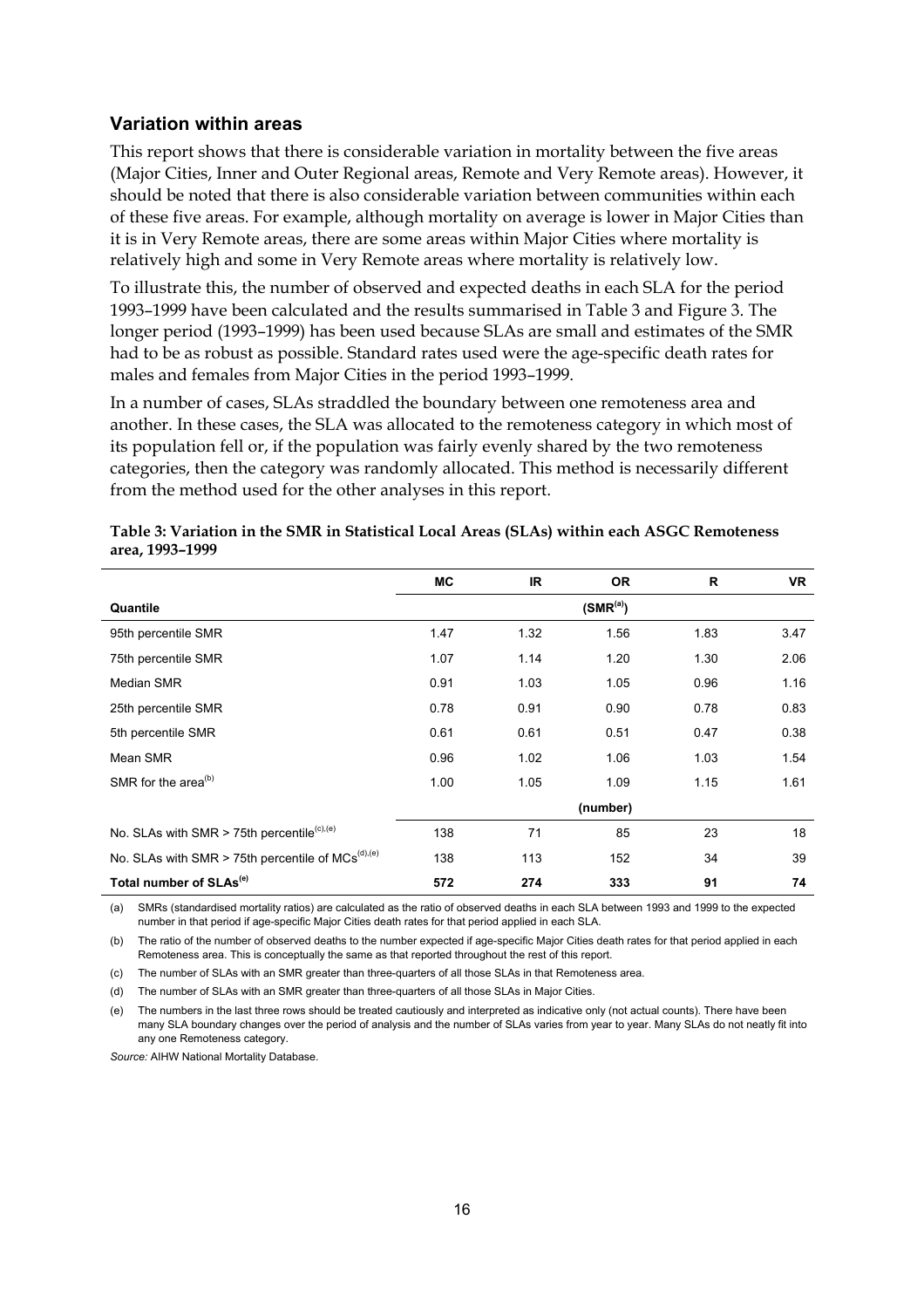The results of this analysis of intra-regional variation should be interpreted with caution. There are a number of limitations of this analysis, including the difficulties of allocating SLAs to remoteness categories, the fact that SLAs can have markedly different sized populations, and that some of the SMRs are based on small numbers of deaths (although the bulk are based on substantial numbers of deaths). However it does indicate that:

- there is substantial variation in mortality within broad zones of remoteness, particularly in Very Remote areas; and
- the distribution is substantially skewed in Remote and particularly Very Remote areas, with a number of SLAs dragging the 'average' SMR upwards because of their very high levels of mortality.



*Note*: The five boxes represent the range of SMRs calculated for the middle 50% of SLAs in each Remoteness area. The line vertically above each box indicates the range between the 75th and 95th percentile of SMRs (that is, SLAs with the highest mortality in that remoteness area). The line vertically below each box indicates the range between the 5th and the 25th percentile of SMRs (that is, SLAs with the lowest mortality in that remoteness area).

*Source:* AIHW National Mortality Database.

**Figure 3: Intra-zonal variation of death rates: 5th and 95th, 25th and 75th percentiles of the SMRs calculated for each Statistical Local Area within each ASGC Remoteness area, 1993–1999**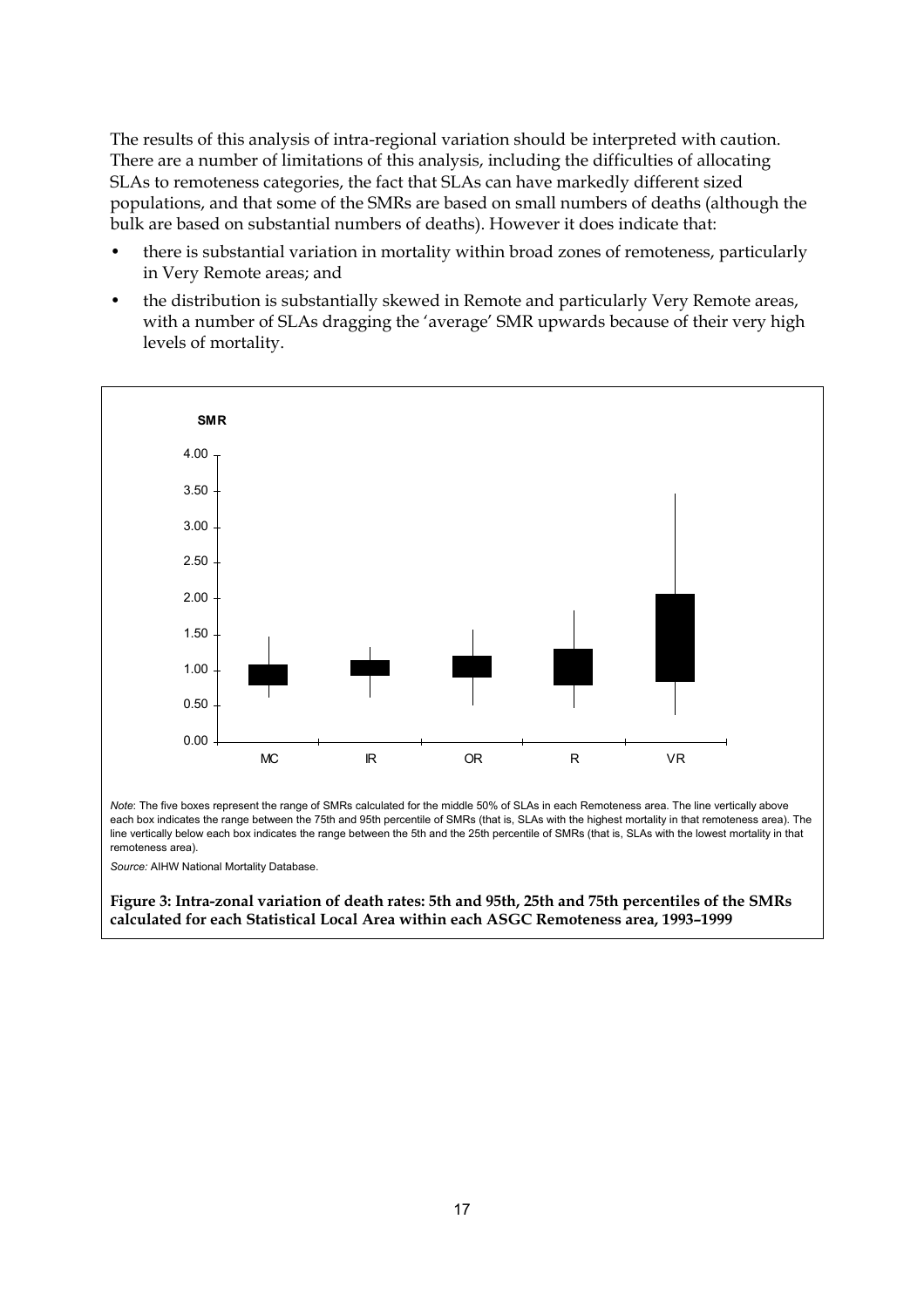## **Mortality**

## **Overall death rates**

This report shows that death rates are about 10% (1.1 times) higher in Inner and Outer Regional and Remote areas than in Major Cities, but 50% (1.5 times) higher in Very Remote areas (Table 4).

The death rate for Indigenous people is 3 times the rate for non-Indigenous people. There is a substantial difference in remote areas between the death rate for the total population and that for the non-Indigenous population. It is likely that the large proportion of the remote area population who are Indigenous, coupled with high overall Indigenous death rates, contributed to the higher overall death rate in these areas. In regional areas, these high Indigenous death rates would be less likely to influence the overall death rate for the total population because the proportion of the population who are Indigenous is relatively small.

Concerns about likely differences in the accuracy of identification of Indigenous deaths in Major Cities, regional and remote areas have prevented reporting of regional differences in Indigenous mortality. A sensitivity analysis (see the main report) has shown that these problems are likely to have a substantially smaller effect on the reporting of inter-regional differences for non-Indigenous people.

For non-Indigenous people, death rates are about 10% higher in Inner and Outer Regional areas and not significantly different in remote areas from those in Major Cities. These overall death rates in remote areas are strongly affected by relatively low death rates amongst the elderly in these areas, rates that are at odds with the relatively high death rates in younger age groups in these areas. For those younger than 65 years of age, however, rates for non-Indigenous males are over 10% higher in Inner Regional areas and around 20% higher in other areas; rates for non-Indigenous females are almost 10% higher in regional areas, but not significantly higher in remote areas.

|                           | <b>Male ratio</b>          |         |         |         | <b>Female ratio</b> |         |           |         |
|---------------------------|----------------------------|---------|---------|---------|---------------------|---------|-----------|---------|
|                           | IR<br>R<br>VR<br><b>OR</b> |         |         | IR      | 0R                  | R       | <b>VR</b> |         |
| <b>Total population</b>   | $*1.07$                    | $*1.11$ | $*1.17$ | $*1.49$ | $*1.04$             | $*1.07$ | *1.09     | $*1.51$ |
| Non-Indigenous population | $*1.07$                    | $*1.10$ | $*1.07$ | 1.00    | $*1.03$             | $*1.06$ | 0.98      | $*0.87$ |
| Non-Indigenous population |                            |         |         |         |                     |         |           |         |
| aged 0–64 years           | $*1.12$                    | $*1.17$ | *1.17   | $*1.22$ | *1.09               | $*1.09$ | 1.06      | 1.16    |

#### **Table 4: The ratio of observed deaths to those expected if Major Cities(a) rates applied to the relevant population in each of the four ASGC Remoteness areas outside Major Cities, 1997–1999**

\* Significantly different from 1.00 (that is, rates are significantly different from those for people in Major Cities).

(a) While the number of expected deaths for the total population is based on the death rates of the total population from Major Cities, the expected number of deaths for the non-Indigenous population is based on the death rates of the non-Indigenous population from Major Cities. Because non-Indigenous people comprise the overwhelming majority (99%) of the population in Major Cities, these two standards are very similar, but not identical. This means that the ratios for the three population groups are not strictly comparable.

*Notes*

1. Caution should be used when making inferences about ratios that are not significantly different from 1.

2. While the table allows comparison of deaths between areas for each sex, it does not allow comparison between the sexes. *Source:* AIHW National Mortality Database.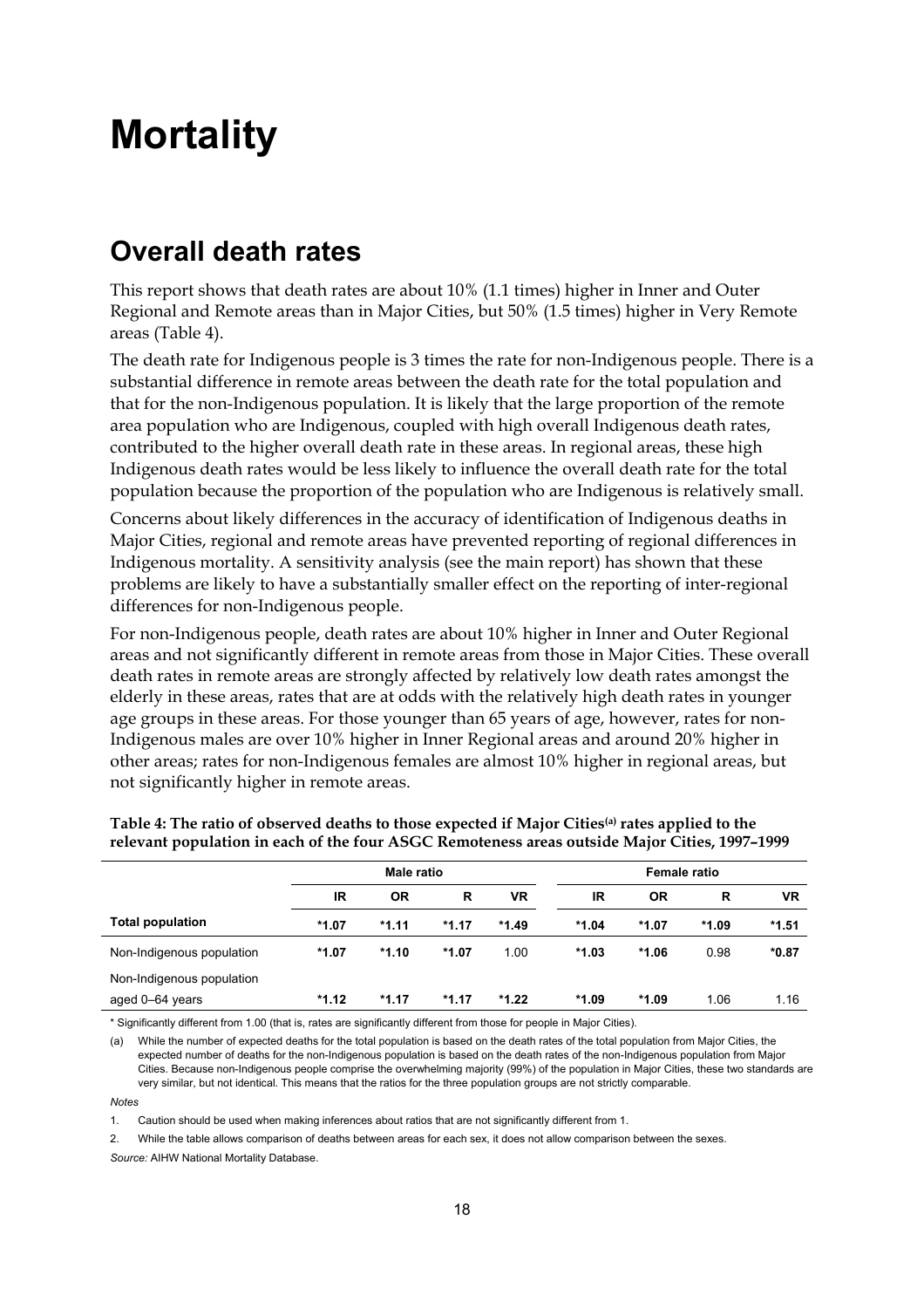It is possible that the movement of older people in poor health to areas where they can better access health care results in a concentration of the healthier individuals from amongst the elderly in these areas (who consequently have lower death rates).

One-third (34%) of the population live outside Major Cities, while 36% of deaths are of people who reside outside Major Cities: of these, nearly all (94%) occur in regional areas (where the population is), the rest in remote areas (Table 5). Of the 3,303 'excess' deaths that occur annually outside Major Cities, 83% occur in regional areas, and 17% in remote areas. On average, these deaths are of younger people than in Major Cities.

There is substantial variation, within broad areas, of the death rates in individual communities, particularly in Very Remote areas where the average death rate was substantially elevated by a relatively small number of Statistical Local Areas with very high death rates. This is true to a lesser extent in Remote areas, but not for the other areas, where death rates were more likely to cluster around an average value (see page 17).

Because the five areas differ so much in the size of their populations, both rates of death and numbers of deaths are compared. This shows that rates of death are generally higher in regional and remote areas, but the numbers of people affected are smaller in remote areas than in either regional areas or Major Cities (Tables 4 and 5).

|                                     | МC          | IR     | ΟR     | R     | VR    | Total   |
|-------------------------------------|-------------|--------|--------|-------|-------|---------|
| Deaths                              | 82,321      | 28.836 | 14.201 | 1.830 | 1,000 | 128,188 |
| 'Excess' deaths                     |             | 1.524  | 1.233  | 214   | 333   | 3,303   |
| % of deaths that are non-Indigenous | $100^{(a)}$ | 99     | 97     | 85    | 45    | 99      |

#### **Table 5: Annual numbers of deaths and 'excess' deaths, 1997–1999**

(a) Less than 0.5% of Major Cities deaths are Indigenous (that is, more than 99.5% are non-Indigenous).

*Note*: Excess deaths are based on comparison of the number of observed deaths with the number expected if age-specific rates for people from Major Cities were to apply in each area.

*Source:* AIHW National Mortality Database.

Rates of death for Indigenous people overall, are substantially higher than for non-Indigenous people from any of the five areas considered in this report. The high death rates for Indigenous people are likely to be a reflection of lower socioeconomic status, higher levels of risk behaviour (for example, smoking), poorer housing and the social environment, including levels of control over their own lives (AIHW 2002a). In South Australia, Western Australia, the Northern Territory and Queensland alone there were 1,459 deaths of Indigenous people on average each year; this is 993 more deaths of Indigenous people than there would have been if their death rates had been the same as those for non-Indigenous people from Major Cities.

In comparison, there were 2,414 more deaths of non-Indigenous people from rural, regional and remote areas than expected if these same (Major Cities non-Indigenous) death rates had applied. Of these, 57%, 42% and 2% were in Inner and Outer Regional and Remote areas respectively, but there were 23 fewer deaths than expected annually in Very Remote areas.

The main specific causes of higher death rates outside Major Cities are listed in Table 1: ischaemic heart disease and 'other circulatory diseases', chronic obstructive pulmonary disease, motor vehicle accidents, diabetes, suicide, 'other injuries', and prostate, colorectal and lung cancer. Many of these causes are largely preventable.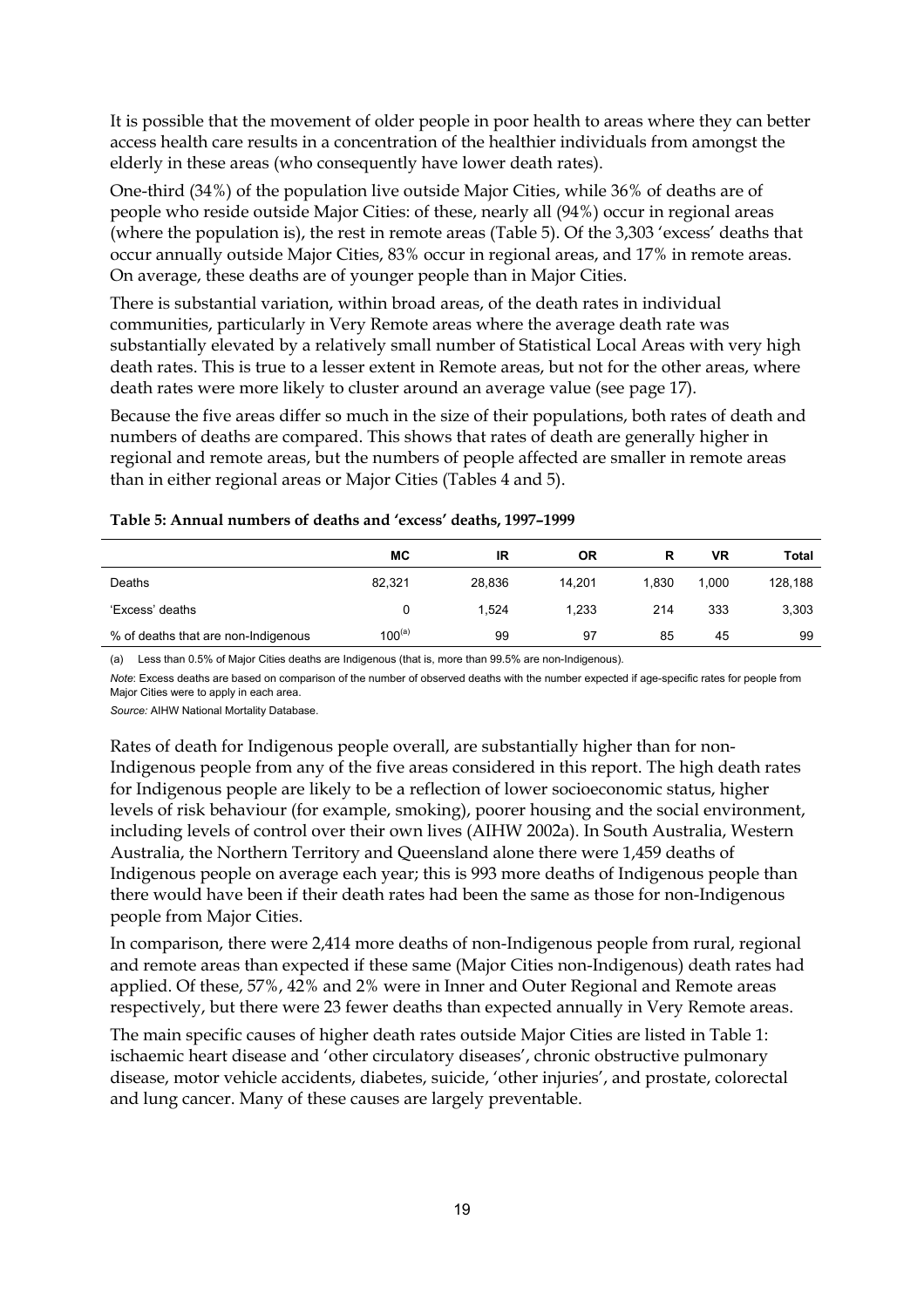It is known that death rates are linked to socioeconomic status (that is, to income and educational level), itself associated with the prevalence of risk factors such as smoking and overweight (AIHW 2002a). Analyses in this report have not taken socioeconomic issues into account.

### **Life expectancy**

Life expectancy is the average number of years a newborn can expect to live, if current agespecific death rates continue to apply throughout their lifetime.

Life expectancy for males was 1.1, 1.9, 2.5 and 5.6 years less in Inner Regional, Outer Regional, Remote and Very Remote areas than in Major Cities, and 0.6, 1.3, 1.2 and 5.4 years less for females in those four areas respectively (Table 6).

Life expectancy for Indigenous males and females in South Australia, Western Australia, the Northern Territory and Queensland was 56 and 63 years compared to 76 and 82 years for Australian males and females generally (ABS 2001c). For the reasons described earlier, comparison across geographic regions is not possible for the Indigenous population. Lower overall life expectancies for Indigenous people tend to lower the overall life expectancies in regional and remote areas (especially in remote areas), because Indigenous people comprise a greater proportion of the population in those areas.

|                        | МC   | ΙR   | <b>OR</b>                                 | R    | <b>VR</b> |
|------------------------|------|------|-------------------------------------------|------|-----------|
|                        |      |      | Life expectancy at birth (years)          |      |           |
| Males                  | 77.9 | 76.7 | 76.0                                      | 75.3 | 72.2      |
| Females                | 83.9 | 83.3 | 82.6                                      | 82.7 | 78.5      |
|                        |      |      | Probability of living to age 65 years (%) |      |           |
| Males                  | 84.8 | 83.2 | 81.6                                      | 79.4 | 69.3      |
| Females                | 91.1 | 90.3 | 89.6                                      | 87.4 | 77.0      |
| Non-Indigenous males   | 84.9 | 83.3 | 82.5                                      | 82.6 | 81.7      |
| Non-Indigenous females | 91.1 | 90.4 | 90.3                                      | 90.4 | 88.6      |

#### **Table 6: Life expectancy for persons, Australia, 1997–1999**

*Note:* Life expectancy for non-Indigenous people has not been shown, because it is strongly affected by potential migration of the frail aged, and may be misleading. Inter-regional comparisons of Indigenous life expectancy and the likelihood of reaching 65 years of age are not possible because of concerns about regional differences in the accuracy of identification.

*Source:* AIHW National Mortality Database.

Lower death rates for the elderly in remote areas, possibly due to migration to less remote areas so as to access medical services, tend to increase life expectancy for non-Indigenous people in remote areas.

The probability that a newborn will live to 65 years of age was 1.6%, 3.2%, 5.4% and 15.5% less for males and 0.7%, 1.5%, 3.7% and 14.0% less for females in the four areas than in Major Cities.

The probability that a newborn non-Indigenous baby will live to 65 years of age was 1.6%, 2.4%, 2.3% and 3.2% less for males and 0.7%, 0.8%, 0.7% and 2.5% less for females in the four areas respectively than in Major Cities.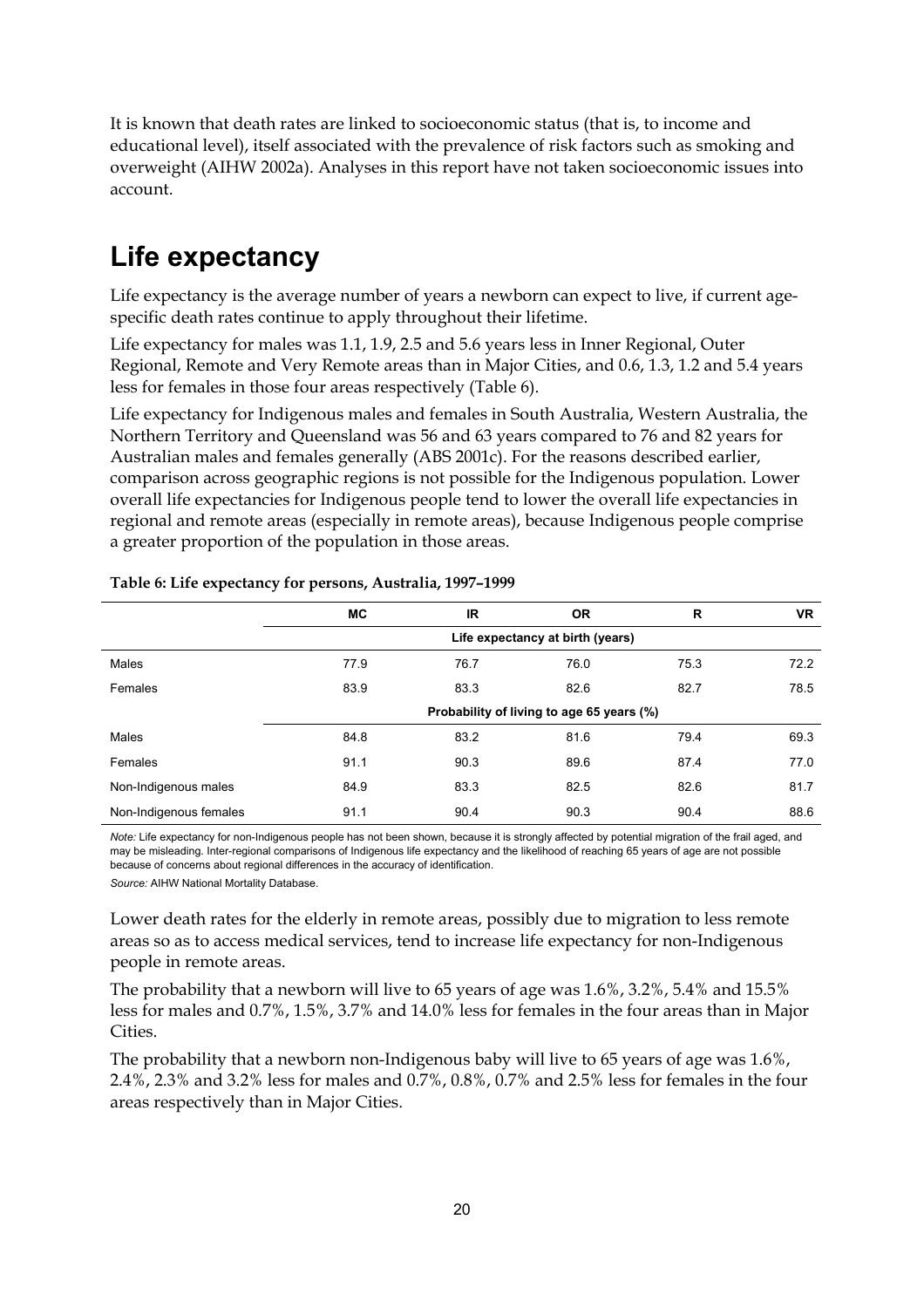### **Trends in death rates**

Death rates decreased in all areas over the period 1992 to 1999, but particularly in Very Remote areas. In Very Remote areas, they decreased by 9% for males and 10% for females per annum, while in all other areas they decreased by about 3–3.5% for males and 2–3% for females per annum (Figure 4).



These decreases (Table 7) have been driven primarily by decreases in death rates due to circulatory diseases (65–80% of the reduction in most areas was due to decreases in circulatory diseases death rates, 45% in Very Remote areas). Injury death rates changed very little over the period, and in fact were inclined to rise slightly in most areas. Decreases in cancer death rates contributed to 15% of the overall decrease in most areas. The contribution of decreases in rates of respiratory-related death to the overall decrease varied from just under 10% in Major Cities to 25% in Very Remote areas. Changes in the rate of death due to 'other causes' contributed little in most areas, but 13% in Very Remote areas.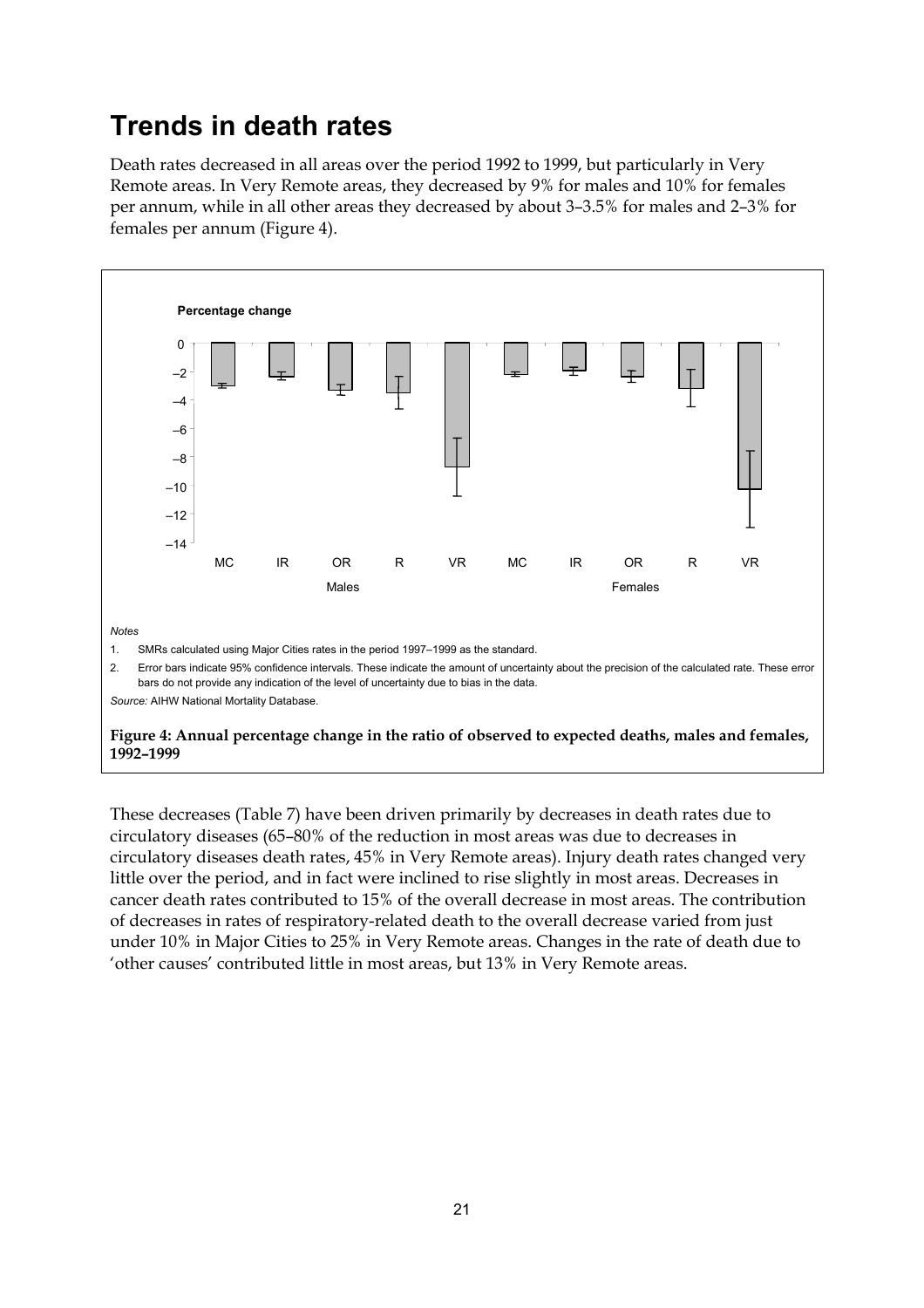#### **Table 7: Percentage of the decrease in the total number of 'excess' deaths that result from changes in mortality of each broad cause, 1992–1999**

|                      | <b>MC</b> | IR. | <b>OR</b>  | R  | <b>VR</b> |
|----------------------|-----------|-----|------------|----|-----------|
| Broad cause of death |           |     | (per cent) |    |           |
| Circulatory disease  | 74        | 80  | 67         | 67 | 45        |
| Neoplasms            | 16        |     | 15         | 15 | 15        |
| Respiratory disease  | 9         | 13  | 15         | 17 | 25        |
| Injury               | -1        | -5  | 0          | -4 | 2         |
| Other causes         |           | -4  | າ          |    | 13        |

*Note: '*Excess' deaths calculated using Major Cities rates in the period 1997–1999 as the standard. The percentage of the decrease attributable to each broad cause was allocated by linear regression of the numbers of 'excess' deaths in each year.

*Source:* AIHW National Mortality Database.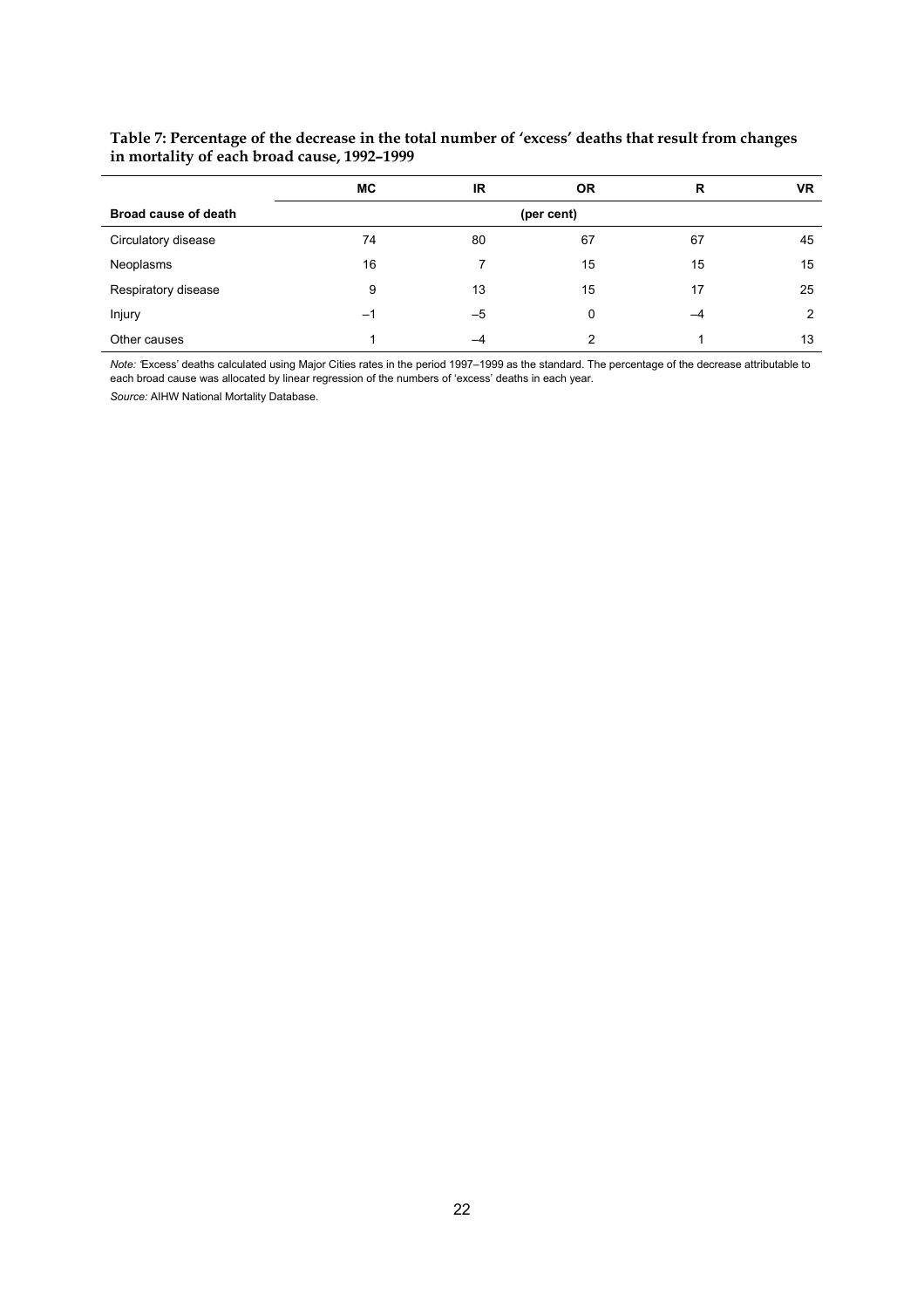## **Broad causes of mortality**

The four broad groupings of causes of mortality described in this report—circulatory diseases, respiratory diseases—neoplasms and injury are responsible for 83% of all deaths, and 41%, 8%, 28% and 6% respectively of all deaths nationally in the period 1997–1999 (Table 8). In areas outside Major Cities, these broad causes respectively were responsible for 87% of all 'excess' deaths, and 42%, 10%, 11% and 24% of the 'excess' deaths respectively that occurred as a result of higher death rates outside Major Cities. Thus, circulatory disease is the major cause of death and the major contributor to 'excess' deaths, with injury, although less important nationally, responsible for almost a quarter of 'excess' deaths outside Major Cities. As mentioned previously, mortality due to circulatory disease (which contributes largely to 'excess' mortality of older people) decreased over the period 1992–1999. Injury death rates, however (which contribute the bulk of the 'excess' mortality in those younger than 45 years), remained unchanged in some areas, or increased slightly in other areas over the same period.

For circulatory disease, respiratory disease and injury, death rates were higher outside Major Cities and were progressively higher with increasing remoteness, both for the total population and for the non-Indigenous population aged under 65 years (Table 9).

- For circulatory diseases, death rates for the total population were 1.1 times Major Cities rates in regional and Remote areas, and 1.3 times these rates in Very Remote areas. For the non-Indigenous population younger than 65 years, rates were 1.1, 1.2 and 1.3 times higher in Inner Regional, Outer Regional/Remote and Very Remote areas.
- For respiratory diseases, death rates for all persons ranged from slightly higher than expected in Inner Regional areas, to 1.9 times higher in Very Remote areas. For the non-Indigenous population younger than 65 years rates were 1.2, 1.4, 1.5 and 1.9 times higher in the four areas than in Major Cities.
- For injury, death rates for all persons ranged from 1.2 times Major Cities rates in Inner Regional areas to 2.4 times in Very Remote areas. For the non-Indigenous population younger than 65 years, rates were 1.3, 1.4, 1.5 and 1.7 times higher in the four areas than in Major Cities.
- For neoplasms, death rates were 1.05 times higher for males and similar for females in regional areas than in Major Cities. In remote areas, rates were similar to those in Major Cities. For non-Indigenous people younger than 65 years, the pattern was similar, with 1.1 times as many deaths as expected in regional areas, and about as many as expected in remote areas.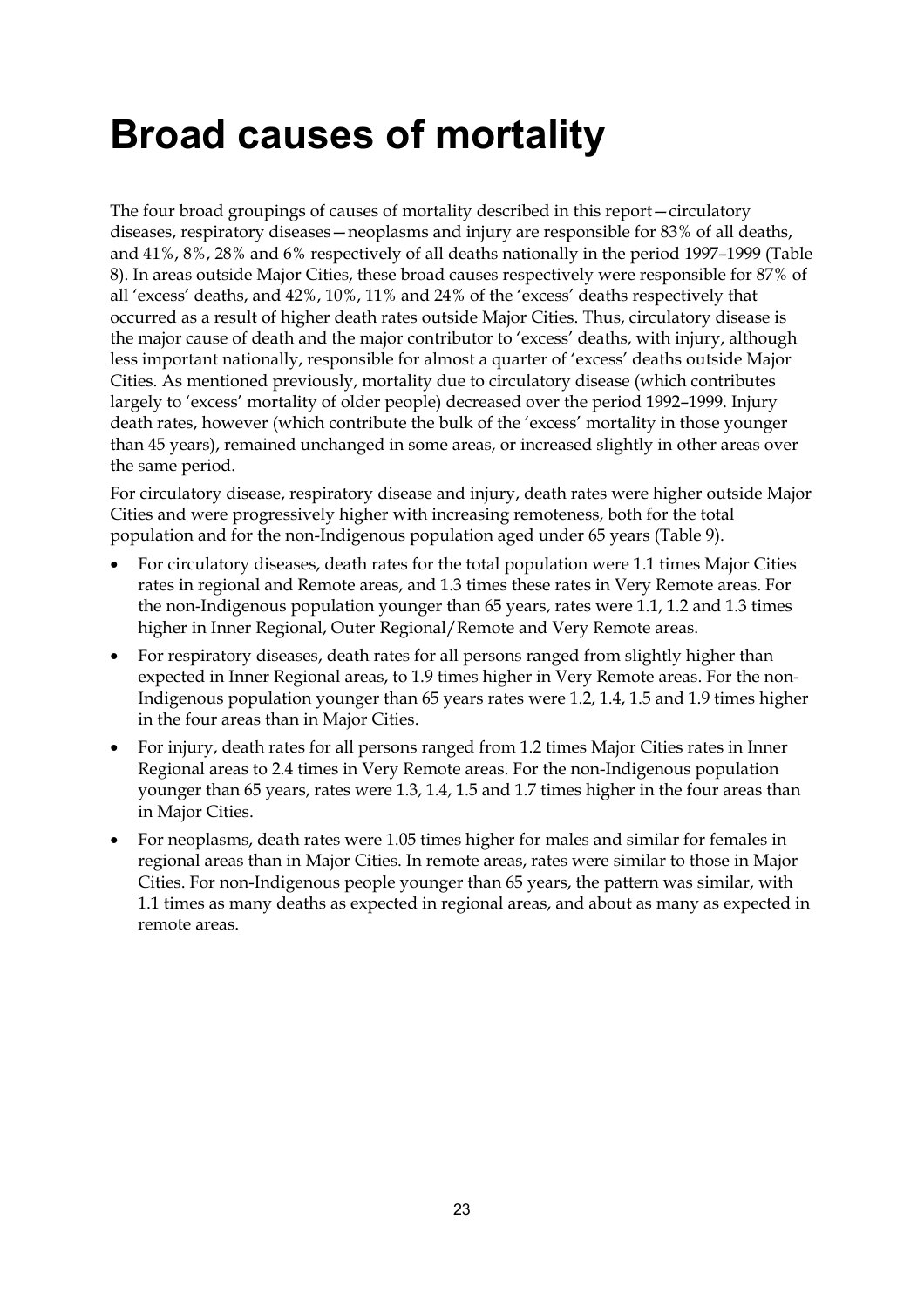Death rates due to 'other' causes were up to 1.1 times higher in regional areas than in Major Cities, and in remote areas were 1.2–2.0 times higher. For non-Indigenous people younger than 65 years, death rates were slightly lower for males and not significantly different for females in regional areas, and similar or lower in remote areas than in Major Cities.

|                      | Average annual deaths outside<br><b>Major Cities</b> |      |        | Average annual 'excess' deaths outside<br><b>Major Cities</b> |      |        |
|----------------------|------------------------------------------------------|------|--------|---------------------------------------------------------------|------|--------|
| <b>Broad cause</b>   | No.                                                  | %    | % male | No.                                                           | %    | % male |
| Circulatory diseases | 18,639                                               | 41%  | 51%    | 1,378                                                         | 42%  | 60%    |
| Neoplasms            | 12.549                                               | 27%  | 59%    | 373                                                           | 11%  | >100%  |
| Respiratory diseases | 3.591                                                | 8%   | 59%    | 330                                                           | 10%  | 84%    |
| Injury               | 3.213                                                | 7%   | 71%    | 788                                                           | 24%  | 76%    |
| 'Other' causes       | 7.874                                                | 17%  | 49%    | 434                                                           | 13%  | 17%    |
| All causes           | 45,867                                               | 100% | 55%    | 3.303                                                         | 100% | 65%    |

**Table 8: Summary table of deaths due to broad causes for all persons, 1997–1999**

*Source:* AIHW National Mortality Database.

In remote areas, there were substantially fewer deaths than expected of elderly non-Indigenous people due to circulatory diseases, neoplasms and 'other' causes. This was possibly as a result of migration of the frail aged to areas where services are more accessible.

For Indigenous people who lived in Queensland, South Australia, Western Australia and the Northern Territory there were 3.2, 1.5, 4.4, 3.5 and 4.4 times as many deaths due to circulatory diseases, neoplasms, respiratory diseases, injury and 'other' causes than expected if rates for non-Indigenous people from Major Cities applied to the Indigenous population. High rates of death for Indigenous people would probably have a marked effect in raising overall death rates in remote areas because Indigenous people comprise a greater proportion of the population in those areas.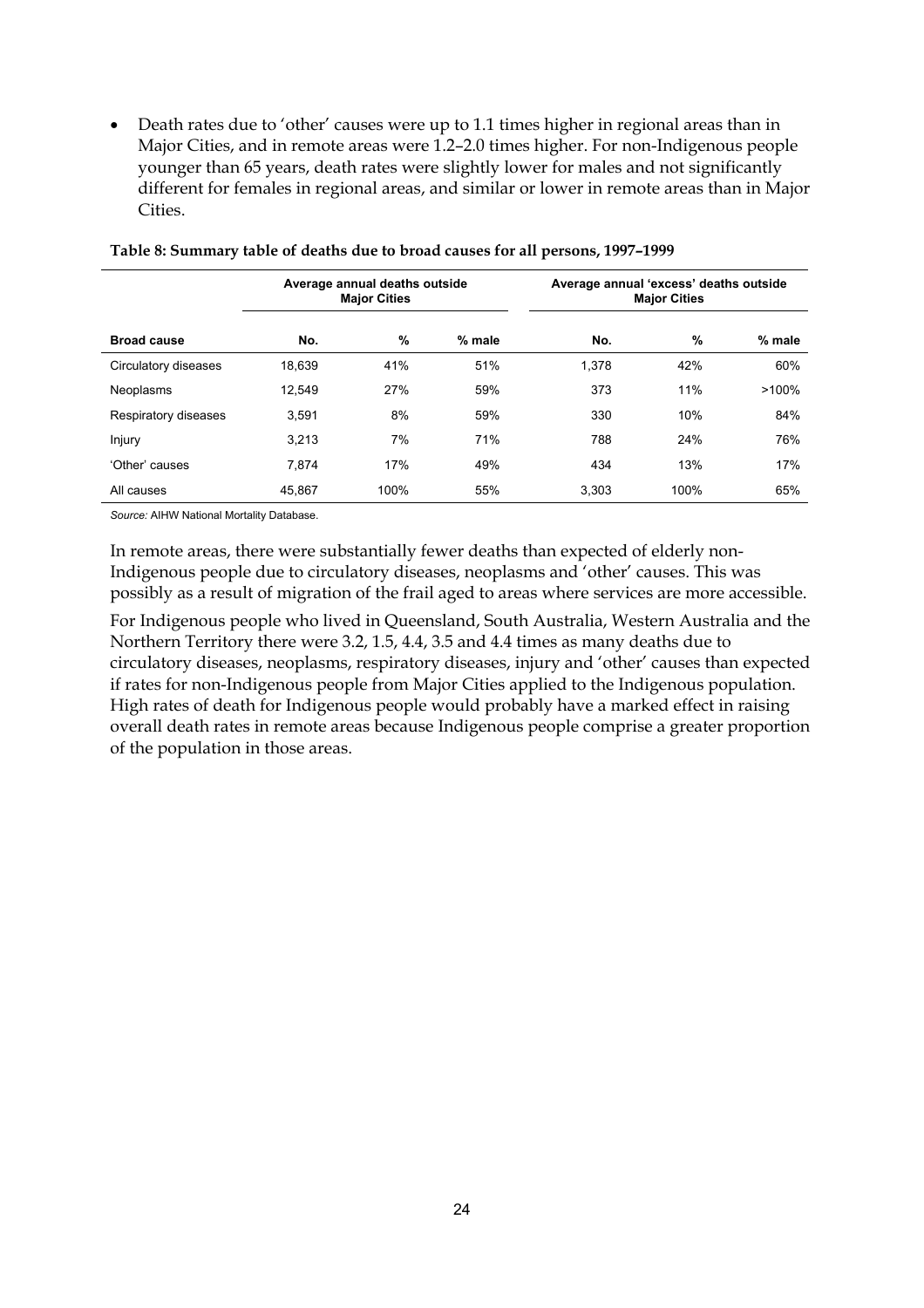| <b>Broad cause</b> | <b>Population</b>                | IR.     | <b>OR</b> | $R^{(b)}$ | VR <sup>(b)</sup> | National <sup>(c)</sup> |
|--------------------|----------------------------------|---------|-----------|-----------|-------------------|-------------------------|
| Circulatory        | All persons                      | $*1.1$  | $*1.1$    | $*1.1$    | $*1.3$            | n.p.                    |
| diseases           | Non-Indigenous (aged 0-64 years) | $*1.1$  | $*1.2$    | $*1.2$    | $*1.3$            | n.p.                    |
|                    | Indigenous                       | n.p.    | n.p.      | n.p.      | n.p.              | $*3.2$                  |
| Neoplasms          | All persons                      | $*1.0+$ | $*1.0+$   | 1.0       | 1.0               | n.p.                    |
|                    | Non-Indigenous (aged 0-64 years) | $*1.1$  | $*1.1$    | 1.0       | 1.0               | n.p.                    |
|                    | Indigenous                       | n.p.    | n.p.      | n.p.      | n.p.              | *1.5                    |
| Respiratory        | All persons                      | $*1.0+$ | $*1.2$    | $*1.3$    | $*1.9$            | n.p.                    |
| diseases           | Non-Indigenous (aged 0-64 years) | $*1.2$  | $*1.4$    | $*1.5$    | $*1.9$            | n.p.                    |
|                    | Indigenous                       | n.p.    | n.p.      | n.p.      | n.p.              | $*4.4$                  |
| Injury             | All persons                      | $*1.2$  | $*1.4$    | $*1.7$    | $*2.4$            | n.p.                    |
|                    | Non-Indigenous (aged 0-64 years) | $*1.3$  | $*1.4$    | $*1.5$    | $*1.7$            | n.p.                    |
|                    | Indigenous                       | n.p.    | n.p.      | n.p.      | n.p.              | $*3.5$                  |
| 'Other' causes     | All persons                      | 1.0     | $*1.1$    | $*1.2$    | $*2.0$            | n.p.                    |
|                    | Non-Indigenous (aged 0-64 years) | $*1.0-$ | 1.0       | 0.9       | 0.9               | n.p.                    |
|                    | Indigenous                       | n.p.    | n.p.      | n.p.      | n.p.              | $*4.4$                  |
| All causes         | All persons                      | $*1.1$  | $*1.1$    | $*1.1$    | $*1.5$            | n.p.                    |
|                    | Non-Indigenous (aged 0-64 years) | $*1.1$  | $*1.1$    | $*1.1$    | $*1.2$            | n.p.                    |
|                    | Indigenous                       | n.p.    | n.p.      | n.p.      | n.p.              | $*3.1$                  |

| Table 9: The ratio of observed deaths to those expected if Major Cities <sup>(a)</sup> rates applied in each |  |  |
|--------------------------------------------------------------------------------------------------------------|--|--|
| ASGC Remoteness area, 1997–1999                                                                              |  |  |

\* Significantly different from 1.0 (that is, rates are significantly different from those in Major Cities). Caution should be used when making inferences about ratios that are not significantly different from 1.

(a) While the number of expected deaths for the total population is based on the death rates of the total population from Major Cities, the expected number of deaths for the non-Indigenous population is based on the death rates of the non-Indigenous population from Major Cities. Because non-Indigenous people comprise the overwhelming majority (99%) of the population in Major Cities, these two standards are very similar, but not identical. This means that the ratios for the three population groups are not strictly comparable.

(b) Ratios calculated for non-Indigenous persons from Remote and Very Remote areas should be treated with caution (see page 12).

(c) The ratios for Indigenous persons are for SA, WA, NT and Qld (see page 12). Data for the total and non-Indigenous populations for this (SA, WA, NT & Qld) area adds little relevant information and have not been published (n.p.). Because of concerns about the quality of the data, ratios for Indigenous people have not been published (n.p.) for each area.

*Notes*

2. 1.0– indicates that there were slightly (but significantly) fewer deaths than expected (but more than 0.95 times as many). *Source:* AIHW National Mortality Database.

<sup>1. 1.0+</sup> indicates that there were slightly (but significantly) more deaths than expected (but less than 1.05 times more).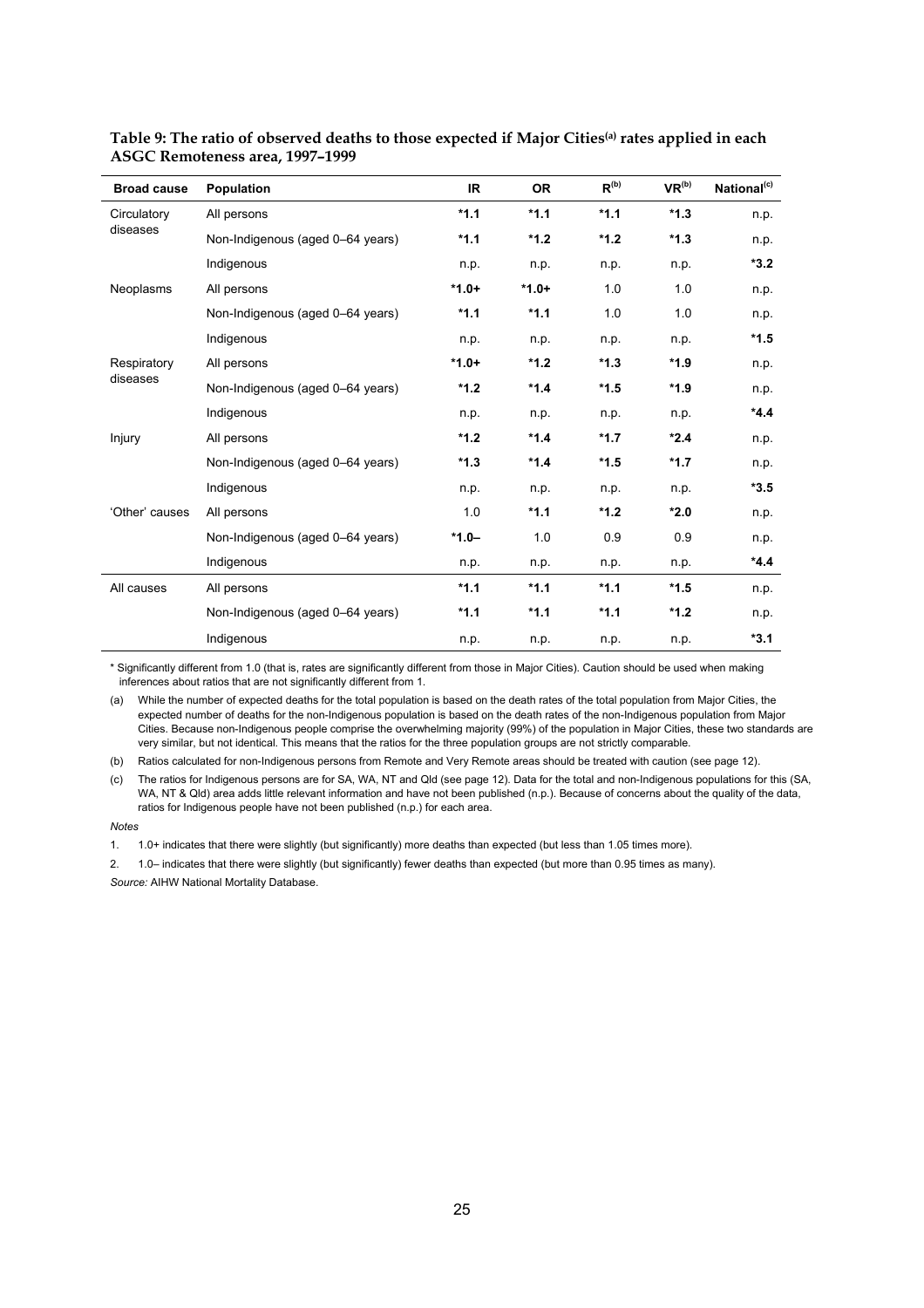## **Mortality due to specific causes**

## **Circulatory disease**

### **Trends in mortality due to circulatory disease**

Death rates from circulatory disease fell for both males and females in all areas between 1992 and 1999. For males, annual percentage decreases were 5–6% in Major Cities, regional and Remote areas, and 11% in Very Remote areas. For females annual percentage decreases were slightly lower at 4.5–5% in Major Cities, regional and Remote areas, and 11% in Very Remote areas.

### **Specific circulatory diseases**

Ischaemic heart disease was responsible for 55% of all circulatory disease deaths (10,208 per year) as well as 55% of the 'excess' deaths (755 per year) due to circulatory disease (Table 10). Stroke and 'other' circulatory diseases were responsible for 23% and 22% of deaths (4,215 and 4,128 per year) from circulatory disease respectively. However, while stroke was responsible for 6% of the 'excess' deaths (85 per year), 'other' circulatory diseases were responsible for 38% of the 'excess' deaths (518 per year) from circulatory disease. Rheumatic heart disease accounted for less than 1% of deaths (102) and for 1% (18) of the 'excess' deaths due to circulatory disease annually.

|                                      |        | Average annual deaths outside<br><b>Major Cities</b> |        | Average annual 'excess' deaths outside<br><b>Major Cities</b> |      |        |
|--------------------------------------|--------|------------------------------------------------------|--------|---------------------------------------------------------------|------|--------|
| Cause                                | No.    | $\%$                                                 | % male | No.                                                           | $\%$ | % male |
| Ischaemic heart disease              | 10.208 | 55%                                                  | 57%    | 755                                                           | 55%  | 69%    |
| Stroke                               | 4,215  | 23%                                                  | 43%    | 85                                                            | 6%   | 75%    |
| Rheumatic heart disease              | 102    | 1%                                                   | 35%    | 18                                                            | 1%   | 44%    |
| 'Other' circulatory<br>diseases      | 4,128  | 22%                                                  | 47%    | 518                                                           | 38%  | 46%    |
| <b>Total circulatory</b><br>diseases | 18,639 | 100%                                                 | 51%    | 1,378                                                         | 100% | 60%    |

**Table 10: Summary table of deaths due to circulatory diseases for all persons, 1997–1999**

*Source:* AIHW National Mortality Database.

There were 1.1–1.3 times as many deaths due to ischaemic heart disease and 'other' circulatory diseases as expected (Table 11), and about the same number of deaths due to stroke as expected in the four areas outside Major Cities (that is, death rates increased with remoteness for the most part). Although rheumatic heart disease was responsible for many fewer deaths than the other causes (102 per year) and with relatively few (18 per year) 'excess' deaths, the death rate due to rheumatic heart disease increased with remoteness to 6.8 times as many deaths as expected in Very Remote areas.

Mortality of Indigenous people as a result of circulatory disease was 3.2 times higher, and for those younger than 65 years of age it was 8.6 times higher than for non-Indigenous people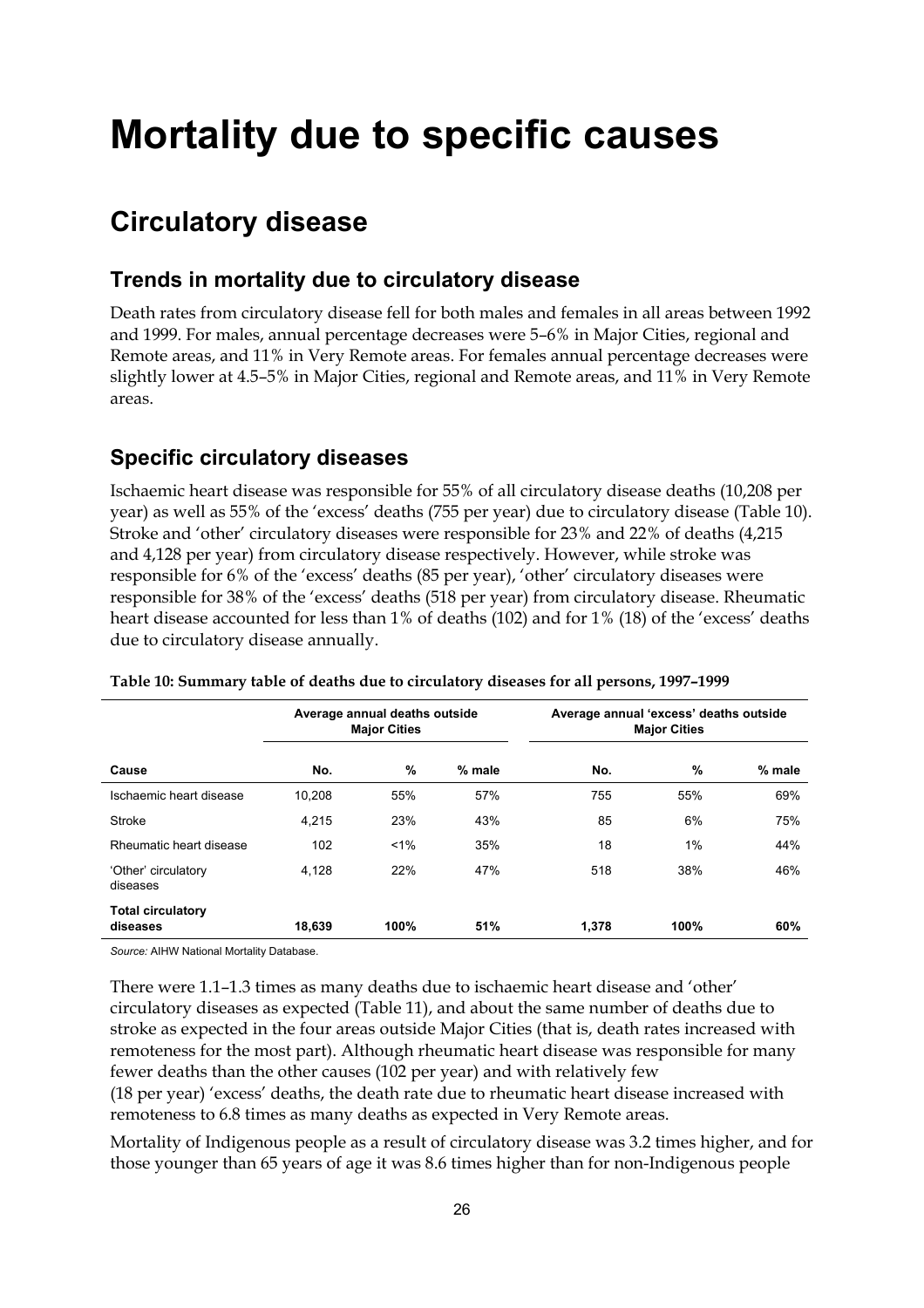from Major Cities. For the main causes of circulatory disease death, namely ischaemic heart disease, stroke and 'other' circulatory diseases, the rates for Indigenous people were respectively 3.3, 2.6 and 3.0 times those for non-Indigenous people who lived in Major Cities. Death rates for Indigenous people due to rheumatic heart disease were 24 times higher than for their non-Indigenous counterparts from Major Cities (responsible for 18 'excess' deaths each year).

| Cause                   | <b>Population</b>                | IR.     | <b>OR</b> | $R^{(b)}$ | VR <sup>(b)</sup> | National <sup>(c)</sup> |
|-------------------------|----------------------------------|---------|-----------|-----------|-------------------|-------------------------|
| Ischaemic               | All persons                      | $*1.1$  | $*1.1$    | $*1.1$    | $*1.3$            | n.p.                    |
| heart disease           | Non-Indigenous (aged 0-64 years) | $*1.1$  | $*1.2$    | $*1.2$    | $*1.3$            | n.p.                    |
|                         | Indigenous                       | n.p.    | n.p.      | n.p.      | n.p.              | $*3.3$                  |
| Stroke                  | All persons                      | $*1.0+$ | 1.0       | 0.9       | 1.2               | n.p.                    |
|                         | Non-Indigenous (aged 0-64 years) | 1.0     | 1.1       | 1.0       | 1.4               | n.p.                    |
|                         | Indigenous                       | n.p.    | n.p.      | n.p.      | n.p.              | $*2.6$                  |
| Rheumatic               | All persons                      | 1.0     | $*1.4$    | $*2.5$    | $*6.8$            | n.p.                    |
| heart disease           | Non-Indigenous (aged 0-64 years) | 0.9     | 1.3       | 2.0       | 0.3               | n.p.                    |
|                         | Indigenous                       | n.p.    | n.p.      | n.p.      | n.p.              | $*23.9$                 |
| 'Other'                 | All persons                      | $*1.1$  | $*1.2$    | $*1.2$    | $*1.3$            | n.p.                    |
| circulatory<br>diseases | Non-Indigenous (aged 0-64 years) | $*1.1$  | $*1.3$    | 1.3       | 1.1               | n.p.                    |
|                         | Indigenous                       | n.p.    | n.p.      | n.p.      | n.p.              | $*3.0$                  |
| Total                   | All persons                      | $*1.1$  | $*1.1$    | $*1.1$    | $*1.3$            | n.p.                    |
| circulatory<br>diseases | Non-Indigenous (aged 0-64 years) | $*1.1$  | $*1.2$    | $*1.2$    | $*1.3$            | n.p.                    |
|                         | Indigenous                       | n.p.    | n.p.      | n.p.      | n.p.              | $*3.2$                  |

#### **Table 11: The ratio of observed deaths from circulatory diseases to those expected if Major Cities(a) rates applied in each ASGC Remoteness area, 1997–1999**

\* Significantly different from 1.0 (that is, rates are significantly different from those in Major Cities). Caution should be used when making inferences about ratios that are not significantly different from 1.

(a) While the number of expected deaths for the total population is based on the death rates of the total population from Major Cities, the expected number of deaths for the non-Indigenous population is based on the death rates of the non-Indigenous population from Major Cities. Because non-Indigenous people comprise the overwhelming majority (99%) of the population in Major Cities, these two standards are very similar, but not identical. This means that the ratios for the three population groups are not strictly comparable.

(b) Ratios calculated for non-Indigenous persons from Remote and Very Remote areas should be treated with caution (see page 12).

(c) The ratios for Indigenous persons are for Queensland, SA, WA and the NT (see page 12). Data for the total and non-Indigenous populations for this (SA, WA, NT & Qld) area adds little relevant information and have not been published (n.p.). Because of concerns about the quality of the data, ratios for Indigenous people have not been published (n.p.) for each area.

*Notes*

1. 1.0+ indicates that there were slightly (but significantly) more deaths than expected (but less than 1.05 times more).

2. 1.0– indicates that there were slightly (but significantly) fewer deaths than expected (but more than 0.95 times as many). *Source:* AIHW National Mortality Database.

For nearly all specific causes of circulatory disease, the high mortality of Indigenous people is probably influential in elevating death rates in remote areas because the proportion of the population that is Indigenous is higher in those areas. For the two main causes of death (ischaemic heart disease and 'other' circulatory diseases) there were 1.1–1.2 times more deaths of non-Indigenous people than expected in regional areas, but about as many as expected in remote areas (affected by lower death rates for older persons in remote areas).

For non-Indigenous people younger than 65 years of age, death rates due to ischaemic heart disease increased from 1.1 times in Inner Regional areas, through 1.2 times in Outer Regional/Remote areas, to 1.3 times in Very Remote areas the rate for their non-Indigenous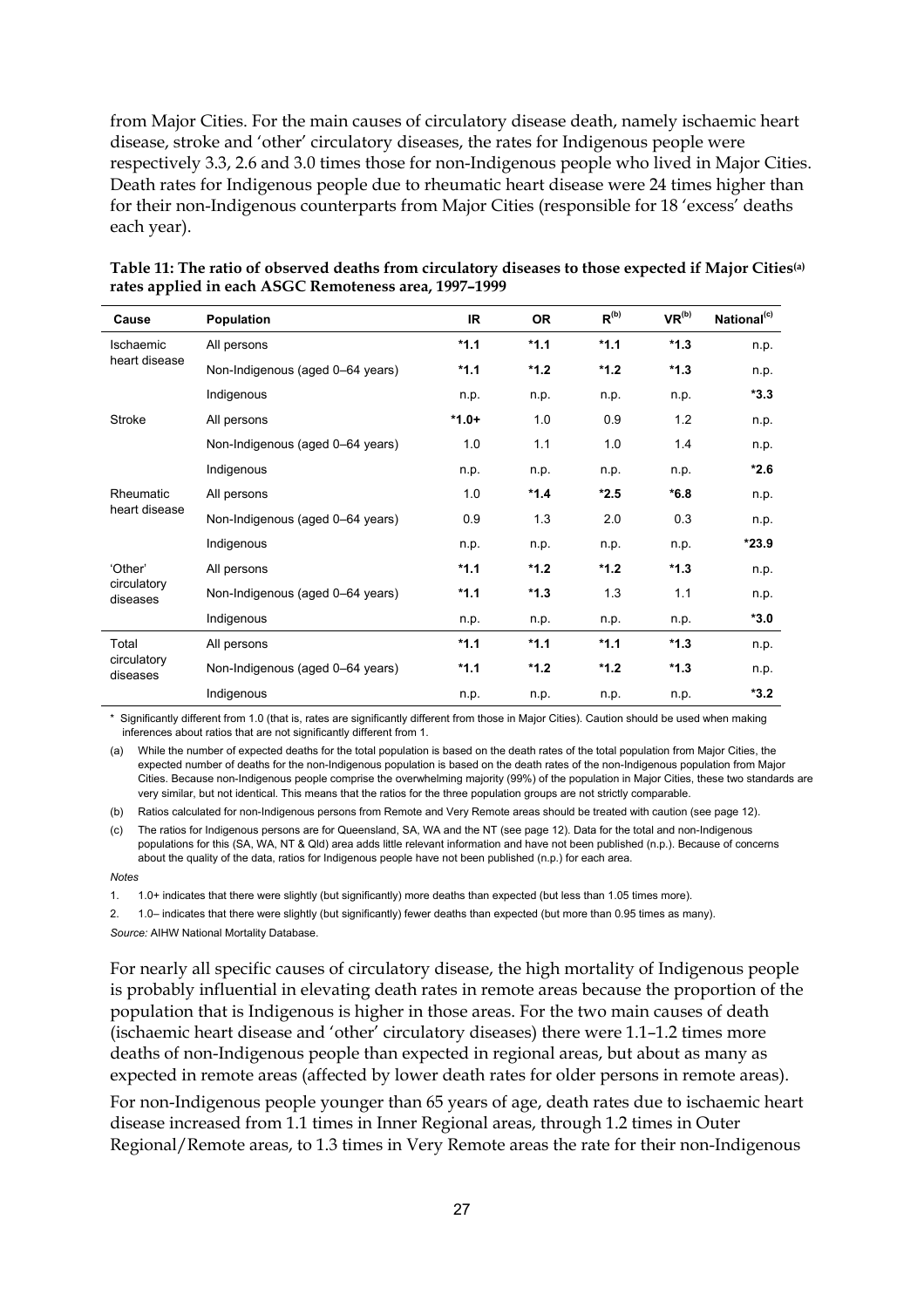counterparts from Major Cities. This pattern was similar for 'other' circulatory diseases, for which rates were 1.1 and 1.3 times higher in Inner and Outer Regional areas than they were in Major Cities, but were not significantly different in remote areas. There was no such clear increase with remoteness for death rates due to stroke or rheumatic heart disease in non-Indigenous people younger than 65 years.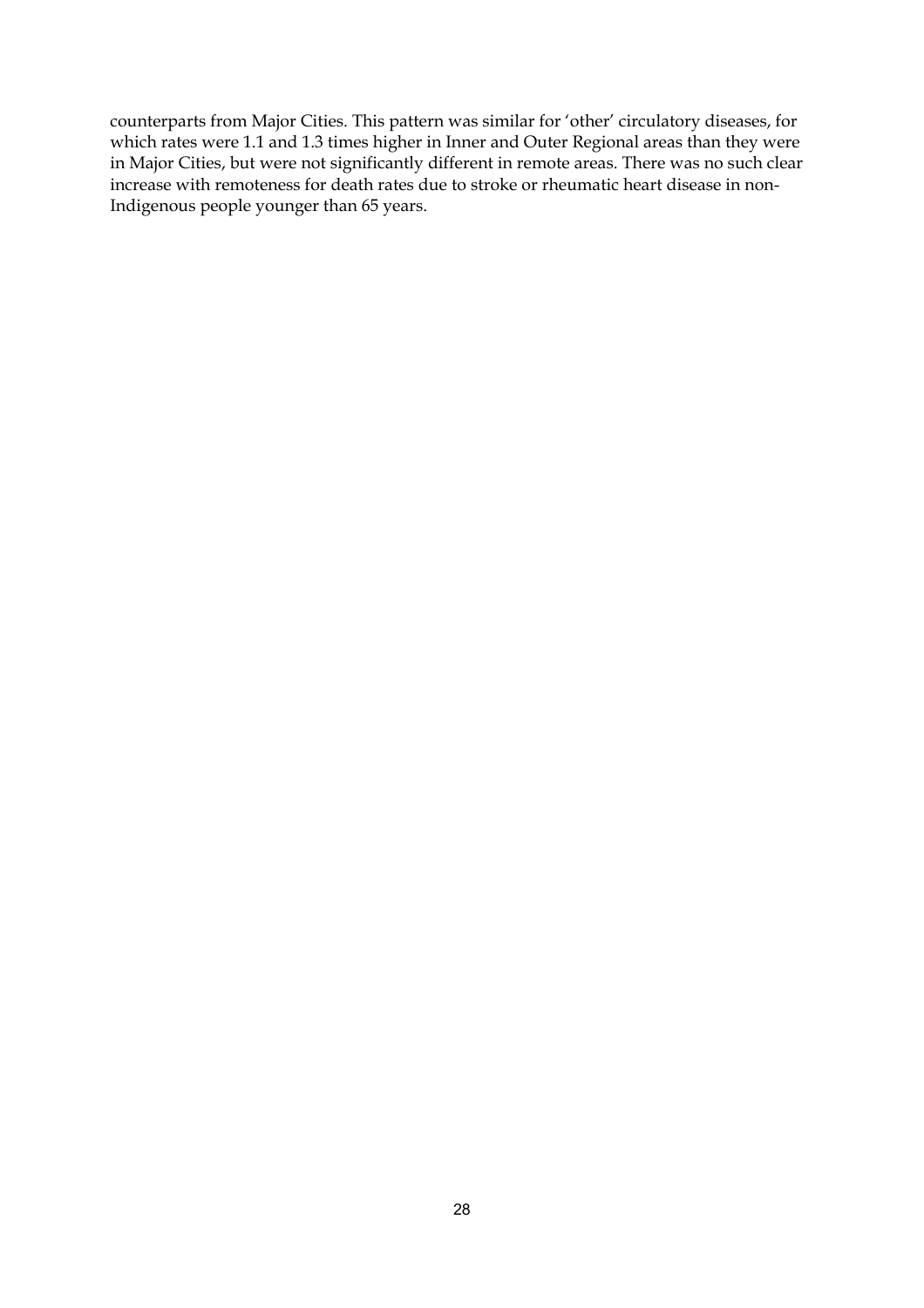### **Neoplasms**

#### **Trends in mortality due to neoplasms**

Death rates from this cause for both males and females decreased in all areas between 1992 and 1999, however, the decrease was statistically significant for males only in Major Cities, Inner Regional and Outer Regional areas; and for females only in Major Cities, Outer Regional and Very Remote areas.

For males, annual percentage decreases were generally of the order of 1–2% in each area; for females annual percentage decreases were of similar magnitude. In Very Remote areas, this annual decrease for females was larger at 6% (such that the ratio of observed to expected deaths decreased from approximately 1.5 to less than 1.0 over the period 1992–1999).

For both sexes, the rate of decrease in Inner Regional areas was less than in the other areas (significantly less for Inner Regional males than for Major Cities males).

#### **Specific neoplasms**

Of the annual average of 12,549 deaths of people outside Major Cities due to neoplasms, almost 50% (6,218) were due to 'other' neoplasms, while a lower proportion (11%) of the total 373 'excess' neoplasm deaths each year were due to this broad cause (Table 12).

In other words, about 90% of 'excess' deaths resulted from the six specific neoplasms studied. It is possible that there may be more or fewer deaths than expected in regional and remote areas due to some other cancers not specifically dealt with here, but as a group, their combined net effect is for there to be about as many deaths as expected.

|                        |        | Average annual deaths outside<br><b>Major Cities</b> |          | Average annual 'excess' deaths outside<br><b>Major Cities</b> |       |                       |  |
|------------------------|--------|------------------------------------------------------|----------|---------------------------------------------------------------|-------|-----------------------|--|
| Cause                  | No.    | %                                                    | $%$ male | No.                                                           | %     | % male <sup>(a)</sup> |  |
| Lung cancer            | 2,386  | 19%                                                  | 72%      | 52                                                            | 14%   | >100%                 |  |
| Colorectal cancer      | 1,675  | 13%                                                  | 55%      | 117                                                           | 31%   | 44%                   |  |
| Breast cancer          | 845    | 7%                                                   | $0\%$    | $-11$                                                         | $-3%$ | 0%                    |  |
| Cervical cancer        | 92     | $1\%$                                                | $0\%$    | 9                                                             | 2%    | $0\%$                 |  |
| Prostate cancer        | 973    | 8%                                                   | 100%     | 131                                                           | 35%   | 100%                  |  |
| Melanoma               | 353    | 3%                                                   | 68%      | 36                                                            | 10%   | 96%                   |  |
| Other neoplasms        | 6,218  | 50%                                                  | 57%      | 40                                                            | 11%   | $>100\%$              |  |
| <b>Total neoplasms</b> | 12,549 | 100%                                                 | 59%      | 373                                                           | 100%  | >100%                 |  |

| Table 12: Summary table of deaths due to neoplasms for all persons, 1997–1999 |  |  |  |
|-------------------------------------------------------------------------------|--|--|--|
|-------------------------------------------------------------------------------|--|--|--|

(a) In some cases there were fewer deaths of females than expected, with the result that there were more 'excess' deaths of males than for the total population.

*Note: Ratios for breast, cervical and prostate cancer have been calculated for females and for males (as appropriate). Source:* AIHW National Mortality Database.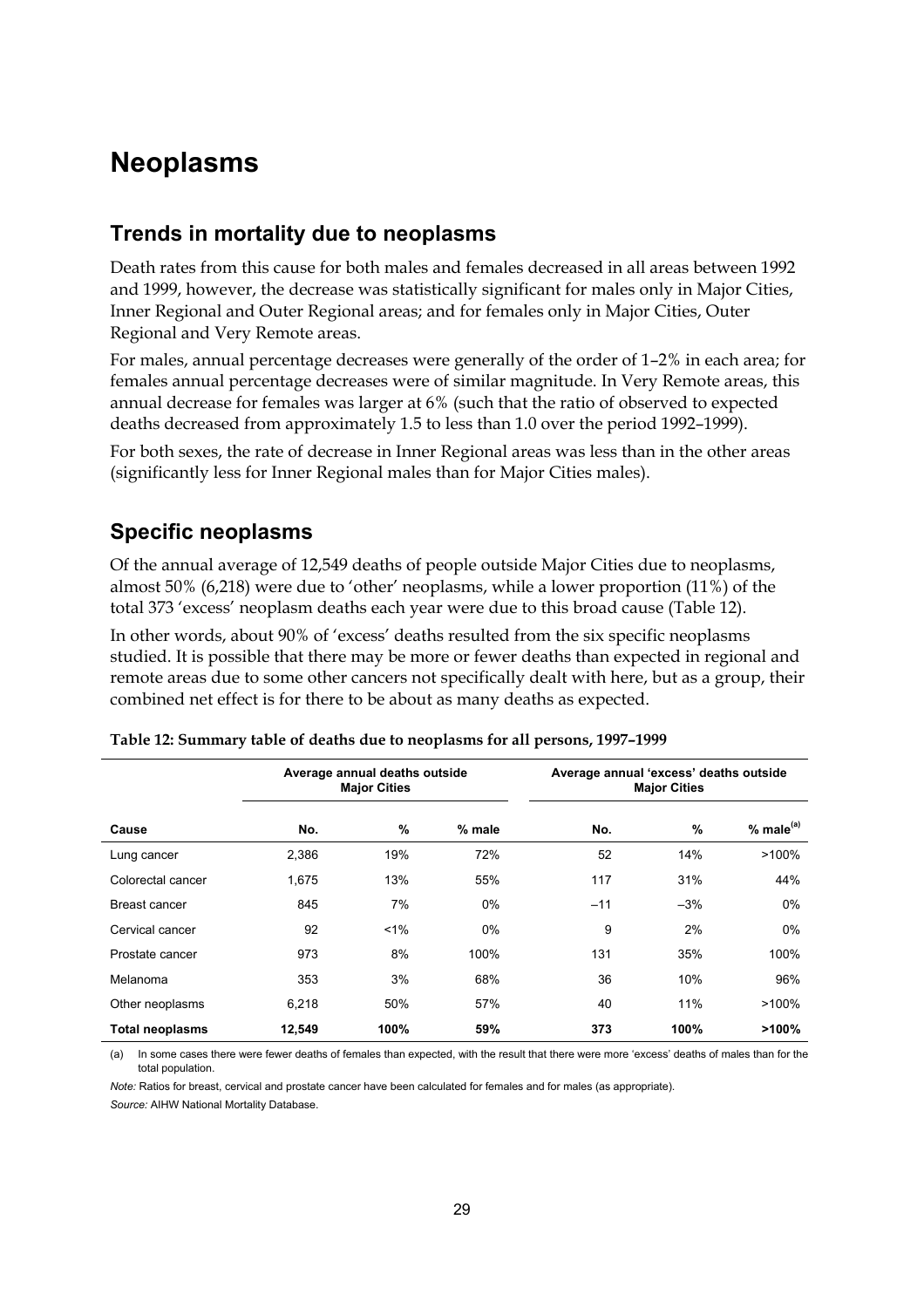Lung and colorectal cancer were responsible for 19% (2,386) and 13% (1,675) of all neoplasm deaths respectively. Lung cancer was responsible for 14% (52) of the 'excess' neoplasm deaths and colorectal cancer accounted for 31% (117).

Prostate cancer and melanoma were responsible for 8% (973) and 3% (353) of all neoplasm deaths, but were responsible for 35% (131) and 10% (36) of the 'excess' neoplasm deaths respectively. Breast cancer was responsible for 7% (845) of all neoplasm deaths (slightly fewer than expected), and cervical cancer for less than 1% (92) of all neoplasm deaths (slightly more than expected).

It is difficult to identify a consistent pattern in neoplasm death rates across the four areas (Table 13). Lung cancer death rates were elevated in remote areas and death rates for Indigenous people were about double those for non-Indigenous people from Major Cities. Lower death rates for the elderly reduced the number of deaths of non-Indigenous people generally, such that there were about as many as expected in each area. Death rates for non-Indigenous males younger than 65 years old were about 1.1–1.3 times higher in regional areas and 1.9 times higher in Very Remote areas, with rates for similar aged females not significantly different in any area from those for their counterparts from Major Cities.

Colorectal cancer death rates were 1.1 times in regional areas and 0.7 times (that is, lower) in Very Remote areas those for their counterparts from Major Cities. For non-Indigenous people younger than 65 years, death rates in regional areas were 1.2 times those for similaraged people from Major Cities. Rates in remote areas were not significantly different to those in Major Cities. There were fewer deaths of Indigenous people due to this cause than expected.

Breast cancer death rates in regional and remote areas were not significantly different from those for females from Major Cities, and there were about as many deaths of Indigenous women due to this cause as expected.

Cervical cancer death rates were elevated in Outer Regional and Very Remote areas, possibly as a result of higher mortality amongst Indigenous women, for whom rates were 6.5 times those for non-Indigenous women from Major Cities. For non-Indigenous women, there was essentially no difference in mortality due to cervical cancer across the areas.

Prostate cancer death rates were 1.1 and 1.2 times higher in Inner and Outer Regional areas. For non-Indigenous males younger than 65 years, rates in these areas were 1.4 times those for their counterparts from Major Cities. Rates in remote areas were not significantly higher than in Major Cities, and there were about as many deaths of Indigenous males due to this cause as expected.

Compared with melanoma death rates in Major Cities, rates were 1.3 times higher for males in Inner Regional areas, and not significantly different for males in the other areas, or for females in any area. This pattern also applies to non-Indigenous people. For non-Indigenous males younger than 65 years, rates in Inner and Outer Regional areas were 1.5 and 1.3 times those for their counterparts in Major Cities respectively; rates for similar aged females were not significantly different from those in Major Cities. The very low rates in Indigenous populations had a negligible effect in lowering death rates in remote areas.

Death rates due to 'other' neoplasms were similar in all areas. Rates for elderly non-Indigenous people in remote areas were lower than for their Major Cities counterparts; for non-Indigenous males younger than 65 years, rates were 10% (1.1 times) higher in Inner Regional areas. The death rate for Indigenous people due to 'other' neoplasms was about twice that for non-Indigenous people from Major Cities.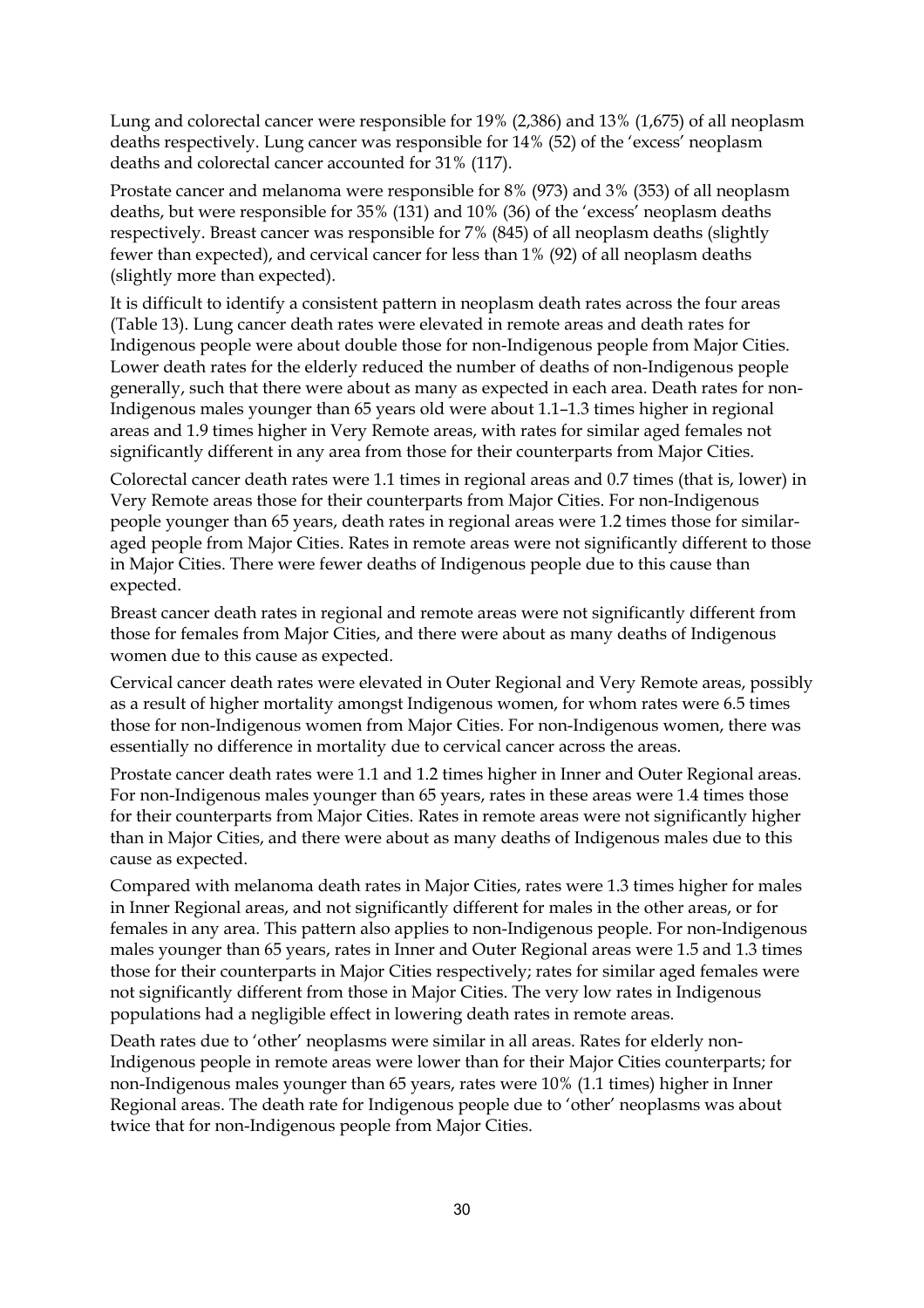| Cause         | <b>Population</b>                | IR.     | <b>OR</b> | $R^{(b)}$ | VR <sup>(b)</sup> | National <sup>(c)</sup> |
|---------------|----------------------------------|---------|-----------|-----------|-------------------|-------------------------|
| Lung cancer   | All persons                      | 1.0     | 1.0       | $*1.1$    | $*1.3$            | n.p.                    |
|               | Non-Indigenous (aged 0-64 years) | $*1.1$  | $*1.1$    | 1.1       | $*1.8$            | n.p.                    |
|               | Indigenous                       | n.p.    | n.p.      | n.p.      | n.p.              | $*2.1$                  |
| Colorectal    | All persons                      | $*1.1$  | $*1.1$    | 1.0       | $*0.7$            | n.p.                    |
| cancer        | Non-Indigenous (aged 0-64 years) | $*1.2$  | $*1.2$    | 1.0       | 0.8               | n.p.                    |
|               | Indigenous                       | n.p.    | n.p.      | n.p.      | n.p.              | $*0.6$                  |
| Breast cancer | All persons                      | 1.0     | 1.0       | 0.9       | 0.8               | n.p.                    |
|               | Non-Indigenous (aged 0-64 years) | 1.0     | 1.0       | 0.8       | 0.8               | n.p.                    |
|               | Indigenous                       | n.p.    | n.p.      | n.p.      | n.p.              | 1.1                     |
| Cervical      | All persons                      | 1.0     | $*1.3$    | 1.5       | $*3.3$            | n.p.                    |
| cancer        | Non-Indigenous (aged 0-64 years) | 1.0     | 1.1       | 0.9       | 0.7               | n.p.                    |
|               | Indigenous                       | n.p.    | n.p.      | n.p.      | n.p.              | $*6.5$                  |
| Prostate      | All persons                      | $*1.1$  | $*1.2$    | 1.2       | 1.0               | n.p.                    |
| cancer        | Non-Indigenous (aged 0-64 years) | $*1.4$  | $*1.4$    | 1.6       | 1.2               | n.p.                    |
|               | Indigenous                       | n.p.    | n.p.      | n.p.      | n.p.              | 0.8                     |
| Melanoma      | All persons                      | $*1.2$  | 1.0       | 0.9       | 0.6               | n.p.                    |
|               | Non-Indigenous (aged 0-64 years) | $*1.3$  | $*1.2$    | 1.0       | 0.8               | n.p.                    |
|               | Indigenous                       | n.p.    | n.p.      | n.p.      | n.p.              | $*0.1$                  |
| Other         | All persons                      | 1.0     | 1.0       | 1.0       | 1.0               | n.p.                    |
| neoplasms     | Non-Indigenous (aged 0-64 years) | $*1.1$  | 1.0       | 0.9       | 0.9               | n.p.                    |
|               | Indigenous                       | n.p.    | n.p.      | n.p.      | n.p.              | $*1.7$                  |
| Total         | All persons                      | $*1.0+$ | $*1.0+$   | 1.0       | 1.0               | n.p.                    |
| neoplasms     | Non-Indigenous (aged 0-64 years) | $*1.1$  | $*1.1$    | 1.0       | 1.0               | n.p.                    |
|               | Indigenous                       | n.p.    | n.p.      | n.p.      | n.p.              | $*1.5$                  |

| Table 13: The ratio of observed deaths from neoplasms to those expected if Major Cities <sup>(a)</sup> rates |  |
|--------------------------------------------------------------------------------------------------------------|--|
| applied in each ASGC Remoteness area, 1997-1999                                                              |  |

\* Significantly different from 1.0 (that is, rates are significantly different from those in Major Cities). Caution should be used when making inferences about ratios that are not significantly different from 1.

(a) While the number of expected deaths for the total population is based on the death rates of the total population from Major Cities, the expected number of deaths for the non-Indigenous population is based on the death rates of the non-Indigenous population from Major Cities. Because non-Indigenous people comprise the overwhelming majority (99%) of the population in Major Cities, these two standards are very similar, but not identical. This means that the ratios for the three population groups are not strictly comparable.

(b) Ratios calculated for non-Indigenous persons from Remote and Very Remote areas should be treated with caution (see page 12).

(c) The ratios for Indigenous persons are for SA, WA, NT and Qld (see page 12). Data for the total and non-Indigenous populations for this (SA, WA, NT & Qld) area adds little relevant information and have not been published (n.p.). Because of concerns about the quality of the data, ratios for Indigenous people have not been published (n.p.) for each area.

*Notes*

1. 1.0+ indicates that there were slightly (but significantly) more deaths than expected (but less than 1.05 times more).

2. 1.0– indicates that there were slightly (but significantly) fewer deaths than expected (but more than 0.95 times as many).

3. Ratios for breast, cervical and prostate cancer have been calculated for females and for males (as appropriate).

*Source:* AIHW National Mortality Database.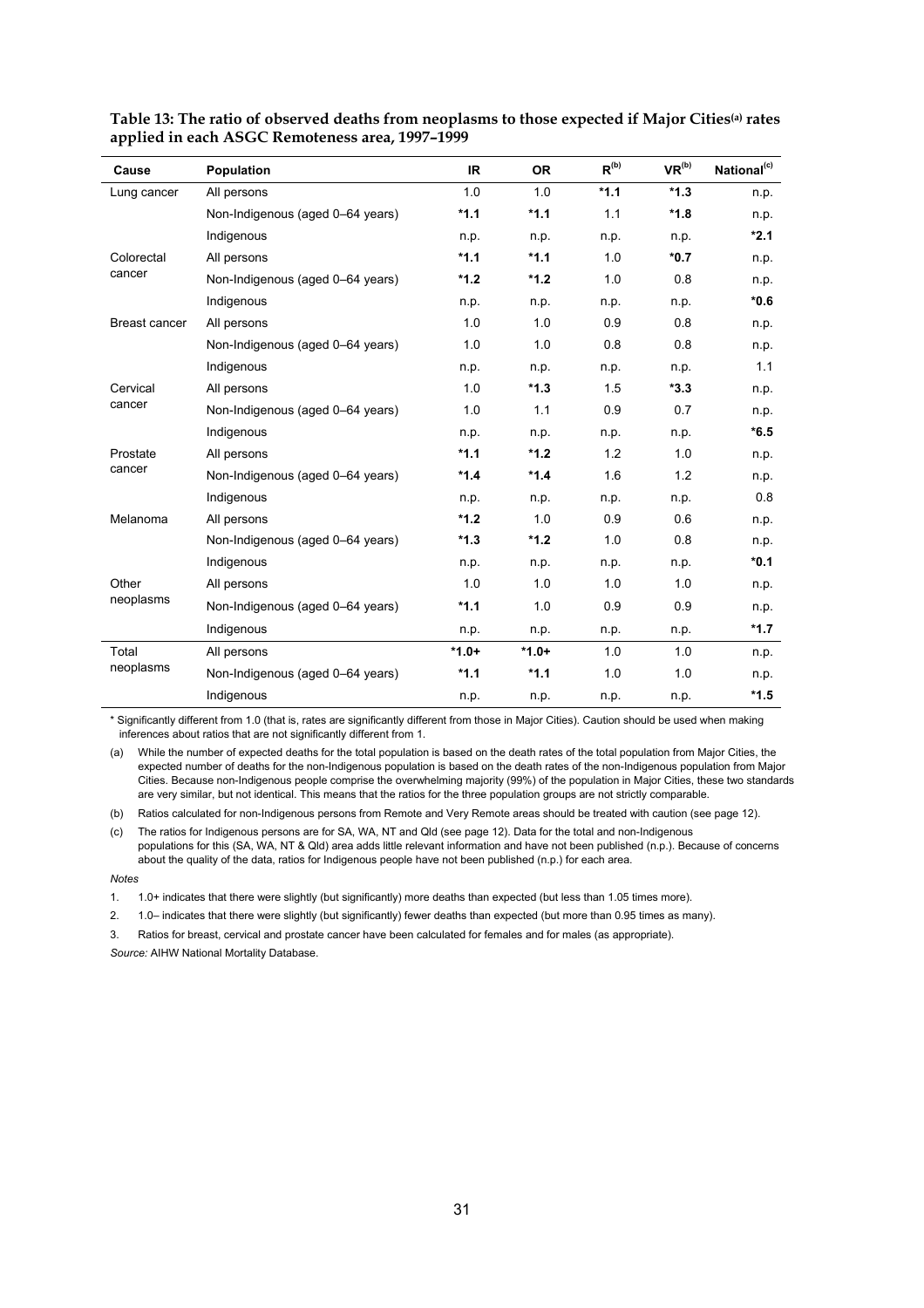### **Respiratory disease**

#### **Trends in mortality due to respiratory diseases**

Death rates from this cause for both males and females decreased in all areas between 1992 and 1999 (although the decrease for females in Remote areas was not significant).

For males, annual percentage decreases were generally of the order of 5–6% in Major Cities and regional areas, but 11% and 30% in Remote and Very Remote areas. For females annual percentage decreases were smaller at 1–2% in Major Cities and regional areas, but reached 30% in Very Remote areas (such that the ratio of observed to expected deaths for males and females in Very Remote areas decreased from approximately 4 to less than 2 over the period 1992–1999).

#### **Specific respiratory diseases**

Chronic obstructive pulmonary disease (COPD) is the most common cause of death in this broad group, responsible for 61% of respiratory deaths. Other important causes were pneumonia (18%) and 'other' respiratory diseases (15%). Asthma (5%) and influenza (2%) were responsible for a small proportion of respiratory deaths (Table 14). COPD was responsible for over 100% of the 'excess' deaths (there being fewer than expected outside Major Cities due to 'other' respiratory diseases and pneumonia). Asthma and influenza contributed 6% and 8% of 'excess' respiratory disease deaths.

|                                      |       | Average annual deaths outside<br><b>Major Cities</b> |        |       | Average annual 'excess' deaths outside<br><b>Major Cities</b> |        |  |
|--------------------------------------|-------|------------------------------------------------------|--------|-------|---------------------------------------------------------------|--------|--|
| Cause                                | No.   | $\%$                                                 | % male | No.   | %                                                             | % male |  |
| <b>COPD</b>                          | 2,173 | 61%                                                  | 66%    | 374   | 113%                                                          | 83%    |  |
| Pneumonia                            | 635   | 18%                                                  | 42%    | $-14$ | $-4%$                                                         |        |  |
| Asthma                               | 172   | 5%                                                   | 42%    | 21    | 6%                                                            | 57%    |  |
| Influenza                            | 63    | 2%                                                   | 48%    | 27    | 8%                                                            | 56%    |  |
| Other respiratory<br>diseases        | 548   | 15%                                                  | 56%    | $-78$ | $-24%$                                                        | 51%    |  |
| <b>Total respiratory</b><br>diseases | 3,591 | 100%                                                 | 59%    | 330   | 100%                                                          | 84%    |  |

**Table 14: Summary table of deaths due to respiratory disease for all persons, 1997–1999**

*Source:* AIHW National Mortality Database.

For COPD, rates were 1.2 and 1.3 times higher in Inner and Outer Regional and Remote areas and 1.9 times higher in Very Remote areas (Table 15). A substantial proportion (over 80%) was due to higher death rates amongst males. In Very Remote areas particularly, higher rates were largely influenced by the high rate of death for Indigenous people (3.4 times higher) due to this cause. In regional and remote areas, rates for non-Indigenous people were between 1.2 and 1.4 times higher for males, and similar for females (or 1.1 times higher for females in Outer Regional areas).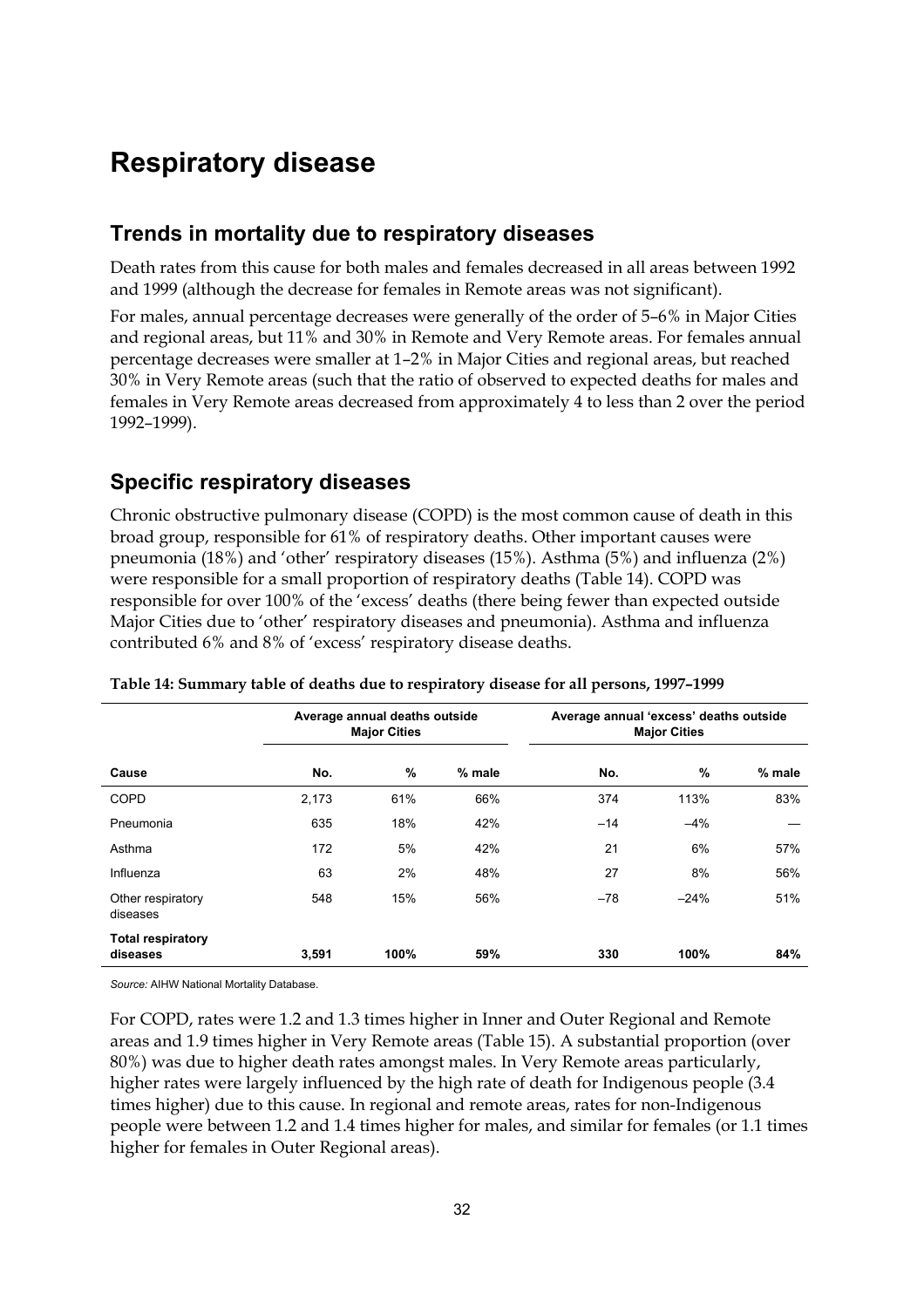Death rates due to COPD for both non-Indigenous males and females younger than 65 years increased with remoteness from 1.3, through 1.6 and 1.8, to 2.8 times rates for similar people from Major Cities.

There were 7 times as many deaths of Indigenous people as a result of pneumonia as expected, the higher rates for Indigenous people elevating overall death rates for the total populations in Remote and Very Remote areas. Pneumonia death rates for the total population ranged from 0.9 times (that is, lower) in Inner Regional areas to 2.3 times Major Cities rates in Very Remote areas. However, for the non-Indigenous population younger than 65 years, there was no significant difference between rates in any of the areas and those in Major Cities.

| Cause                   | Population                       | <b>IR</b> | <b>OR</b> | $R^{(b)}$ | VR <sup>(b)</sup> | National <sup>(c)</sup> |
|-------------------------|----------------------------------|-----------|-----------|-----------|-------------------|-------------------------|
| <b>COPD</b>             | All persons                      | $*1.2$    | $*1.3$    | $*1.3$    | $*1.9$            | n.p.                    |
|                         | Non-Indigenous (aged 0-64 years) | $*1.3$    | $*1.6$    | $*1.8$    | $*2.8$            | n.p.                    |
|                         | Indigenous                       | n.p.      | n.p.      | n.p.      | n.p.              | $*3.4$                  |
| Pneumonia               | All persons                      | $*0.9$    | 1.0       | $*1.3$    | $*2.3$            | n.p.                    |
|                         | Non-Indigenous (aged 0-64 years) | 1.2       | 1.2       | 0.8       | 1.8               | n.p.                    |
|                         | Indigenous                       | n.p.      | n.p.      | n.p.      | n.p.              | $*7.2$                  |
| Asthma                  | All persons                      | 1.1       | $*1.2$    | $*1.5$    | 1.4               | n.p.                    |
|                         | Non-Indigenous (aged 0-64 years) | 1.2       | $*1.3$    | 1.8       | 0.8               | n.p.                    |
|                         | Indigenous                       | n.p.      | n.p.      | n.p.      | n.p.              | $*3.0$                  |
| Influenza               | All persons                      | $*1.6$    | $*1.9$    | $*3.2$    | 2.1               | n.p.                    |
|                         | Non-Indigenous (aged 0-64 years) | $*2.3$    | 1.1       | 3.9       | 5.7               | n.p.                    |
|                         | Indigenous                       | n.p.      | n.p.      | n.p.      | n.p.              | 3.0                     |
| Other                   | All persons                      | $*0.8$    | $*0.9$    | 1.0       | $*1.6$            | n.p.                    |
| respiratory<br>diseases | Non-Indigenous (aged 0-64 years) | 0.8       | 1.1       | 1.1       | 0.7               | n.p.                    |
|                         | Indigenous                       | n.p.      | n.p.      | n.p.      | n.p.              | $*_{5.2}$               |
| Total                   | All persons                      | $*1.0+$   | $*1.2$    | $*1.3$    | $*1.9$            | n.p.                    |
| respiratory<br>diseases | Non-Indigenous (aged 0-64 years) | $*1.2$    | $*1.4$    | $*1.5$    | $*1.9$            | n.p.                    |
|                         | Indigenous                       | n.p.      | n.p.      | n.p.      | n.p.              | $*4.4$                  |

| Table 15: The ratio of observed deaths from respiratory diseases to those expected if Major Cities <sup>(a)</sup> |  |
|-------------------------------------------------------------------------------------------------------------------|--|
| rates applied in each ASGC Remoteness area, 1997–1999                                                             |  |

\* Significantly different from 1.0 (that is, rates are significantly different from those in Major Cities). Caution should be used when making inferences about ratios that are not significantly different from 1.

(a) While the number of expected deaths for the total population is based on the death rates of the total population from Major Cities, the expected number of deaths for the non-Indigenous population is based on the death rates of the non-Indigenous population from Major Cities. Because non-Indigenous people comprise the overwhelming majority (99%) of the population in Major Cities, these two standards are very similar, but not identical. This means that the ratios for the three population groups are not strictly comparable.

(b) Ratios calculated for non-Indigenous persons from Remote and Very Remote areas should be treated with caution (see page 12).

(c) The ratios for Indigenous persons are for SA, WA, NT and Qld (see page 12). Data for the total and non-Indigenous populations for this (SA, WA, NT & Qld) area adds little relevant information and have not been published (n.p.). Because of concerns about the quality of the data, ratios for Indigenous people have not been published (n.p.) for each area.

*Notes*:

1. 1.0+ indicates that there were slightly (but significantly) more deaths than expected (but less than 1.05 times more).

2. 1.0– indicates that there were slightly (but significantly) fewer deaths than expected (but more than 0.95 times as many). *Source:* AIHW National Mortality Database.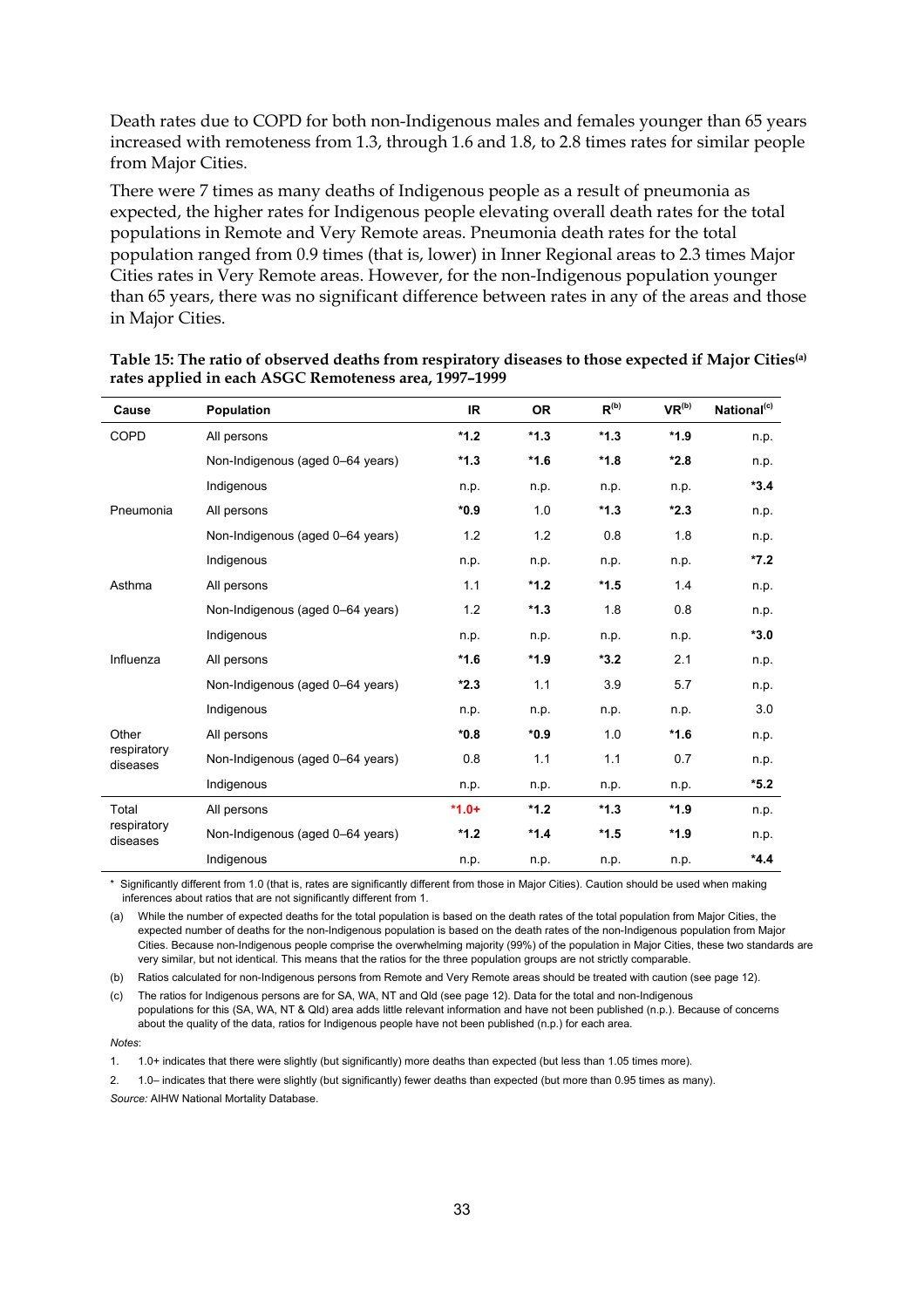Asthma death rates were 1.2 and 1.5 times higher in Outer Regional and Remote areas. There were 3 times as many deaths of Indigenous people as expected. For non-Indigenous people and for those younger than 65 years, there were slightly, but not significantly, more deaths than expected (except in Outer Regional areas where there were 1.3 times as many asthma deaths as expected).

The numbers of Indigenous deaths due to influenza were not significantly different from the numbers expected. For the total population and for the non-Indigenous population, there were 1.6 and 1.9 times as many deaths as expected, and in Remote areas there were 3.2–3.4 times as many deaths as expected (the number in Very Remote areas was very small). There were few deaths of people younger than 65 years due to this cause.

There were fewer deaths than expected due to 'other' respiratory diseases in regional areas, primarily because of the lower death rates of elderly people. For the total population in Very Remote areas there were 1.6 times as many deaths as expected from this cause, a consequence of higher death rates for Indigenous people (5 times those for non-Indigenous people from Major Cities). There were about as many deaths of non-Indigenous people in remote areas due to this cause as expected.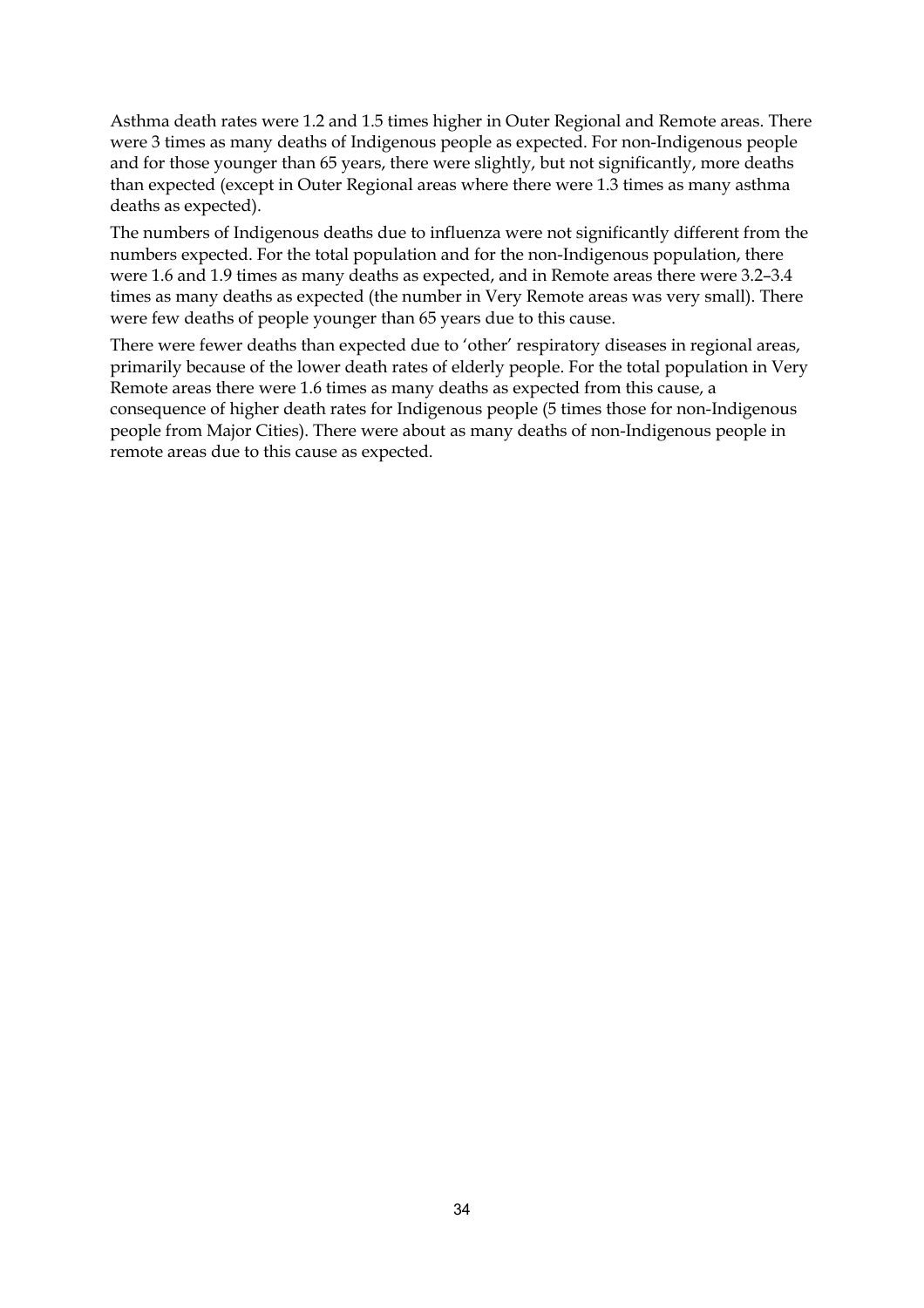## **Injury**

A death due to injury (or poisoning) is defined here as one for which an 'external cause' code was reported as the underlying cause of death. The type of injury described here is based on the recorded external cause code.

### **Trends in mortality due to injury and poisoning**

Death rates due to injury and poisoning have fluctuated from year to year, but overall, have either not changed significantly or have tended to increase very slightly between 1992 and 1999.

Only for males and females living in Inner Regional areas, and males living in Major Cities did rates of death due to injury clearly change (increasing by slightly less than 2% and less than 1% per annum respectively over the period 1992 to 1999).

### **Specific injuries**

Motor vehicle accidents, suicide and 'other' injuries were the most common causes of injury death outside Major Cities, responsible for 25% (815), 31% (984) and 40% (1,287) of all injury deaths respectively in these areas annually. Interpersonal violence accounted for another 3% of injury deaths (Table 16).

Even though motor vehicle accidents were not responsible for the greatest number of deaths amongst these causes, they were responsible for the greatest number of 'excess' deaths (368 more deaths of people who lived outside Major Cities than expected each year, 47% of the total injury 'excess'). There were also substantially more deaths than expected annually due to 'other' injuries (214) and suicide (184).

|                                 | Average annual deaths outside<br><b>Major Cities</b> |      |        | Average annual 'excess' deaths outside<br><b>Major Cities</b> |       |        |
|---------------------------------|------------------------------------------------------|------|--------|---------------------------------------------------------------|-------|--------|
| Cause                           | No.                                                  | %    | % male | No.                                                           | $\%$  | % male |
| Motor vehicle accidents         | 815                                                  | 25%  | 70%    | 368                                                           | 47%   | 71%    |
| Suicide                         | 984                                                  | 31%  | 83%    | 184                                                           | 23%   | 100%   |
| Inter-personal violence         | 112                                                  | 3%   | 64%    | 9                                                             | $1\%$ | 10%    |
| Accidental shooting             | 16                                                   | 1%   | 88%    | 12                                                            | 2%    | 100%   |
| Other injuries or<br>poisonings | 1.287                                                | 40%  | 63%    | 214                                                           | 27%   | 70%    |
| Total injury                    | 3.213                                                | 100% | 71%    | 788                                                           | 100%  | 76%    |

| Table 16: Summary table of deaths due to injury and poisoning for all persons, 1997-1999 |  |  |
|------------------------------------------------------------------------------------------|--|--|
|                                                                                          |  |  |

*Source:* AIHW National Mortality Database.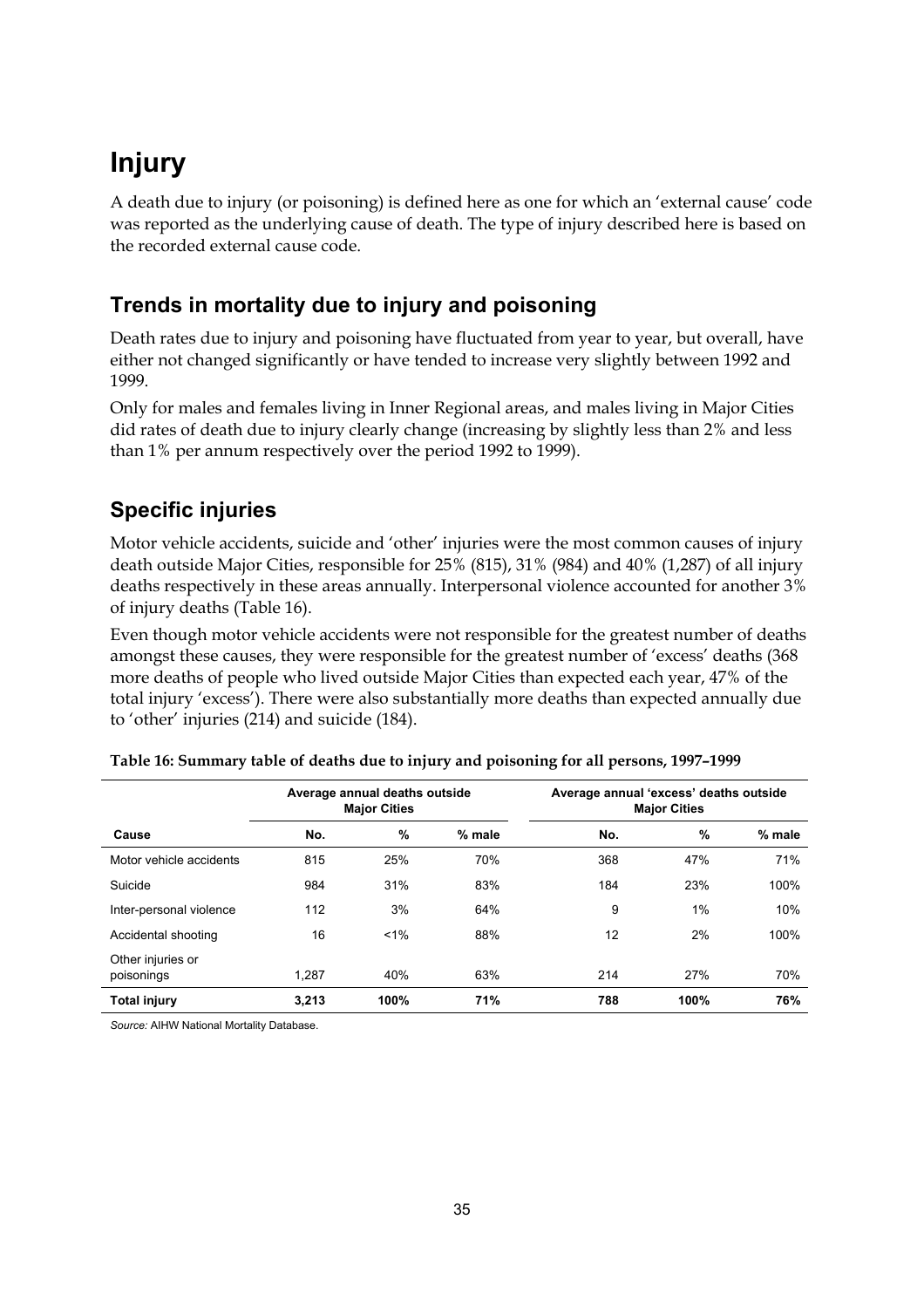For most causes, there were more deaths of males than females; on average 71% of deaths and 76% of 'excess' deaths were of males.

Much, but not all, of the 'excess' death occurred amongst the young. For example, 70% of the 'excess' deaths due to motor vehicle accidents occurred amongst people aged 15–44 years. However, the 'excess' deaths due to suicide (almost all of whom were male) were relatively evenly distributed amongst all age groups between 15 and 64 years (with slightly higher representation amongst younger people).

Interpersonal violence appears to be more of a problem in remote areas (see main report), where there were 20 more deaths than expected annually, than in regional areas, where there were 12 fewer than expected. For accidental shooting, the 'excess' is almost entirely in regional areas, with non-Indigenous people as those killed.

For the total population death rates from injuries increased with remoteness (from 1.2 times higher than Major Cities rates in Inner Regional areas to 2.4 times in Very Remote areas). Death rates from motor vehicle accidents, suicide and 'other' injuries also increased with remoteness (Table 17). For motor vehicle accidents, rates for those from Inner Regional, Outer Regional, Remote and Very Remote areas ranged from 1.7, through 1.9 and 2.4, to 3.6 times higher than expected. Death rates from suicide were 1.2 times higher in regional areas, 1.4 times higher in Remote areas and 1.6 times higher in Very Remote areas. Death rates from 'other' injuries were 1.1 times higher in Inner Regional areas, 1.3 and 1.6 times higher in Outer Regional and Remote areas, to 2.1 times higher in Very Remote areas.

#### **Indigenous population**

Mortality of Indigenous people as a result of injury was 3.5 times higher than for non-Indigenous people from Major Cities. For the main causes of injury death, namely motor vehicle accidents, suicide and 'other' injuries, the rates for Indigenous people were respectively 4.1, 2.9 and 3.3 times those for non-Indigenous people who lived in Major Cities.

There were no reported Indigenous deaths due to accidental shooting during the study period. Death rates for Indigenous people due to interpersonal violence were over 7 times as high as that for their non-Indigenous counterparts from Major Cities.

Annually there were 61, 68, 79 and 26 deaths of Indigenous people due to motor vehicle accidents, suicide, 'other' injuries and interpersonal violence. Of these, 46, 44, 55 and 23 respectively were in 'excess' of the number expected. These deaths were of Indigenous people from South Australia, Western Australia, the Northern Territory and Queensland only (where identification during this period was more reliable). The numbers for Australia would be greater.

#### **Non-Indigenous population**

For all injury causes investigated, rates for non-Indigenous people were elevated outside Major Cities, and tended to increase with increasing remoteness. These data need to be interpreted with caution, due to potential over-identification of non-Indigenous persons in remote areas as discussed on page 12.

Death rates for non-Indigenous people due to motor vehicle accidents were high throughout regional and remote areas, ranging from 1.7 to 2.2 times those in Major Cities; those due to suicide were 20% (1.2 times) higher outside Major Cities; and those due to 'other' injuries ranged from 1.1 to 1.6 times those in Major Cities.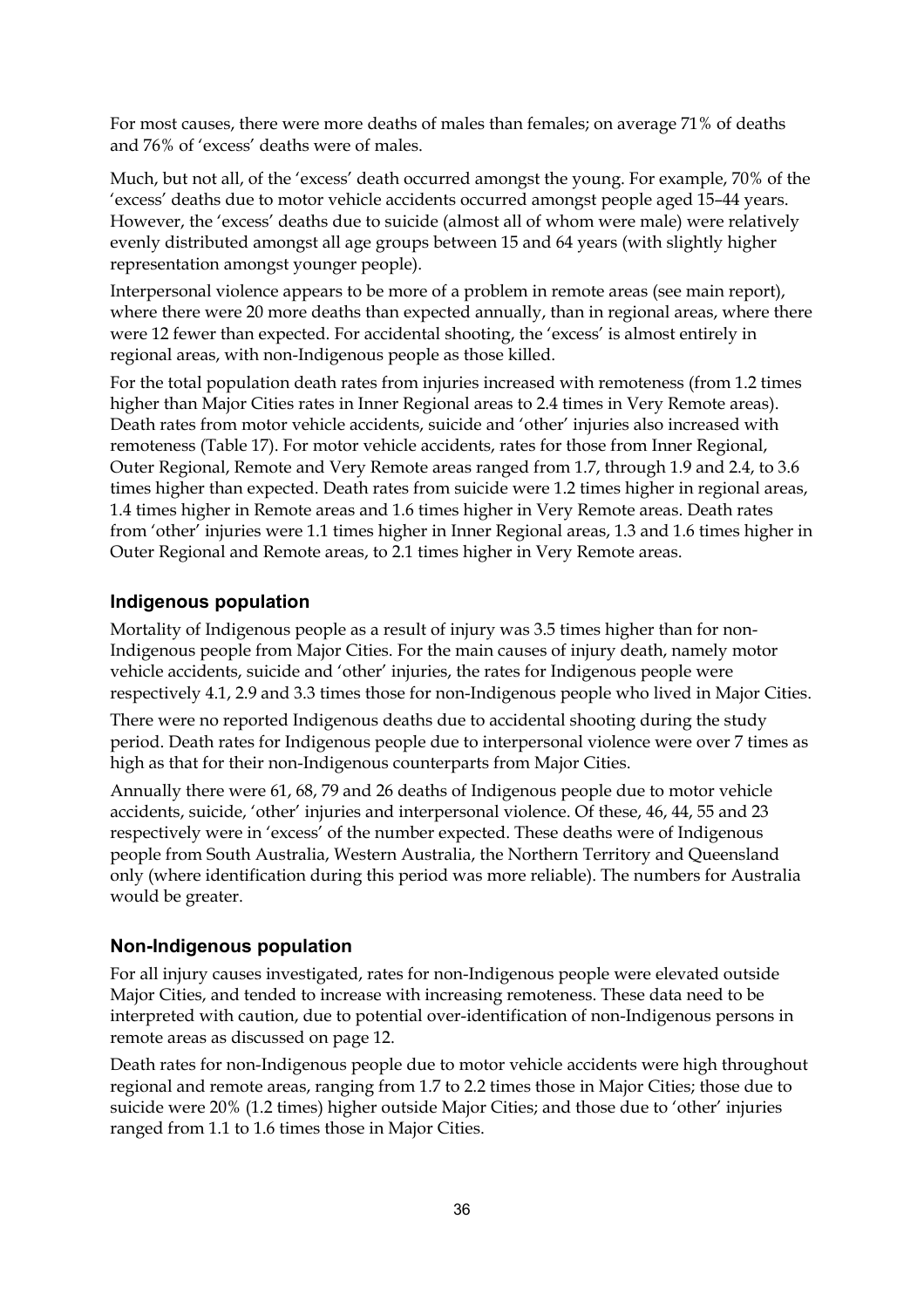For the two other causes of death responsible for relatively few deaths, rates for non-Indigenous people due to interpersonal violence were lower (0.8 times) in regional areas but double in Very Remote areas; and those due to accidental shooting were 4 times higher in regional areas and over 20 times higher in Very Remote areas.

Whereas overall death rates due to chronic diseases (such as ischaemic heart disease) can be affected by relatively low death rates of the elderly in remote areas, this doesn't appear to be an issue for injury deaths. In other words, the ratio of observed to expected deaths is much the same for the total non-Indigenous population as it is for those non-Indigenous people younger than 65 years.

| Cause                  | <b>Population</b>                | IR.    | <b>OR</b> | $R^{(b)}$ | VR <sup>(b)</sup> | National <sup>(c)</sup> |
|------------------------|----------------------------------|--------|-----------|-----------|-------------------|-------------------------|
| Motor vehicle          | All persons                      | $*1.7$ | $*1.9$    | $*2.4$    | $*3.6$            | n.p.                    |
| accidents              | Non-Indigenous (aged 0-64 years) | $*1.8$ | $*2.0$    | $*2.1$    | $*2.4$            | n.p.                    |
|                        | Indigenous                       | n.p.   | n.p.      | n.p.      | n.p.              | $*4.1$                  |
| Suicide                | All persons                      | $*1.2$ | $*1.2$    | $*1.4$    | $*1.6$            | n.p.                    |
|                        | Non-Indigenous (aged 0-64 years) | $*1.3$ | $*1.2$    | 1.2       | 1.0               | n.p.                    |
|                        | Indigenous                       | n.p.   | n.p.      | n.p.      | n.p.              | *2.9                    |
| Inter-personal         | All persons                      | $*0.8$ | 1.0       | $*2.0$    | $*5.4$            | n.p.                    |
| violence               | Non-Indigenous (aged 0-64 years) | $*0.8$ | 0.8       | 1.2       | $*2.3$            | n.p.                    |
|                        | Indigenous                       | n.p.   | n.p.      | n.p.      | n.p.              | $*7.4$                  |
| Accidental<br>shooting | All persons                      | $*3.7$ | $*4.6$    | $*7.7$    | $*15.5$           | n.p.                    |
|                        | Non-Indigenous (aged 0-64 years) | $*4.1$ | $*4.3$    | $*8.9$    | $*19.0$           | n.p.                    |
|                        | Indigenous                       | n.p.   | n.p.      | n.p.      | n.p.              | $*0.0*$                 |
| Other injuries         | All persons                      | $*1.1$ | $*1.3$    | $*1.6$    | $*2.1$            | n.p.                    |
|                        | Non-Indigenous (aged 0-64 years) | $*1.1$ | $*1.3$    | $*1.5$    | $*1.9$            | n.p.                    |
|                        | Indigenous                       | n.p.   | n.p.      | n.p.      | n.p.              | $*3.3$                  |
| Total injury           | All persons                      | $*1.2$ | $*1.4$    | $*1.7$    | $*2.4$            | n.p.                    |
|                        | Non-Indigenous (aged 0-64 years) | $*1.3$ | $*1.4$    | $*1.5$    | $*1.7$            | n.p.                    |
|                        | Indigenous                       | n.p.   | n.p.      | n.p.      | n.p.              | $*3.5$                  |

#### **Table 17: The ratio of observed deaths from injury and poisoning to those expected if Major Cities(a) rates applied in each ASGC Remoteness area, 1997–1999**

\* Significantly different from 1.0 (that is, rates are significantly different from those in Major Cities). Caution should be used when making inferences about ratios that are not significantly different from 1.

(a) While the number of expected deaths for the total population is based on the death rates of the total population from Major Cities, the expected number of deaths for the non-Indigenous population is based on the death rates of the non-Indigenous population from Major Cities. Because non-Indigenous people comprise the overwhelming majority (99%) of the population in Major Cities, these two standards are very similar, but not identical. This means that the ratios for the three population groups are not strictly comparable.

(b) Ratios calculated for non-Indigenous persons from Remote and Very Remote areas should be treated with caution (see page 12).

(c) The ratios for Indigenous persons are for Queensland, SA, WA and the NT (see page 1). Data for the total and non-Indigenous populations for this (SA, WA, NT & Qld) area adds little relevant information and have not been published (n.p.). Because of concerns about the quality of the data, ratios for Indigenous people have not been published (n.p.) for each area.

*Notes*

1. 1.0+ indicates that there were slightly (but significantly) more deaths than expected (but less than 1.05 times more).

2. 1.0– indicates that there were slightly (but significantly) fewer deaths than expected (but more than 0.95 times as many). *Source:* AIHW National Mortality Database.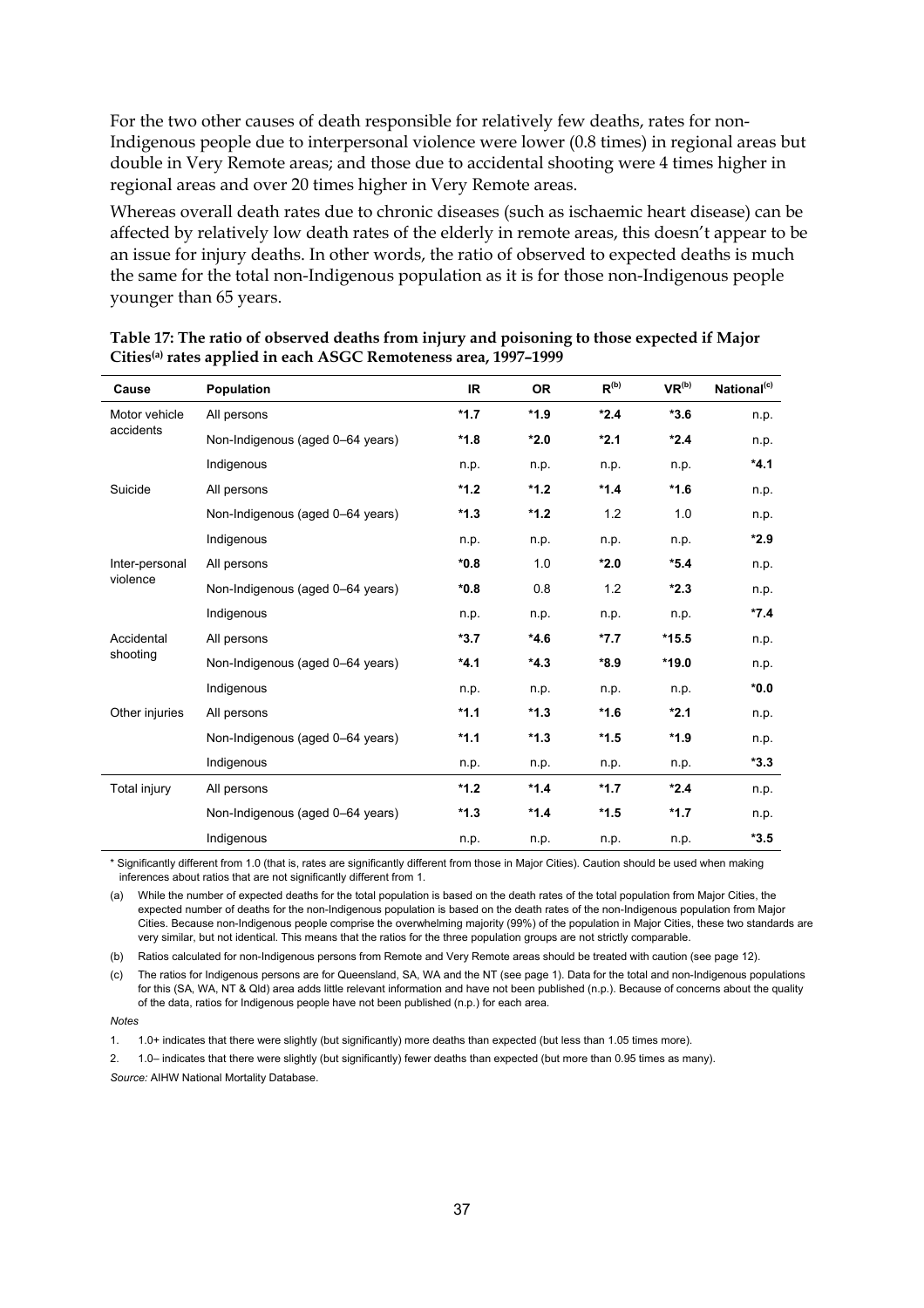### **'All other causes'**

'All other causes of death' includes all causes except circulatory and respiratory diseases, neoplasms and injuries and poisonings. There are many other causes of death, but, apart from diabetes, they tend to be less common than the causes already described. The specific causes of death described below are diabetes, renal disease, and 'other' causes not elsewhere described (n.e.d., which include infectious diseases, diseases of the digestive system and the endocrine system, conditions originating in the perinatal period, and many others).

#### **Specific 'other' causes**

Diabetes and renal disease were responsible for 14% and 8% of the 7,874 deaths outside Major Cities due to 'all other causes' respectively (Table 18). Diabetes was responsible for 44%, and renal diseases for another 8% of 'excess' deaths due to 'all other causes'.

While the number of deaths was fairly evenly split between males and females, the 'excess' deaths were predominantly female.

|                                  | Average annual deaths outside<br><b>Major Cities</b> |      |          | Average annual 'excess' deaths outside<br><b>Major Cities</b> |      |        |  |
|----------------------------------|------------------------------------------------------|------|----------|---------------------------------------------------------------|------|--------|--|
| Cause                            | No.                                                  | %    | $%$ male | No.                                                           | %    | % male |  |
| <b>Diabetes</b>                  | 1,137                                                | 14%  | 50%      | 191                                                           | 44%  | 35%    |  |
| Renal disease                    | 653                                                  | 8%   | 47%      | 33                                                            | 8%   | 29%    |  |
| 'Other causes n.e.d.'            | 6.084                                                | 77%  | 49%      | 210                                                           | 48%  | $0\%$  |  |
| Total 'other' causes of<br>death | 7.874                                                | 100% | 49%      | 434                                                           | 100% | 17%    |  |

|  |  | Table 18: Summary table of deaths due to all other causes for all persons, 1997-1999 |
|--|--|--------------------------------------------------------------------------------------|
|  |  |                                                                                      |

*Source:* AIHW National Mortality Database.

Substantial numbers of 'excess' deaths due to 'other causes n.e.d.' occurred among male children younger than 5 years (48 per year), and to a lesser extent female children of the same age (14 per year). However the bulk of the 'excess' for 'other causes n.e.d.' was amongst females roughly 45 years and older, with the 'excess' becoming greater with age (180 per year in total for women 45 years and older).

Of the 191 'excess' deaths due to diabetes annually, 80–90% were amongst those aged 55 years and older; the majority were females. However, there were another 169 'excess' deaths of people outside Major Cities where diabetes was recorded as an associated cause of death (making up 360 altogether). Details of deaths where diabetes was recorded as an associated cause of death are included in Appendix A of the main report.

For the total population, death rates from 'all other causes' increased with remoteness (from not being significantly different in Inner Regional areas to 2.0 times higher in Very Remote areas—compared to Major Cities rates). Death rates from diabetes and 'other causes n.e.d.' also increased with remoteness (Table 19).

There were 4.4 times as many deaths of Indigenous people due to 'all other causes' as expected. For the three causes, diabetes, renal disease and 'other causes n.e.d.', there were 13, 7 and 3.5 times as many deaths as expected.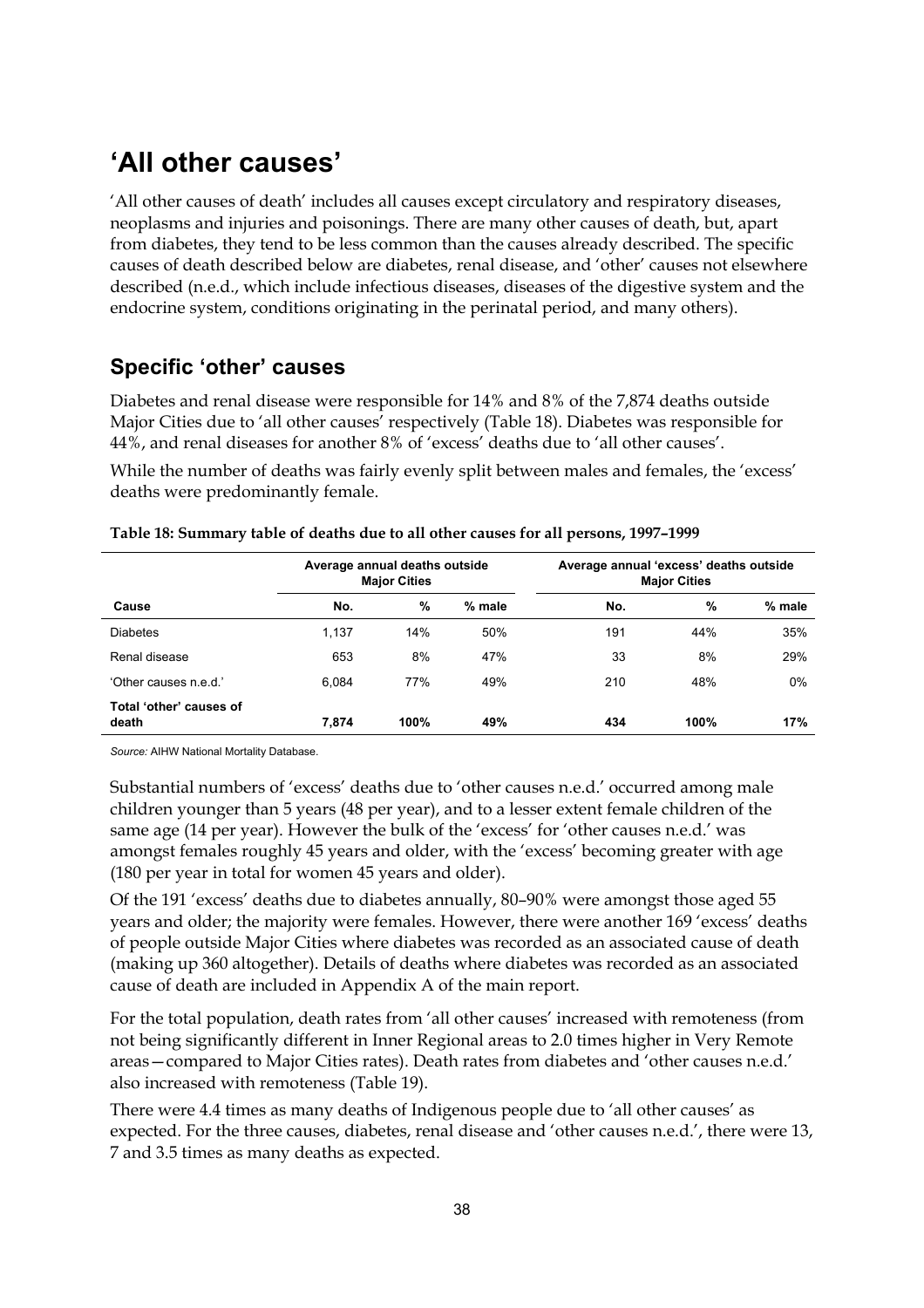| Cause                               | <b>Population</b>                | IR.     | <b>OR</b> | $R^{(b)}$ | VR <sup>(b)</sup> | National <sup>(c)</sup> |
|-------------------------------------|----------------------------------|---------|-----------|-----------|-------------------|-------------------------|
| <b>Diabetes</b>                     | All persons                      | $*1.1$  | $*1.3$    | $*1.7$    | $*3.8$            | n.p.                    |
|                                     | Non-Indigenous (aged 0-64 years) | $*0.9$  | 1.2       | 1.4       | 1.5               | n.p.                    |
|                                     | Indigenous                       | n.p.    | n.p.      | n.p.      | n.p.              | $*13.3$                 |
| Renal disease                       | All persons                      | 1.0     | 1.1       | 1.2       | $*2.6$            | n.p.                    |
|                                     | Non-Indigenous (aged 0-64 years) | 1.1     | 1.1       | 1.0       | 1.1               | n.p.                    |
|                                     | Indigenous                       | n.p.    | n.p.      | n.p.      | n.p.              | $*7.1$                  |
| 'Other causes                       | All persons                      | 1.0     | $*1.0+$   | $*1.1$    | $*1.7$            | n.p.                    |
| n.e.d.'                             | Non-Indigenous (aged 0-64 years) | $*1.0-$ | $*1.0-$   | *0.9      | $*0.8$            | n.p.                    |
|                                     | Indigenous                       | n.p.    | n.p.      | n.p.      | n.p.              | $*3.5$                  |
| Total 'other'<br>causes of<br>death | All persons                      | 1.0     | $*1.1$    | $*1.2$    | $*2.0$            | n.p.                    |
|                                     | Non-Indigenous (aged 0-64 years) | $*1.0-$ | 1.0       | 0.9       | 0.9               | n.p.                    |
|                                     | Indigenous                       | n.p.    | n.p.      | n.p.      | n.p.              | $*4.4$                  |

**Table 19: The ratio of observed deaths from all other causes to those expected if Major Cities(a) rates applied in each ASGC Remoteness area, 1997–1999**

\* Significantly different from 1.0 (that is, rates are significantly different from those in Major Cities). Caution should be used when making inferences about ratios that are not significantly different from 1.

(a) While the number of expected deaths for the total population is based on the death rates of the total population from Major Cities, the expected number of deaths for the non-Indigenous population is based on the death rates of the non-Indigenous population from Major Cities. Because non-Indigenous people comprise the overwhelming majority (99%) of the population in Major Cities, these two standards are very similar, but not identical. This means that the ratios for the three population groups are not strictly comparable.

(b) Ratios calculated for non-Indigenous persons from Remote and Very Remote areas should be treated with caution (see page 12).

(c) The ratios for Indigenous persons are for SA, WA, NT and Qld (see page 12). Data for the total and non-Indigenous populations for this (SA, WA, NT & Qld) area adds little relevant information and have not been published (n.p.). Because of concerns about the quality of the data, ratios for Indigenous people have not been published (n.p.) for each area.

*Notes*

1. 1.0+ indicates that there were slightly (but significantly) more deaths than expected (but less than 1.05 times more).

2. 1.0– indicates that there were slightly (but significantly) fewer deaths than expected (but more than 0.95 times as many).

*Source:* AIHW National Mortality Database.

For Indigenous people living in South Australia, Western Australia, the Northern Territory and Queensland, annually there were 327 deaths due to 'other causes n.e.d.', 233 of these being in 'excess' of what would be expected if non-Indigenous Major Cities rates applied to the Indigenous population. There would have been more in the other jurisdictions where identification is less complete. In contrast to the total population, more than half (57%) of these deaths and 'excess' deaths were male. For both sexes, 26% of the 'excess' were younger than 5 years, 30% were aged 25–44 years and 26% were 45–64 years.

There were also 109 deaths of Indigenous people with an underlying diagnosis of diabetes in these jurisdictions annually (there were also another 142 deaths where diabetes was not the underlying cause, but was recorded as an associated cause), and 32 due to renal disease. There were 101 and 28 more deaths than expected for each of these causes respectively. Of these 'excess' deaths, males were responsible for about half of the deaths due to diabetes and one-third of the deaths due to renal disease. About 50% of the 'excess' diabetes deaths were amongst those aged 45–64 years; 50% of the 'excess' due to renal disease occurred in those younger than 65 years.

The high mortality of Indigenous people would have a strong influence in elevating death rates in remote areas because of the relatively large proportion of the population in those areas that is Indigenous. For renal disease and 'other causes n.e.d.', rates of death for non-Indigenous people were not higher in regional and remote areas.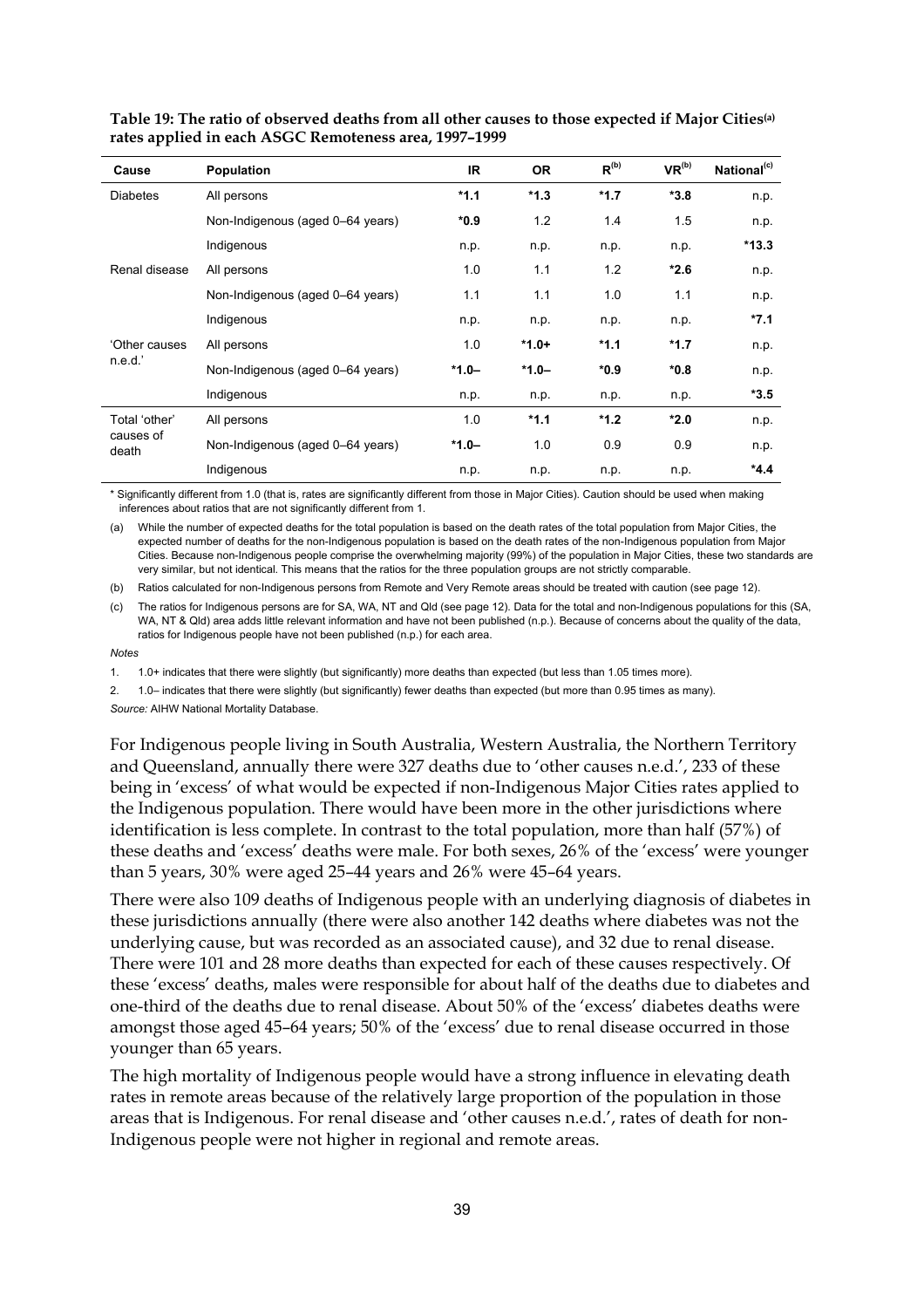There were slightly more deaths of non-Indigenous people due to diabetes than expected in Inner Regional areas, and 1.2 times as many in Outer Regional and Remote areas. Rates for non-Indigenous people younger than 65 years were lower in Inner Regional areas and not significantly different in the other areas to rates in Major Cities.

There were about as many deaths of non-Indigenous people as expected due to renal disease in each of the four areas outside Major Cities.

There were about as many deaths as expected due to 'other causes n.e.d.' in regional areas, and 0.8–0.9 times as many as expected in remote areas.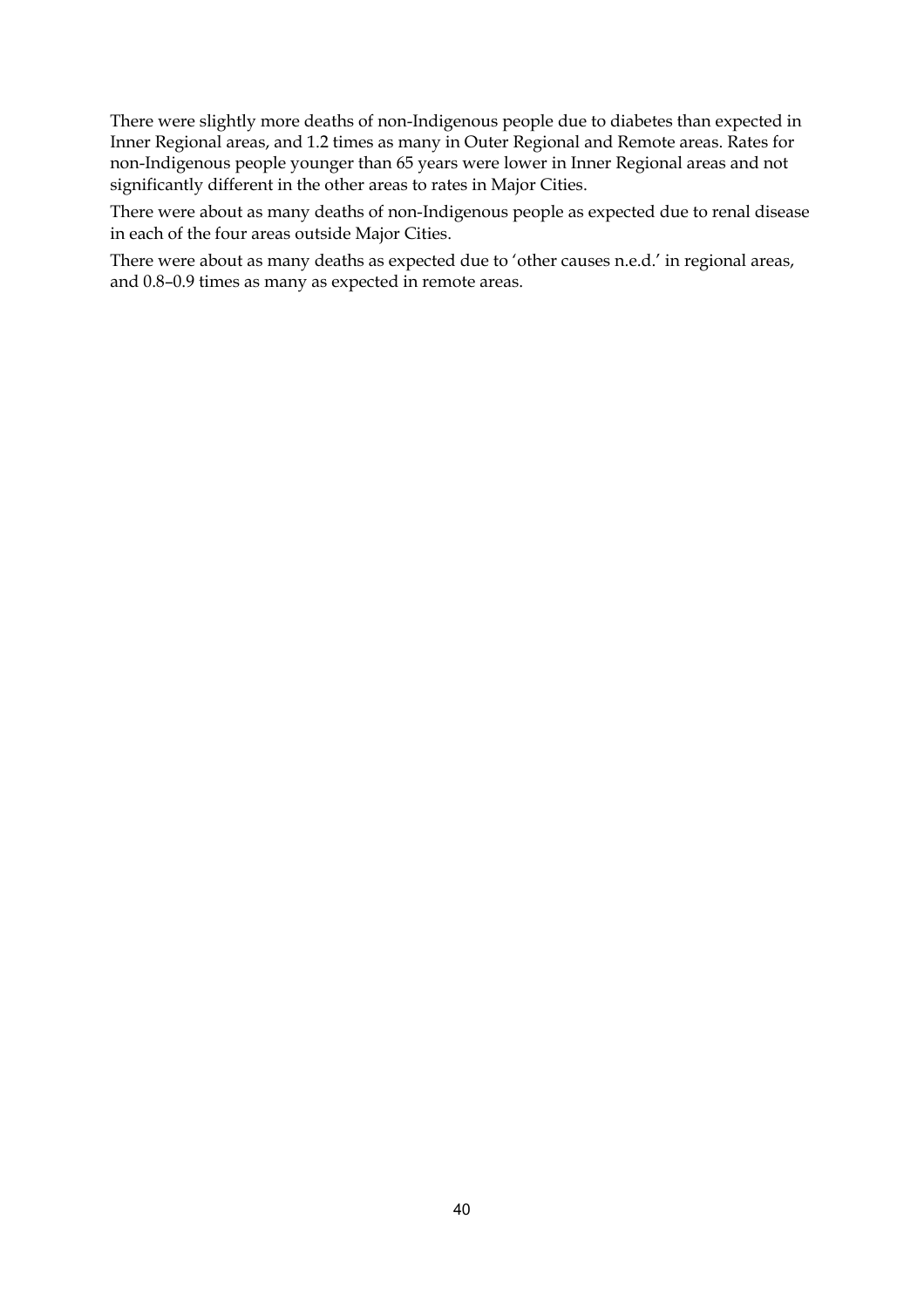## **Comments on the findings**

- Improvement in the identification of Indigenous people in the mortality data collection is crucial to being able to describe differences in mortality across remoteness in the future.
- Estimates of the accuracy of Indigenous identification in each area are critical for the utilisation of current and historical mortality data to assess differences in mortality for Indigenous people in each area.
- Descriptions of regional mortality rely on relatively clumsy allocation of regional category on the basis of Statistical Local Area, because the boundaries of SLAs and Remoteness categories seldom coincide exactly. Geocoding of residential location would allow more precise allocation, and would also facilitate more powerful epidemiological work (for example, identification of disease clusters), however, a move to geocoding would need to incorporate substantial confidentiality safeguards.
- While all of the causes of death described in this report are significant, two broad causes stand out as being of particular importance—circulatory disease and injury. Circulatory disease is important because of the large number of deaths involved, while injury is important because of the large number of 'excess' deaths outside Major Cities, the young age of many of the people affected and the trend for rates to remain unchanged or to increase over time. These two broad causes are responsible for 66% of all the 'excess' deaths that occur outside Major Cities.
- For many of the causes of death examined, rates for Indigenous people are much higher than for non-Indigenous people from any area. Elevated death rates in remote areas may be a consequence of the proportionally large number of Indigenous people in those areas, and high overall Indigenous mortality. Because of the proportionally lower numbers of Indigenous people in regional areas, the impact of high overall Indigenous mortality on death rates in these areas is probably relatively small.
- While access to health services, the higher risks associated with some occupations and with country driving likely to contribute to higher death rates outside Major Cities, other issues are also likely to be relevant. Strong influences on health outcomes are also likely to result from higher rates of smoking, physical inactivity, risky alcohol consumption and poorer nutrition, and lower rates of employment, income and education. At least for Indigenous people, disadvantages with regard to these issues, and issues around the social environment and lack of control over aspects of one's life, potentially leading to a sense of hopelessness, have been cited as possible reasons for poorer health outcomes (ABS 2001c).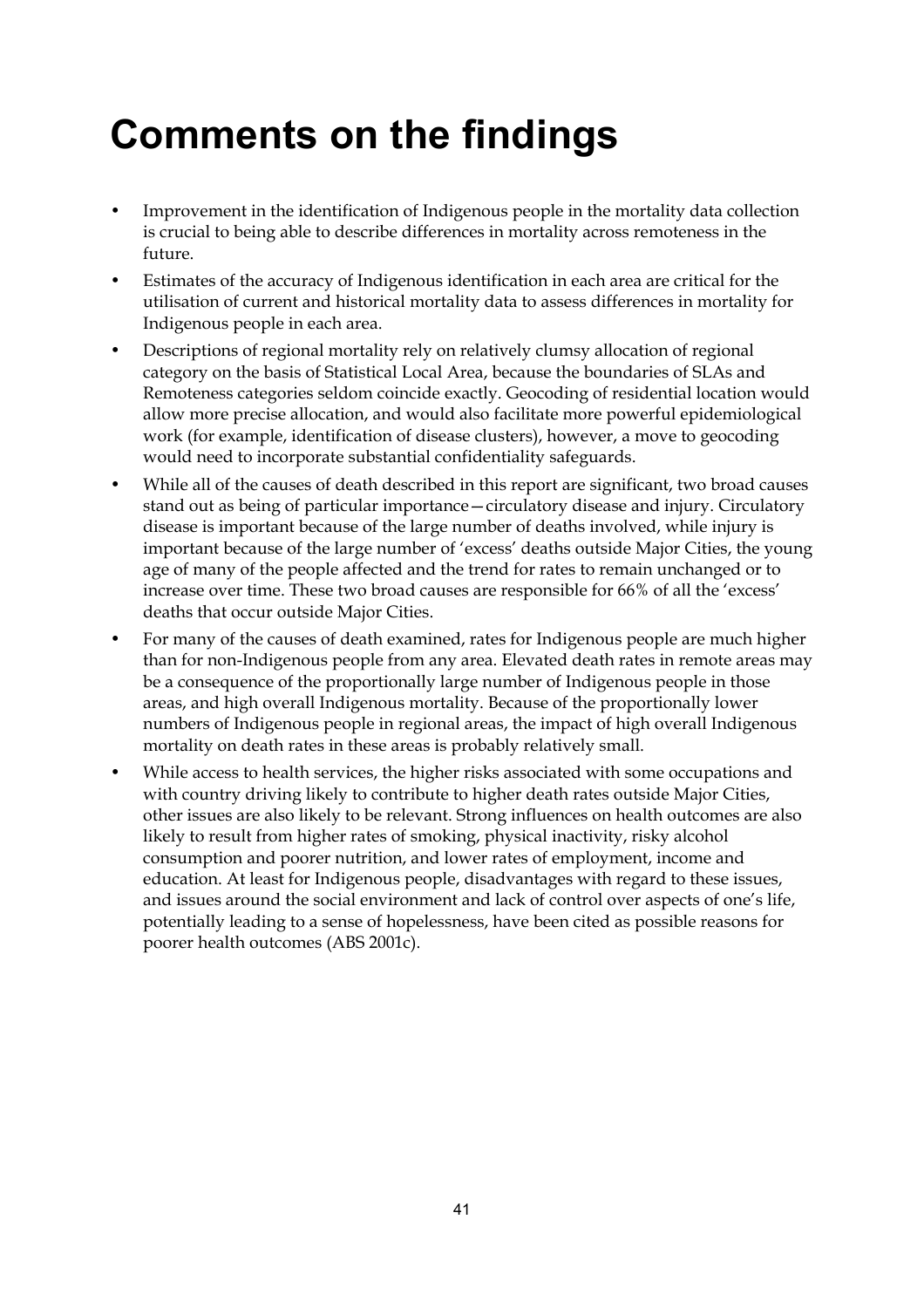- Although comparison of death rates tells us something about gross health conditions, it tells little about other important issues. There may be substantial differences between areas, for example:
	- accessing speech therapy services for a young child;
	- getting an elderly person to rehabilitation services on a regular basis;
	- logistic and financial difficulties when a family member needs specialist care in a Major Cities hospital; and
	- $$ whether people are living happy and fulfilling lives.
- The lower death rates of the aged in remote areas is assumed, in this report, to be due to the migration of the frail aged to less remote areas where they can access services. There is much anecdote, but little that has been published to support this hypothesis.
- This report does not include information on deaths due to occupational accidents. This is an important issue that requires further investigation.
- This report touches briefly on intra-regional variation in rates of death, that is, differences in mortality between areas within broad geographic zones. Further investigation of small area mortality patterns may be useful in better targeting interventions.
- The effect of income and education on regional differences in mortality has not been explored in this report. It is possible that these factors would explain some of the regional differences in mortality.
- Although this report describes, amongst others, high death rates due to ischaemic heart disease, 'other' circulatory disease, and motor vehicle accidents, it is not clear whether these differences are due to higher overall risk, or due to lower levels of access to health services or both. Further work to identify the contribution of risk and access would be useful.